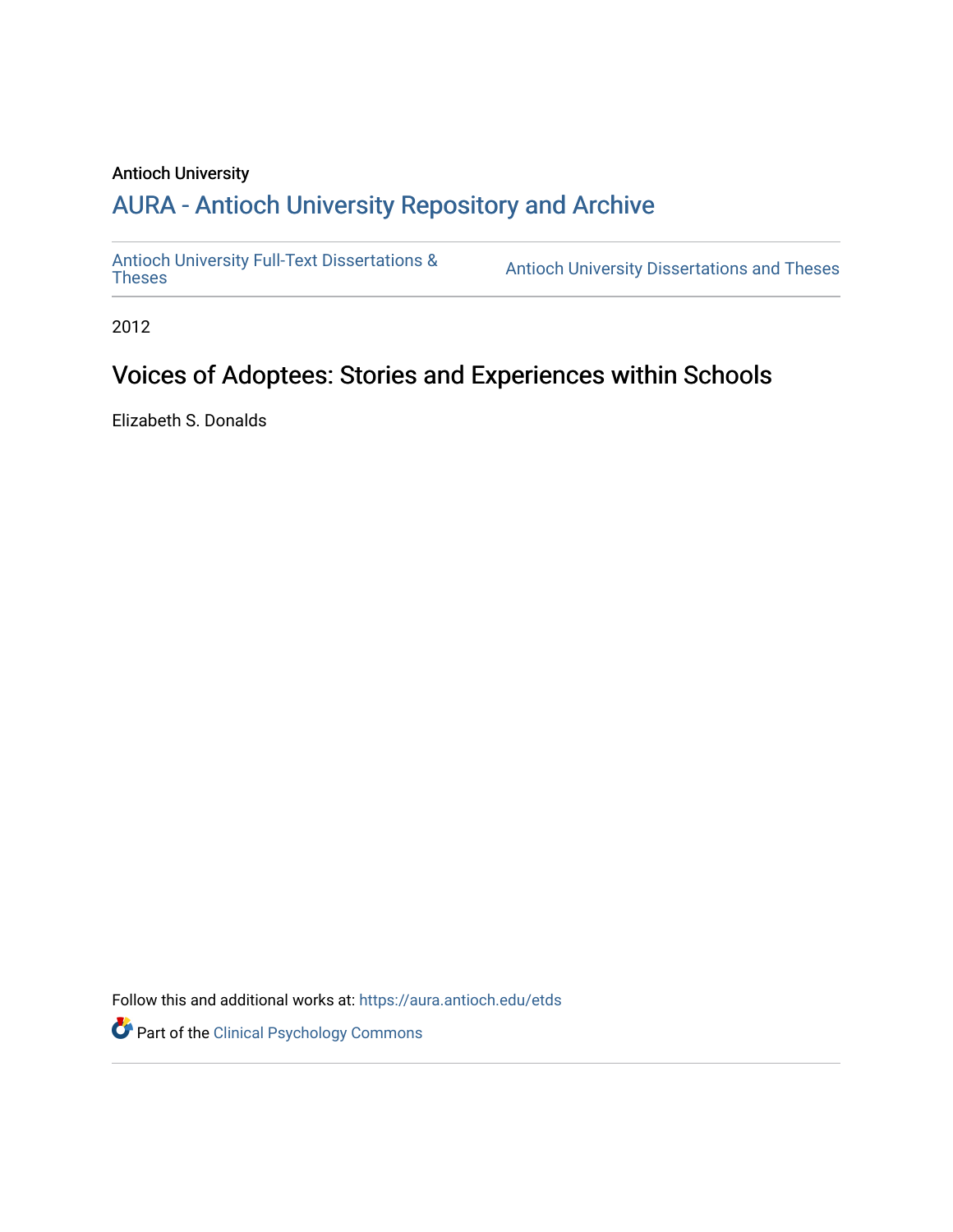Running Head: ADOPTEES IN SCHOOL

Voices of Adoptees: Stories and Experiences within Schools

by

Elizabeth S. Donalds

B.F.A., University of Colorado 1985 C.A.G.S., Northeastern University 1998

DISSERTATION

Submitted in partial fulfillment of the requirements for the degree of Doctor of Psychology in the Department of clinical Psychology at Antioch New England Graduate School, 2012

Keene, New Hampshire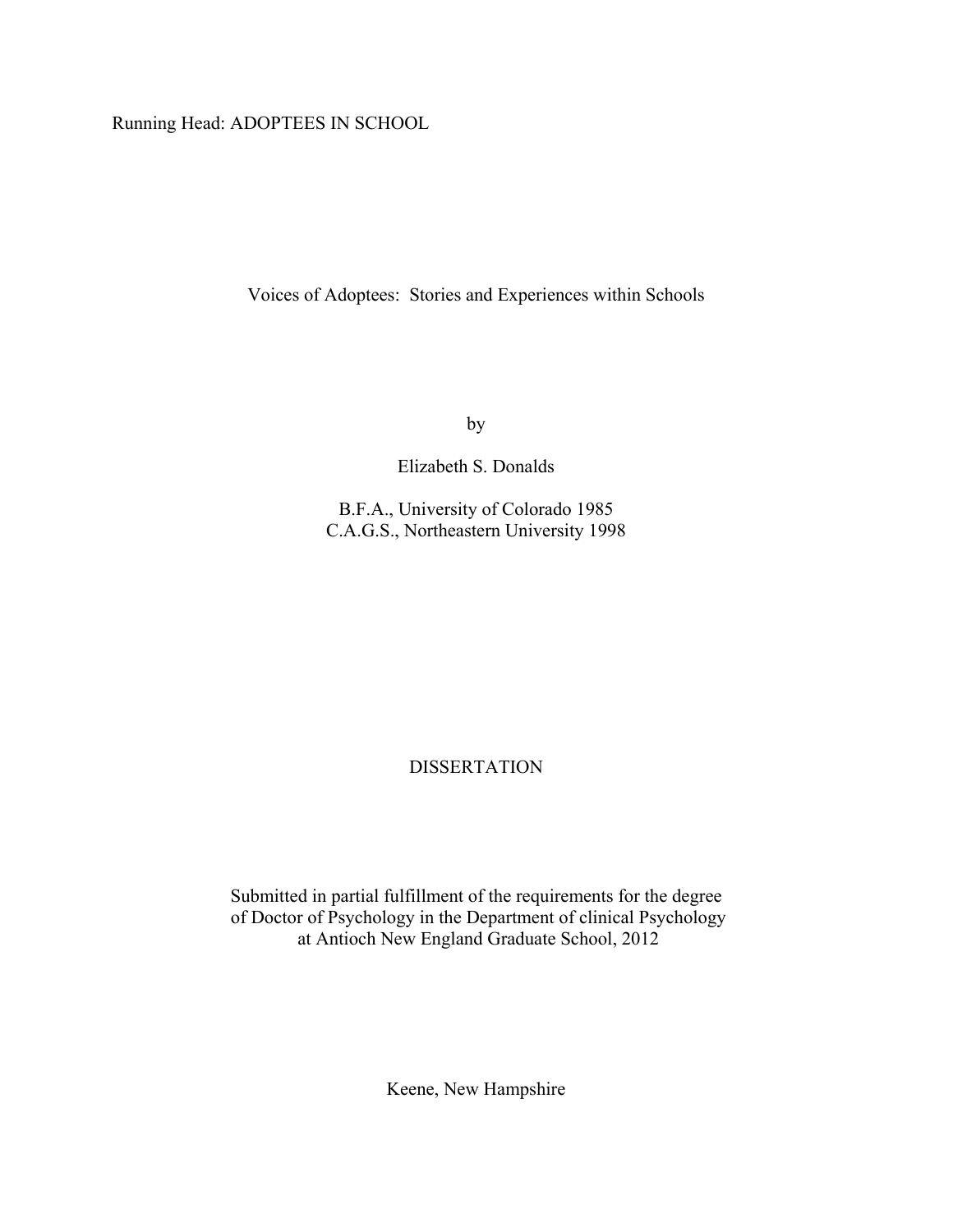

# Department of Clinical Psychology

# **DISSERTATION COMMITTEE PAGE**

The undersigned have examined the dissertation entitled:

# VOICES OF ADOPTEES: STORIES AND EXPERIENCES WITHIN SCHOOLS

presented on February 10, 2012

by 

Elizabeth S. Donalds 

Candidate for the degree of Doctor of Psychology

and hereby certify that it is accepted\*.

Dissertation Committee Chairperson: Kathi A. Borden

Dissertation Committee members: Joseph Pumilia, EdD Judy Solman, PsyD

Accepted by the Department of Clinical Psychology Chairperson

Kathi A. Borden, PhD

on 2/10/12 

\* Signatures are on file with the Registrar's Office at Antioch University New England.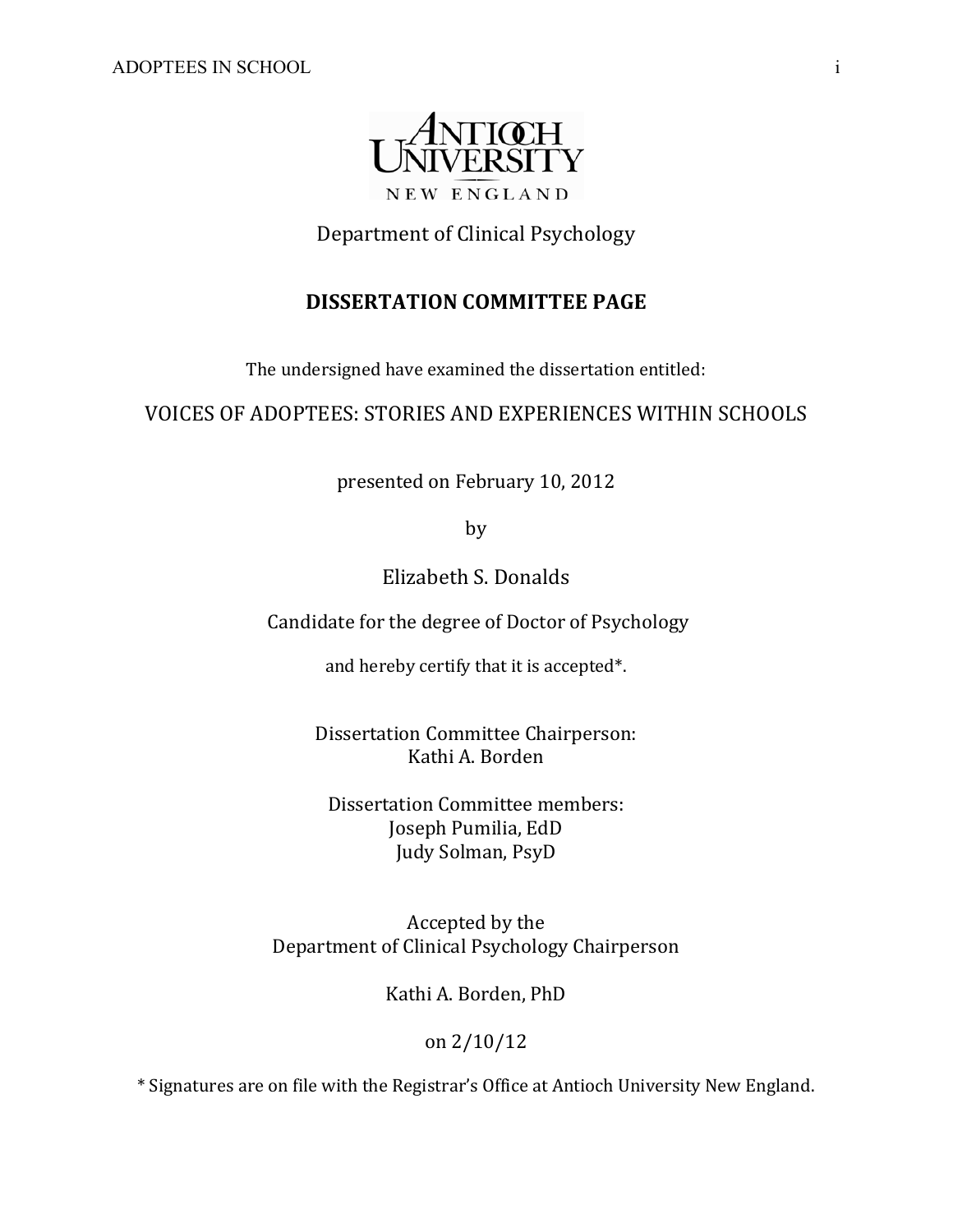# **Dedication**

I would like to dedicate this to my family for their love,

encouragement, and never ending support.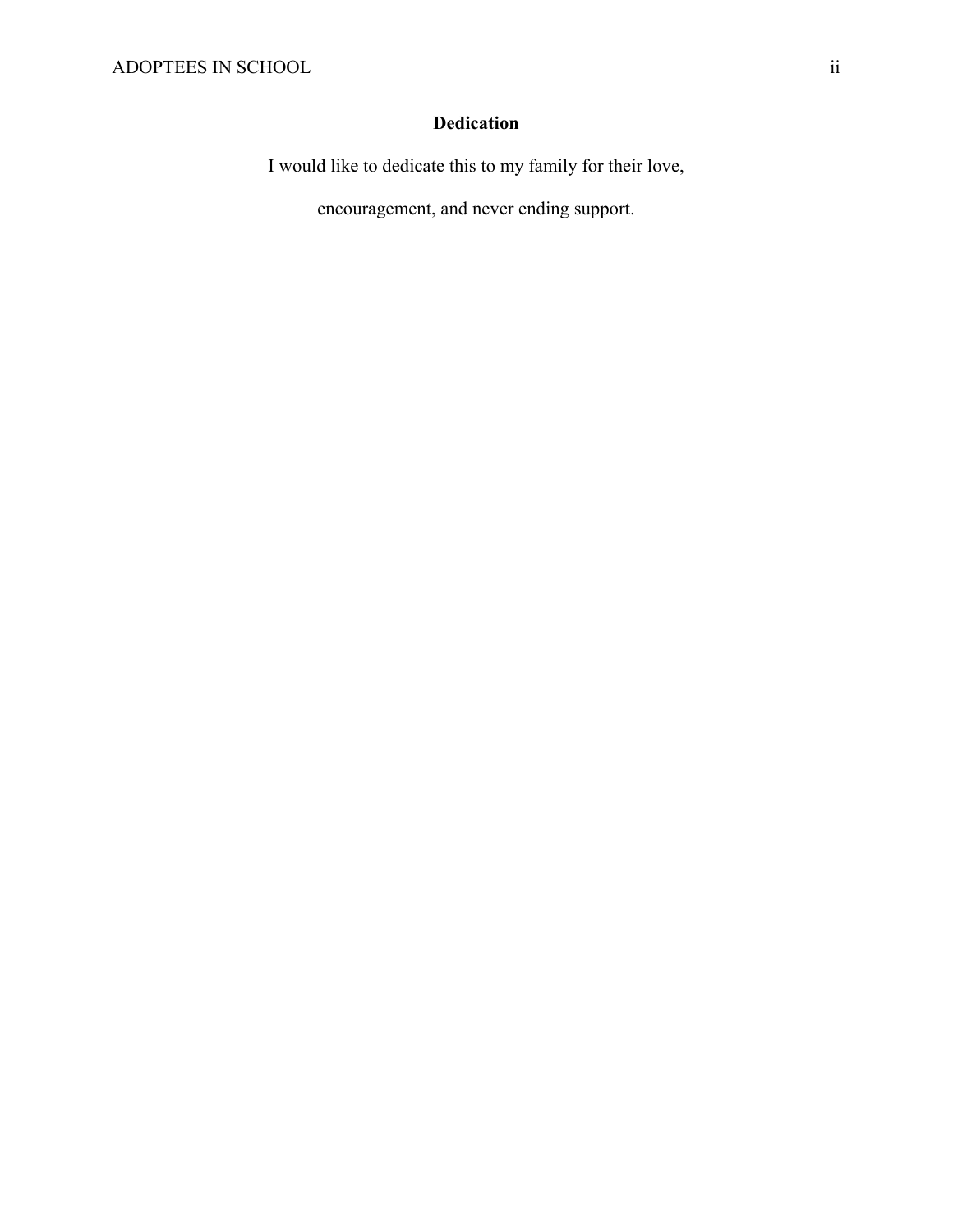# Table of Contents

| 17 |
|----|
|    |
| 20 |
|    |
| 24 |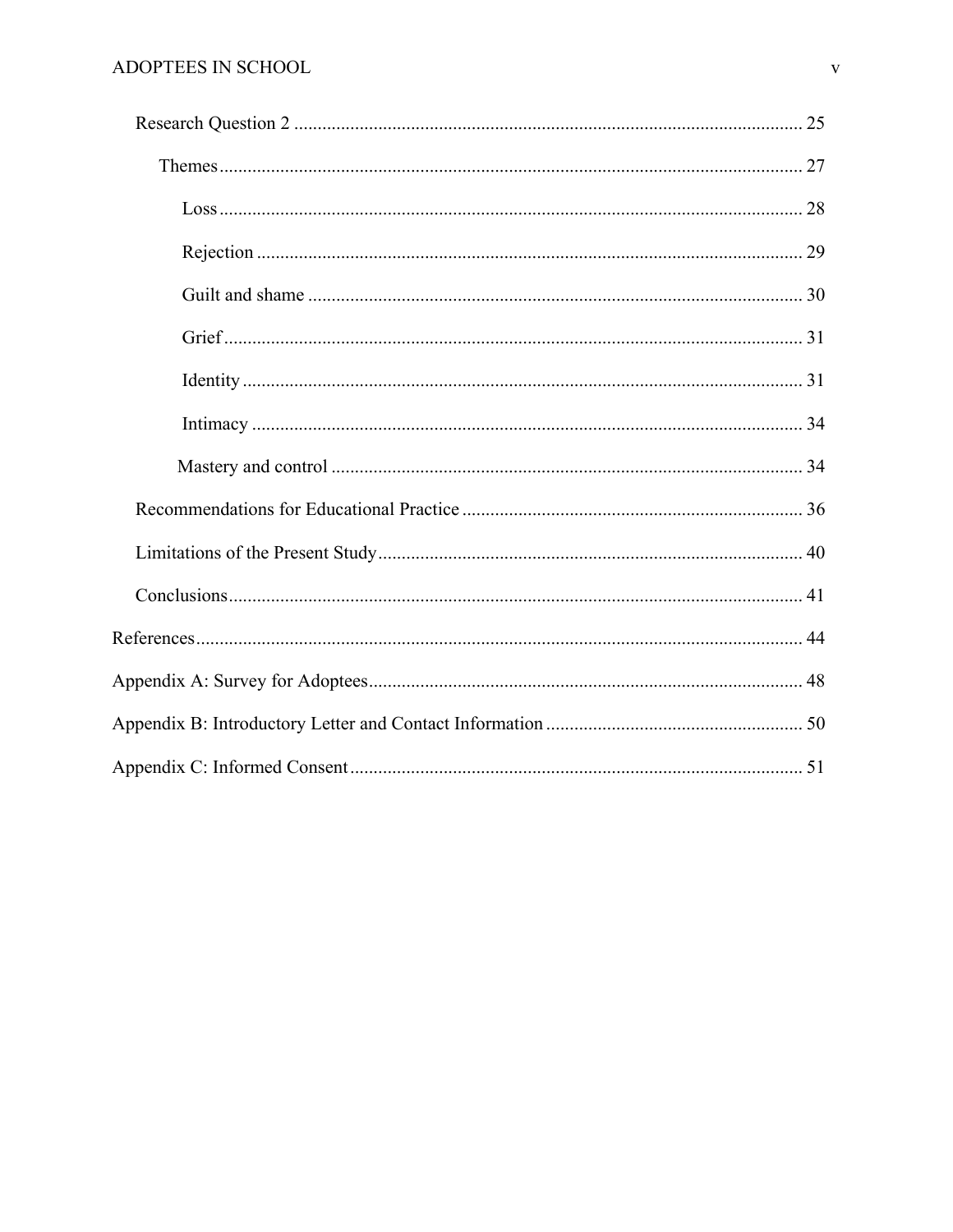# List of Tables

| Table 4. To What Degree Did Your Adoption Affect Your Academic Experience? 23 |  |
|-------------------------------------------------------------------------------|--|
| Table 5. To What Degree Did Your Adoption Affect Your Social Experience?  24  |  |
|                                                                               |  |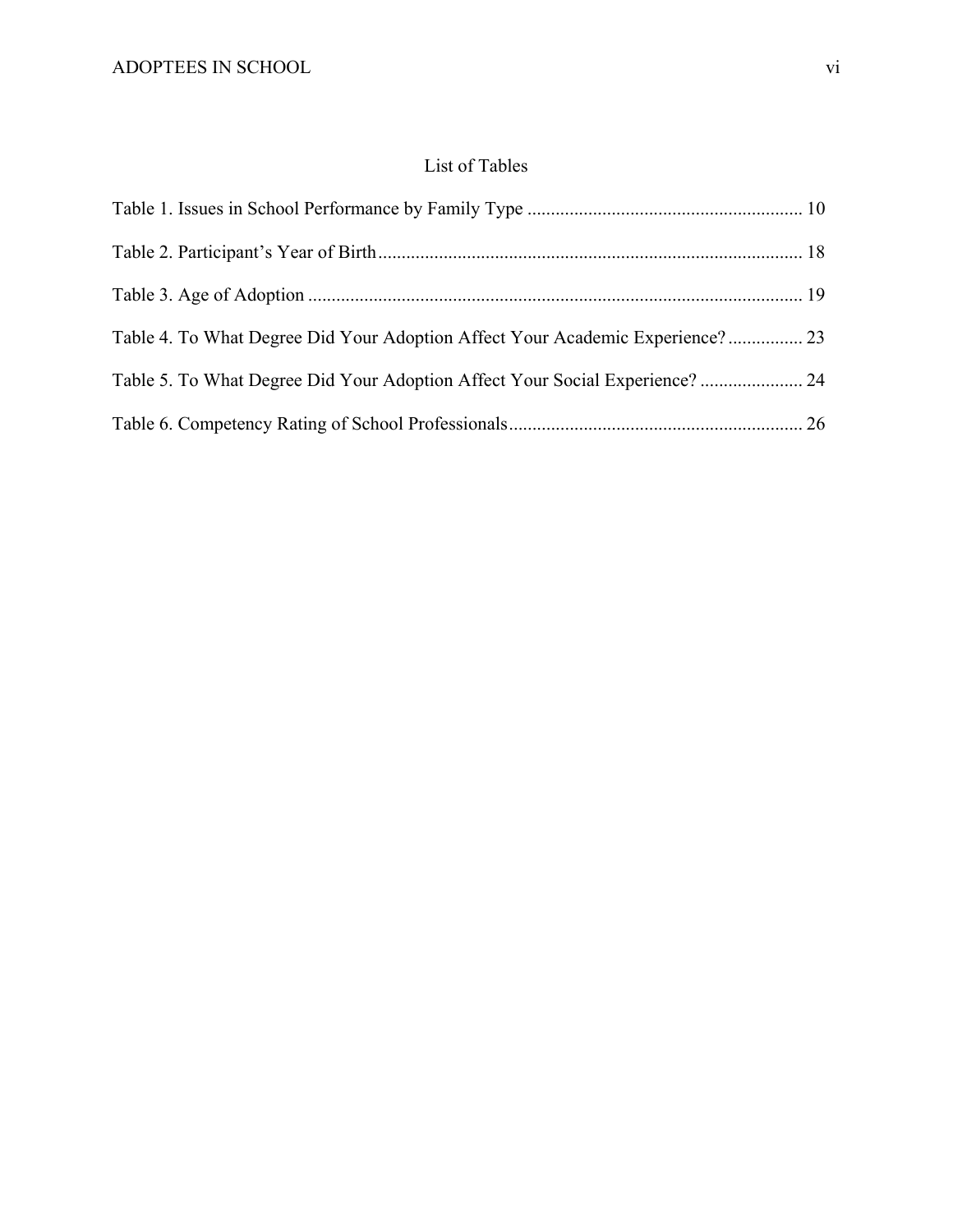# List of Figures

| Figure 3. Adoptees Who Talked to Counselors or Psychologists about Adoption Issues 24 |  |
|---------------------------------------------------------------------------------------|--|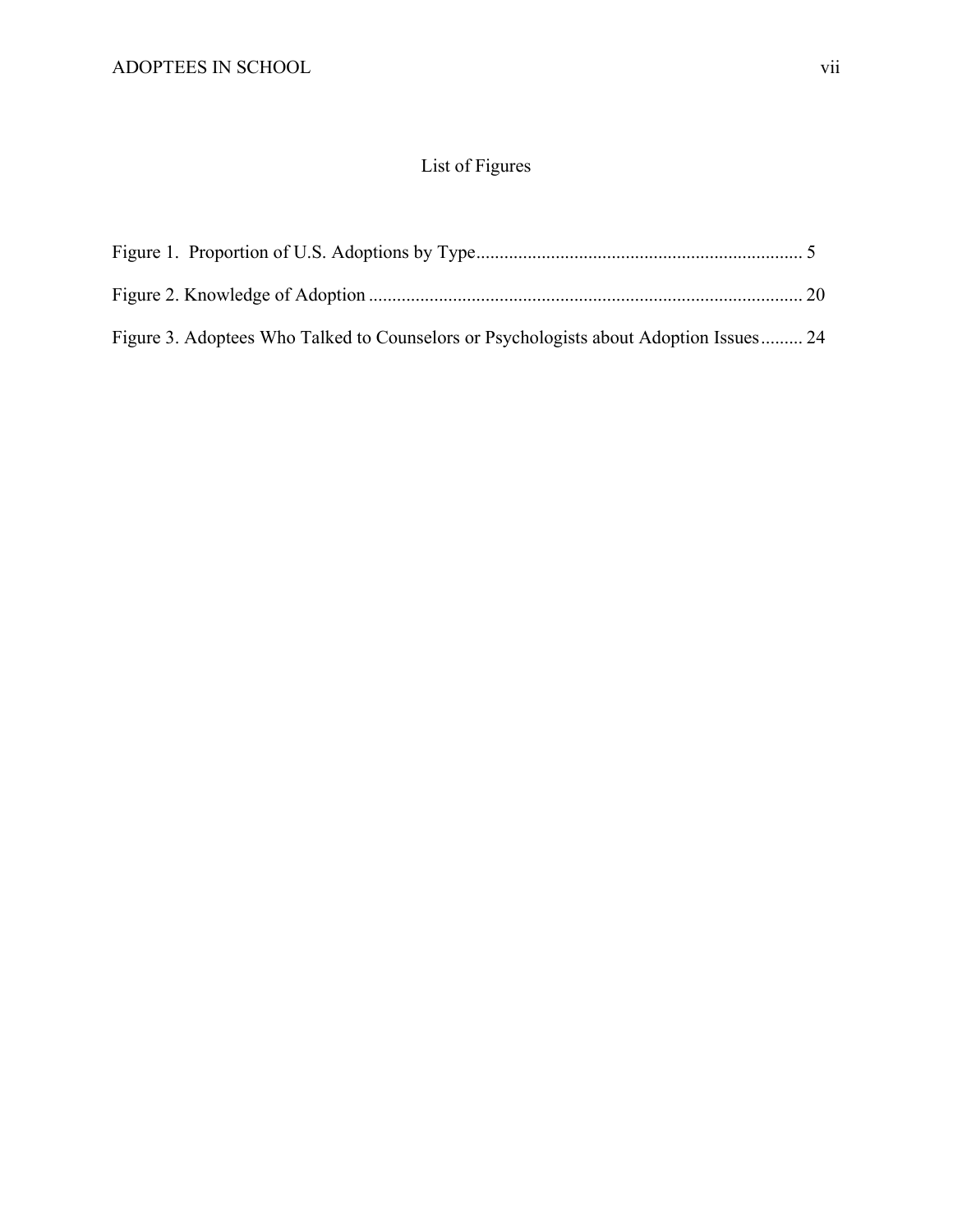#### Abstract

Adoption is an emotional topic for many families. Today there are between 5-7 million adoptees in the United States alone, and 40% of U.S. adults report considering adoption as a way to form families. With so many children being adopted, therapists who work with children in the public schools need to be educated about the ways in which adoption can affect those involved in the family of adoption. Unfortunately, there is little information about adoption available to professionals working in schools. The following research helps us understand the experiences of the adopted child in schools, as told by adult adoptees. The qualitative and quantitative information gathered through an online survey provides valuable insight into adoptees experiences and is useful to those who create curricula and training materials for professionals who work therapeutically with the adopted child, in schools and other settings.

*Keywords:* adoption, adoptee, public school, adopted children, special education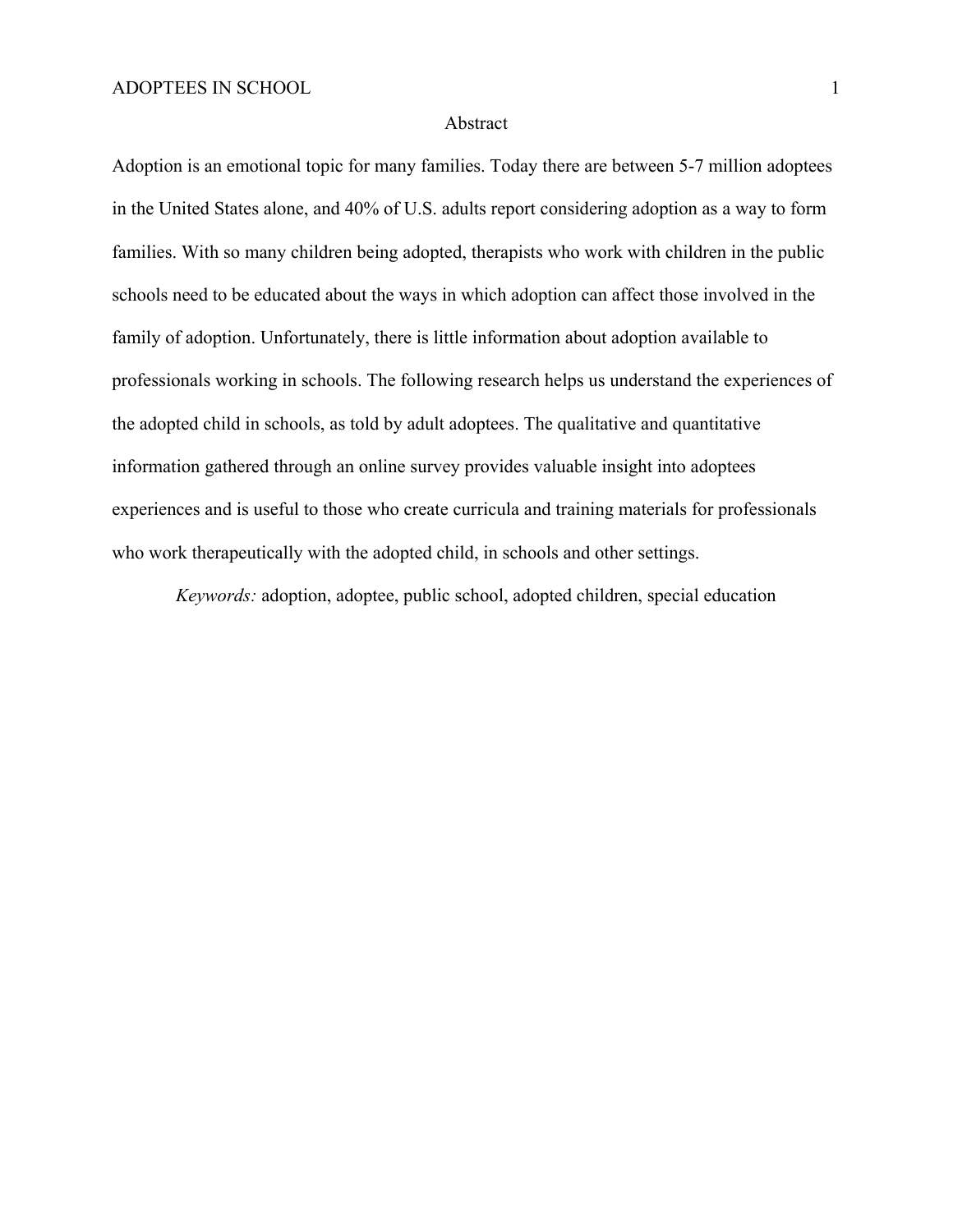Voices of Adoptees: Stories and Experiences within Schools

### **Chapter 1: Introduction**

Adoption is an emotional issue that can affect generations of families. Currently there are approximately 5-7 million people living in the United States who were adopted (Henry  $\&$ Hall, 2008) and 40% of U.S. adults report considering adoption as a way to form or expand their families (Dave Thomas Foundation for Adoption, Adoption Facts, n.d.) In addition, adoption cuts across all class, race, and national borders. As reported by the Evan B. Donaldson Adoption Institute (2010), "Adoption is a more complex way to form a family than having children by birth. Consequently, adoptive families face issues that are different from families formed biologically." Adoptees and their families are overrepresented in therapy and are, thus, of obvious relevance to clinical psychology (Verrier, 1993). Practicing psychologists have reported that members of the adoption triad—the adoptee, birth mother, and adoptive parents—represent between 5-10% of their patient populations (Post, 2000). In 1985 alone, statistics showed that, while adoptees comprised only 2-3% of the population, they represented 30-40% of the individuals found in residential treatment centers, court mandated detention centers, and special schools (Verrier, 1993). Recent research indicates that adoptive families seek out and use clinical services at a rate that is three times that reported by biological families (Howard, Smith, & Ryan, 2004; Vandivere et al., 2009).This pattern has been seen not only in the United States, but in many Western countries as well (Evan B. Donaldson, 2010). Studies also suggest that adopted children are at risk of more than a ten to one chance for psychosocial maldevelopment when compared to children raised with their biological parents (Anthony, 1990). Adoptees are more likely than their peers to present with acting-out behaviors, to have low self-esteem, to experience significant learning difficulties (Brodzinsky & Steiger, 1991) and to have higher rates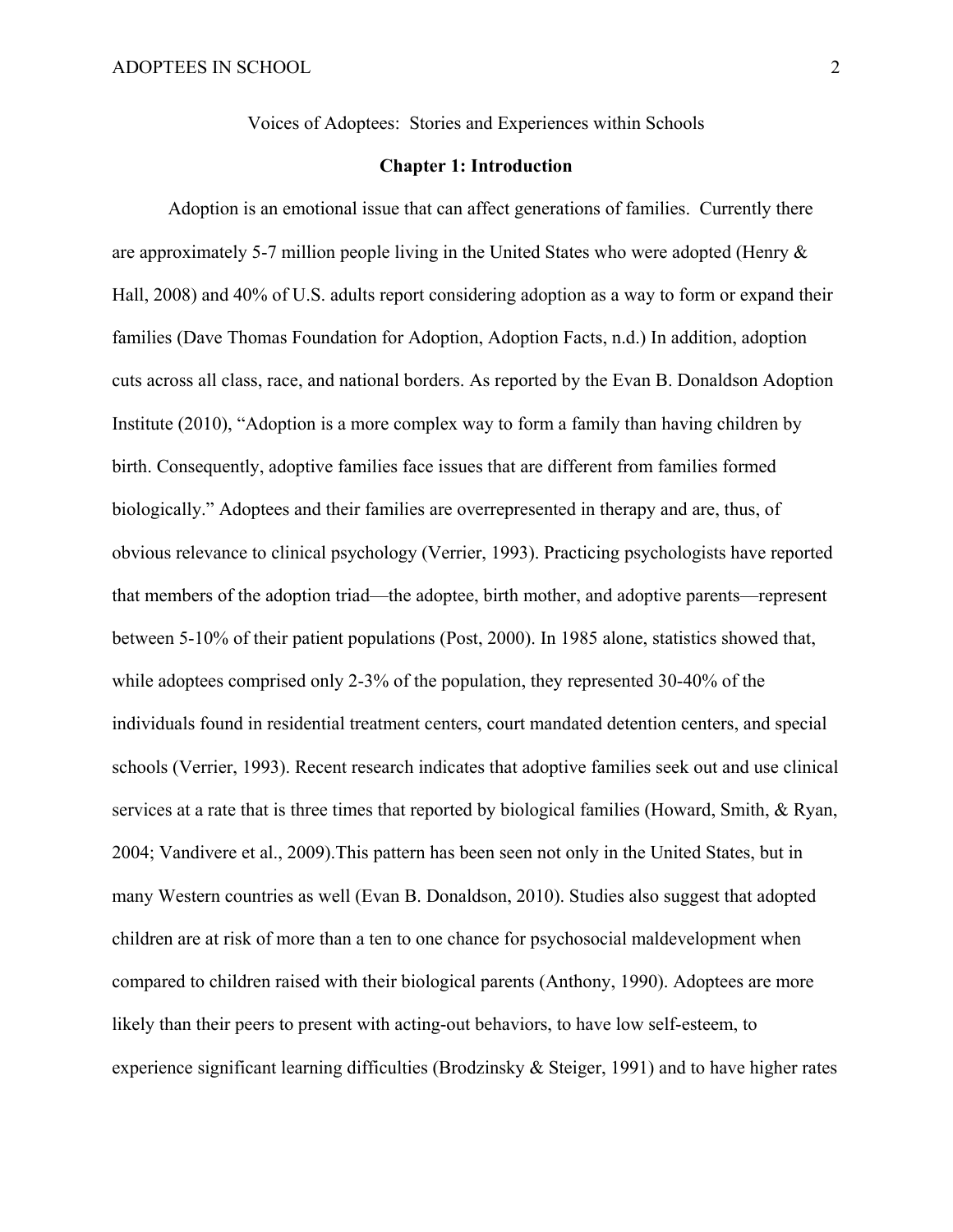of substance abuse problems (Marshall, Marshall, & Heer, 1994).

Starting in 2000, the U.S. Census bureau created a category for adopted children that has allowed for comparisons of adopted children and non-adopted children. The data collected for children between the ages of 5-15 indicated that the rate of sensory, physical, mental and self-care disabilities among both domestically and internationally adopted children was approximately double that of the general child population (Kreider, 2003). Disability rates for children adopted internationally ranged from 3.7% for children adopted from China to 25% for children adopted from European countries and Haiti (Evan. B. Donaldson Adoption Institute, 2010; Kreider & Cohen, 2009). These rates do not include children with behavioral or psychological problems. Compare this with disability rates for the general child population which is 5.8% and it becomes clear that adoption should be considered a significant risk factor for a child. This over representation in mental health settings may be attributable, in part, to a lack of understanding and societal support for families of adoption. It may also reflect the change in types of adoption now prevalent in this country.

#### **History of Adoption**

Adoption in this country has been around for many years. In the early 1800s, Puritan families would often send their children away to live with other families. They were afraid they would spoil their own children with too much affection. Colonial parents also believed indenture would lessen the risk of coddling to their children (Cahn & Hollinger, 2004). Eventually, orphanages came into existence as places for children whose parents could not or would not take care of them. The legal adoption of children, as we know it today in the United States, became popular after World War II. At that time, birth control was not available to unmarried women, women were waiting longer to get married, and the sexual revolution was just beginning. In the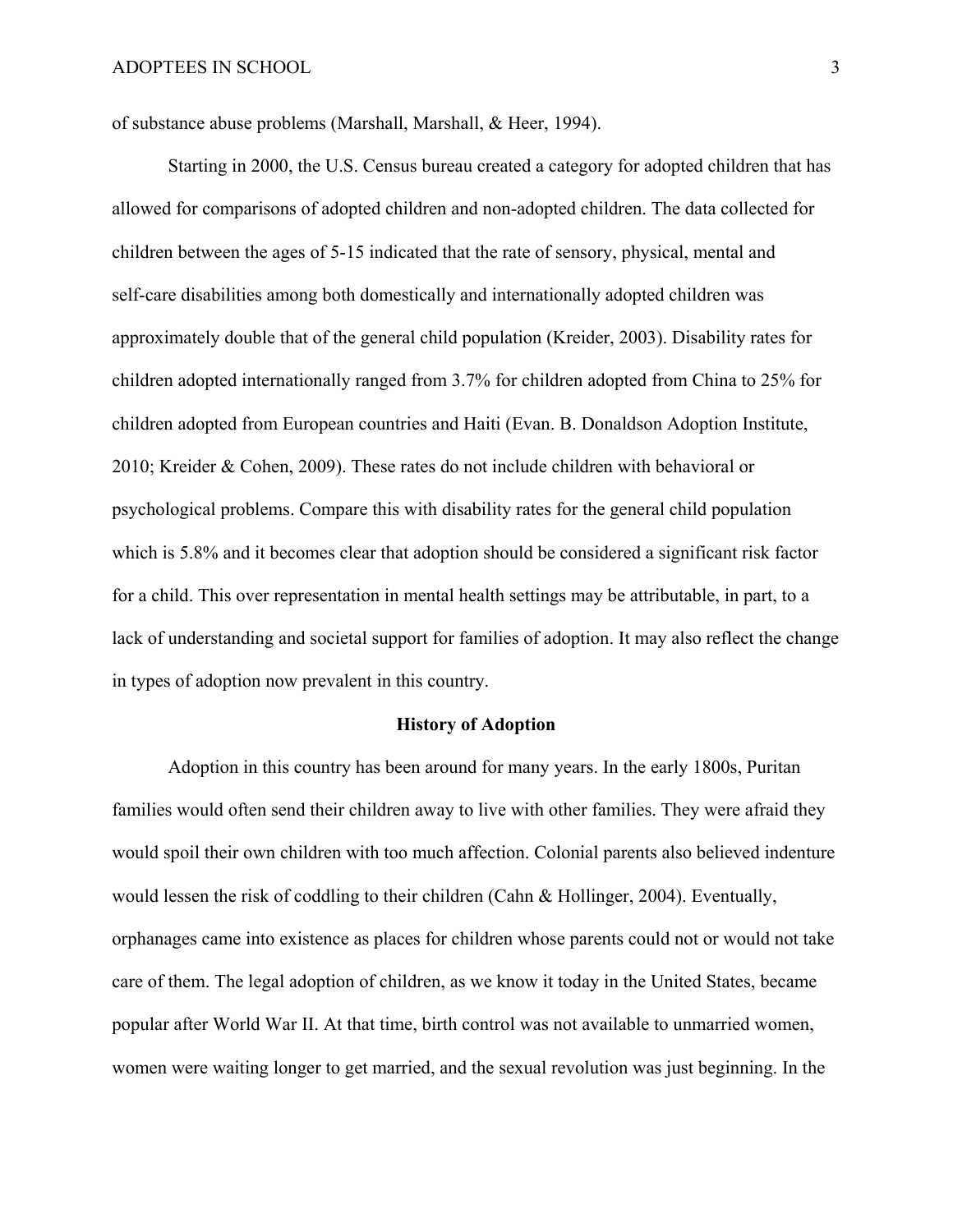50s, 60s, and 70s, not only did an unmarried pregnant woman bring shame to her family, but keeping the baby, as a single woman, drastically reduced her opportunities in life. Maternity homes sprang up around the country as places of secrecy, where a young woman could go to wait out her pregnancy without friends, family, or neighbors knowing of her condition. Between 1945 and 1973, over one and a half million babies were put up for adoption in the United States alone (Fessler, 2006).

In 1973, Roe v. Wade legalized abortion across the nation and changed women's lives. Barriers to equality and independence began to break down, and birth control became available to both married and unmarried women (Fessler, 2006). Since 1973, the number of newborns put up for adoption in the United States by young unwed mothers has drastically diminished, and families wanting to adopt now often look to international, older child, and special needs adoptions. In addition, over the past 20 years foster child adoptions have dramatically increased and represent the most common type of adoption today (Center for Adoption Research, UMASS Medical School, 2008; Evan B. Donaldson Adoption Institute, 2010). The majority of these children being adopted were removed from families due to abuse or neglect (Evan B. Donaldson Adoption Institute, 2010).

Along with a rise in foster care adoptions, international and multicultural adoptions are increasingly common and intercountry adoptions in the United States have tripled from 1990 to 2004. Today, the majority of international adoptions are from countries in which children were living in institutions. As reported by the Evan B. Donaldson Adoption Institute (2010),

Given the realities of the types of adoptions occurring today— that is, most are from foster care in this country and from institutions abroad— the majority of children come to their new families from backgrounds that can lead to elevated risks for developmental,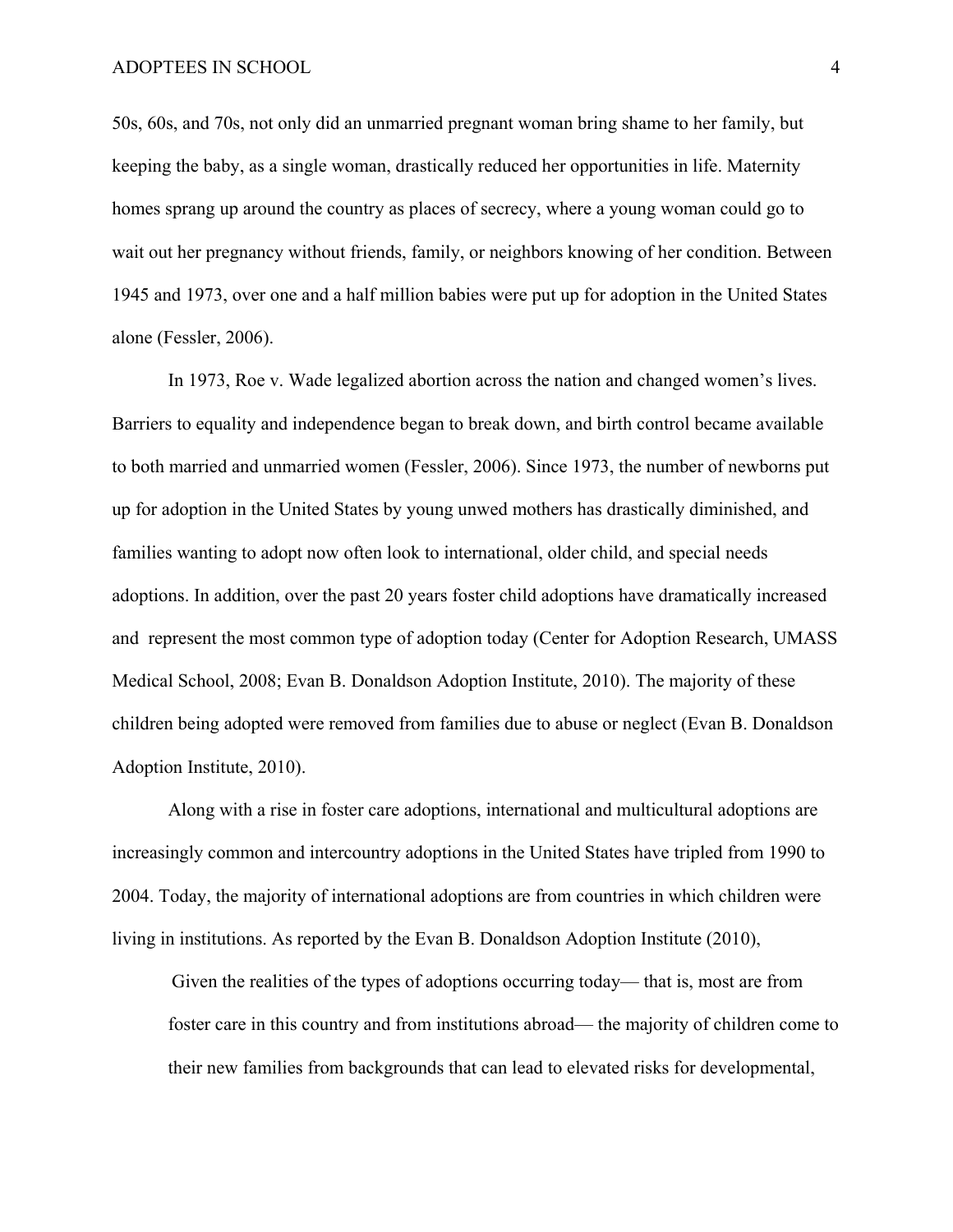health, emotional and/or behavioral issues. These include an array of adverse prenatal and early-life experiences, including malnutrition before and after birth, inadequate nurture, prenatal exposure to drugs or alcohol, physical or sexual abuse, and multiple placements, as well as potential genetic vulnerability (p. 9).

Figure 1. Proportion of U.S. Adoptions by Type



These early childhood experiences can have significant and long-term adverse effects, any of which may not fully manifested until a child enters school and is challenged by adjusting to academic and behavioral expectations (Evan B. Donaldson Institute, 2010).

Not only are the types of children being adopted changing, but the reasons for adoption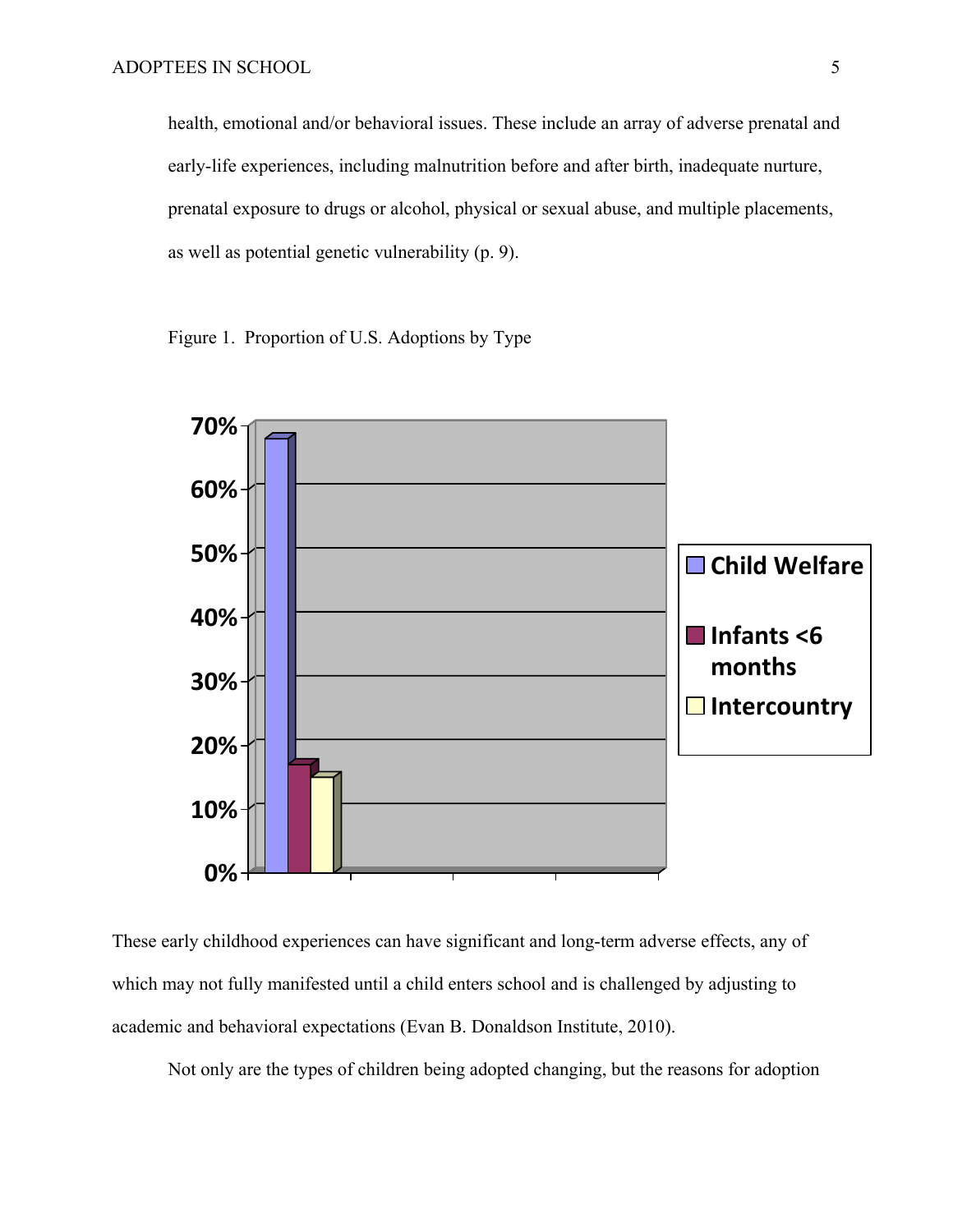are also changing. In the past, families would often adopt because of infertility; however, today many individuals and couples who can conceive choose to adopt for humanitarian reasons (Evan B. Donaldson Adoption Institute, 2010). Single parent adoptions, gay and lesbian adoptions, and kinship adoptions are all common today. Adoption has become increasingly diverse and the families created by adoption are being formed with unique linguistic, cultural and ethnic backgrounds (Taymans et al., 2008).

 Today, there is evidence that general awareness and acceptance of adoption is growing. In the news, celebrities are adopting children from around the globe, and famous adoptees are coming forward and sharing their stories. Popular movies (*The Robinsons*, *Mommie Dearest*, and *Tell Me My Name*) and books (*The Memory Keeper's Daughter*, *Lost and Found, The Handmaid's Tale, Family Secrets, Run* and *Cutting for Stone*) refer to childhood adoption. Television shows (*The Locator* and *Find My Family*) focus on adoption searches and reunions. Media portrayals of adoption are leading to an increased awareness of adoption and often present "entertainment," rather than systematic, professional or scientific information. It is essential that psychologists and others who work with adopted children have access to accurate and current research.

As Abelson (1995) states, "The importance of the issue depends on its density of connections to other (important) issues" (p. 168). Adoption is connected to countless individuals around the world. Adoptees may experience attachment and identity problems related to their adoption. Added to these are other factors which may make their lives more challenging, such as racial issues, bullying, sexual identity and gender issues, medical concerns, cognitive problems, trauma and abuse histories and issues related to frequent moves in foster care. Adoptees comprise a population that is often overlooked, and their problems are often minimized.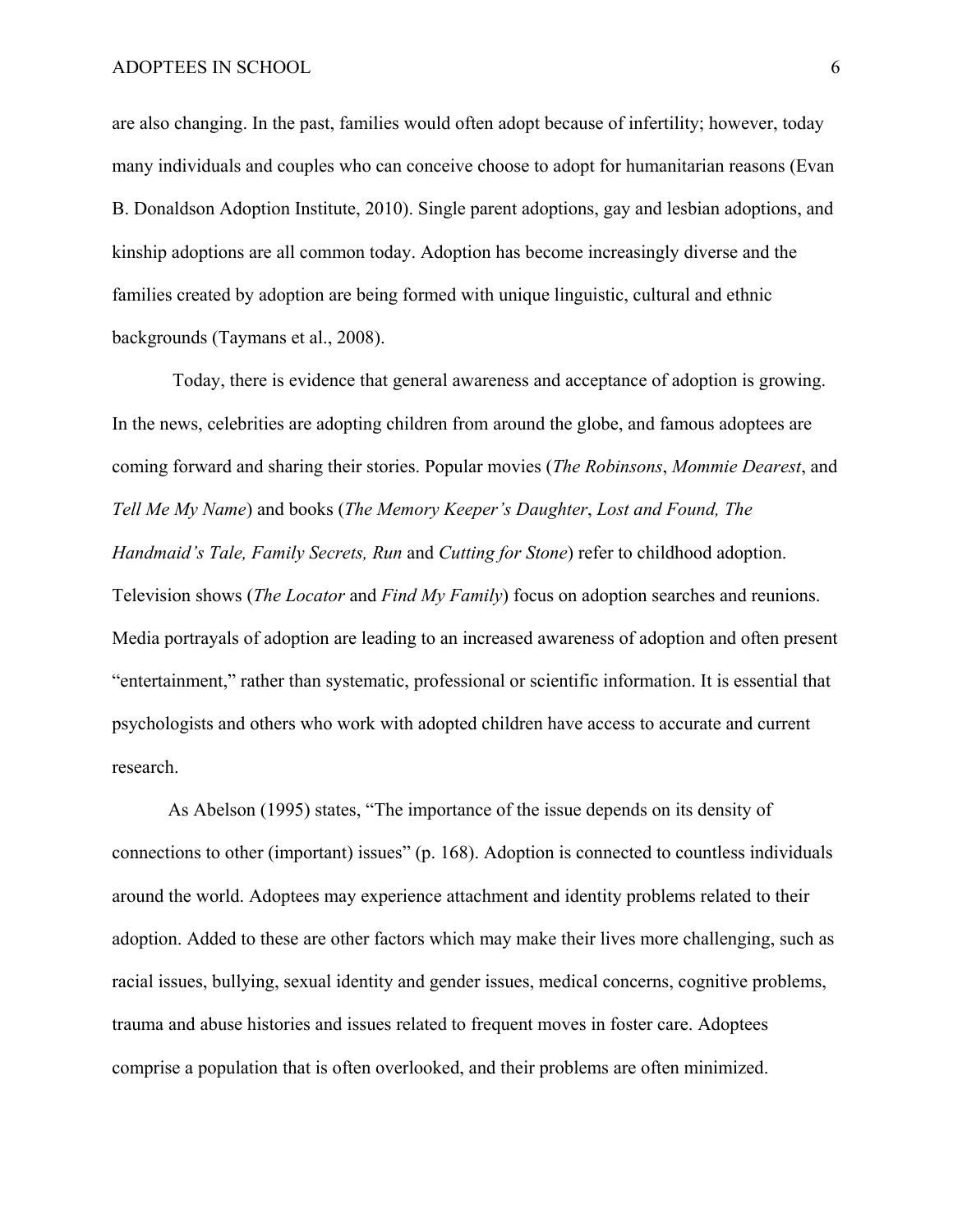### **Chapter 2: Literature Review**

### **Core Issues of Adoption**

In 1988, Silverstein and Roszia identified a conceptual framework for adoption issues. They noted that these issues are present throughout the life of the adopted individual and, as such, impact a person throughout each stage of development. They identified these core adoption issues as loss, rejection, guilt and shame, grief, identity, intimacy and relationships, control and gains*. Loss* refers to an adoptees' fear of ultimate abandonment and their loss of their biological, genetic and cultural history. *Rejection* refers to adoptees seeing their placement or adoption as a personal rejection; for example, adoptees can only be "chosen" if they were first rejected by another. Rejection also involves issues of self-esteem, and adoptees often report anticipating rejection in their lives and frequently misperceiving situations. Silverstein and Roszia believed that adoptees live with significant *guilt* and *shame*. They often feel they are deserving of misfortune, are ashamed of being different, and are angry at others for their lack of understanding. Adoptees are more likely to be defensive. *Grief* in adopted children is often overlooked in early childhood or is blocked by adults. Many adoptees are told, "You're so lucky," and they are encouraged to feel fortunate that they were "chosen" rather than being allowed to grieve over their loss of biological connections. This can lead to depression and acting out behaviors. *Identity* issues in adoptees reflect the adoptees deficits in information about birth parents, birthplace, etc., and may impede integration of a child's identity. It is not uncommon for adoptees to seek identity in early pregnancies or by engaging in extreme behaviors in order to create a sense of belonging. *Relationships and intimacy* issues often create fears about getting too close to others, as this may result in rejection or a reenactment of earlier losses. Adoptees may also have concerns over possible incest as they may have relations with an unrecognized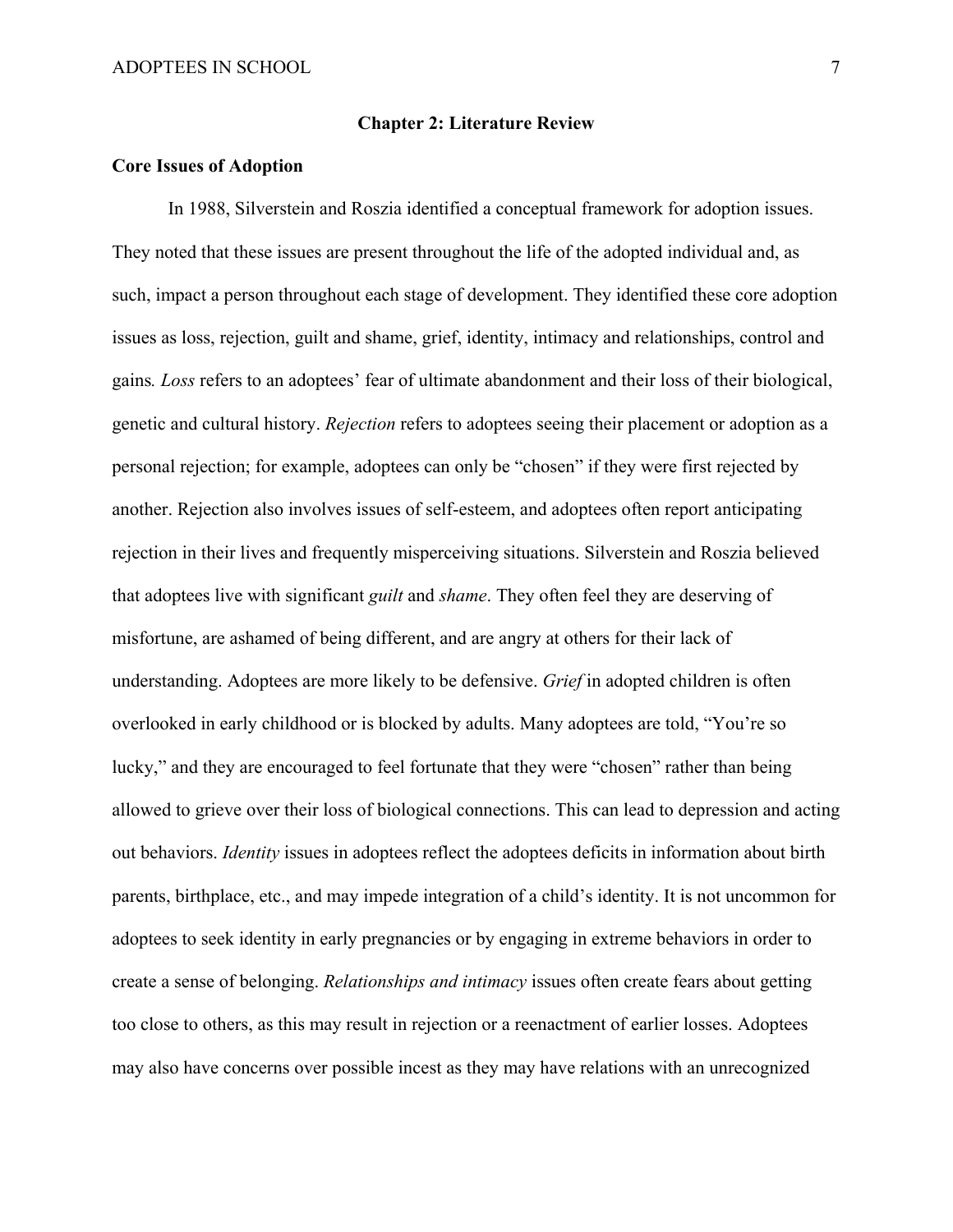sibling or family member. In addition, bonding issues and problems with early attachment may lower one's capacity for intimacy with another. There is no question that adoption alters one's life course. Finally, adoptees have an understanding that they had little *control* over the initial adoption decisions which were made by adults. They had little or no control over these decisions and, as an adopted adult, may continue to lack control over birth records, and other information about their biological families. Adoptees are the only group in America prohibited by law from obtaining either their original birth certificates or their own family medical records. This decision was made for them by the adult parties involved in the adoption process, and without the consent of the adoptees (Post, 2000). Adoption research scholars have reported that these seven issues are with adoptees throughout their lives and present challenges at each stage of their psychosocial development (Brodzinsky, Smith, & Brodzinsky, 1998; Evan B. Donaldson Institute, 2010; Pavao, 1998; Silverstein & Roszia, 1988).

### **School Issues**

Clinicians who work in schools have access to children throughout the day, and are able to see them interact with other children, their parents and other adults. They are often the first to identify or hear about a child who is having learning, emotional or behavioral problems, and the first to help them receive special education services. Research has shown that, when looking primarily at early placed adoptees, behavioral, learning and social emotional problems usually become apparent when children are school age. They then intensify during adolescence and usually stabilize in young adulthood (Coon, Carey, Corley, & Faulker, 1992: Simmel, Barth, & Brooks, 2007). Schools spend thousands of dollars each year on services for children to be evaluated and diagnosed with learning, emotional or behavioral problems, and there is a high rate of evaluation referrals for learning and psychological difficulties in young adopted children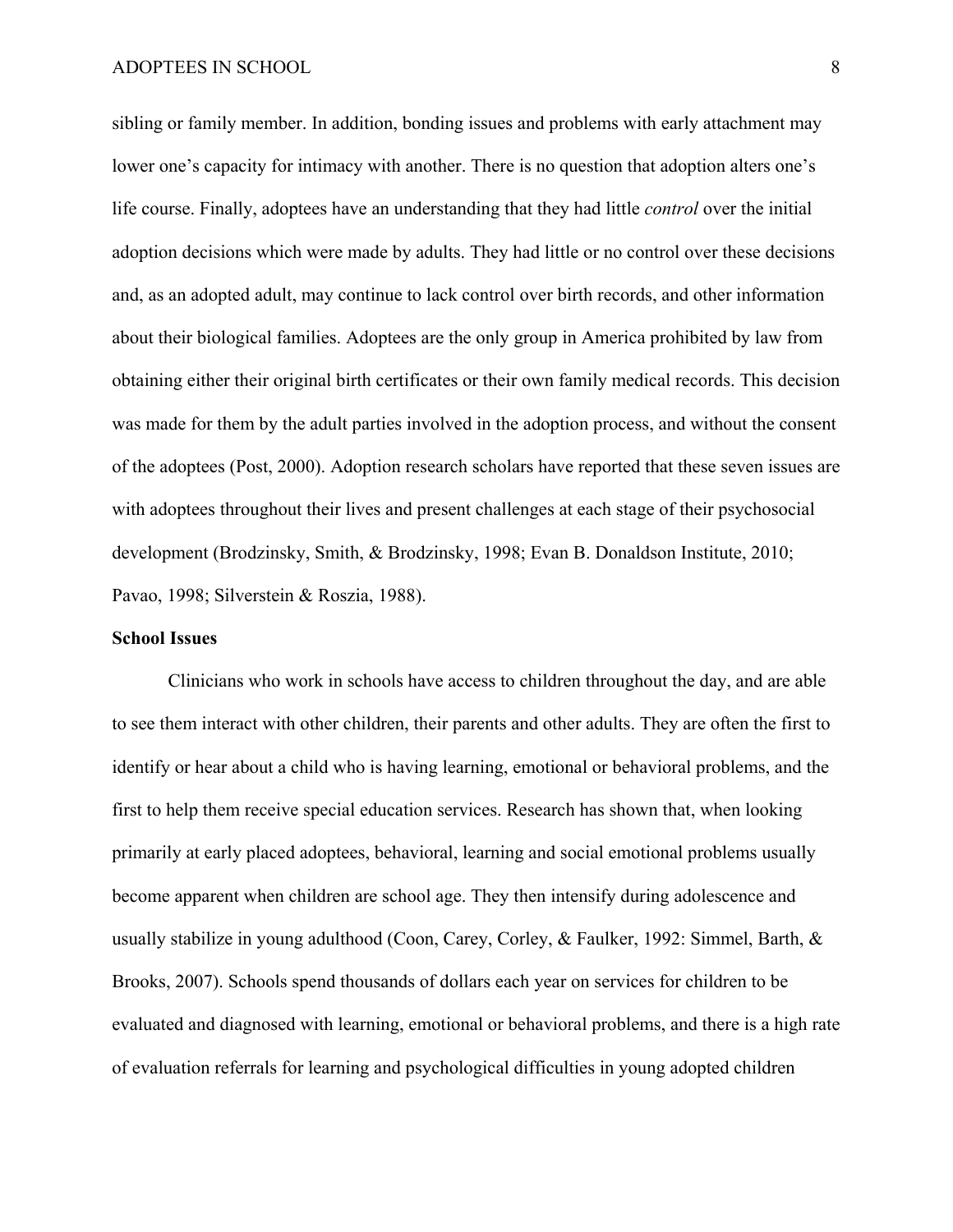(SEEP, Special Education Expenditure Project, 2008; Warren, 1992).

Adopted children are at risk for significant learning and emotional challenges, and while the majority of adoptive families do not need to seek special education support and services, many families do face special challenges as the adopted child progresses through school (Brodzinsky & Steiger, 1991; Meese, 1999; Taymans et al., 2008). Adoptees are in every community and school and studies show that adoptees are significantly overrepresented in special education (Meese, 1999). In particular, adopted children are overrepresented in special education populations classified as neurologically impaired, perceptually impaired, and emotionally disturbed. The prevalence of adoptees in these populations is three to four times that which would be predicted based on their representation in the general population (Brodzinsky  $\&$ Steiger, 1991). And, finally, research has shown that, for adopted children, schooling has been identified as one of the greatest stressors on their families (Howard, Smith, & Ryan, 2004; Moss & St. Laurent, 2001). In addition, developmental issues and adjustment within families may result in disproportionate numbers of adopted children who require mental health interventions, and parents of adopted children are more likely to seek support from adoption-competent therapists along with special education services (Evan B. Donaldson Adoption Institute 2010; McWey, 2004; Meese, 1999).

In 2004, a comparative study was conducted in Illinois which identified the percentages of school-related issues present in children raised in their biological families (birth) and in different types of adoptive families (domestic infant, inter-country, and child welfare). As seen in the chart below, adopted children had more unmet educational needs, required more special education services, received more teacher complaints about their behaviors, and were more likely to be on a medication for their behaviors (Howard, Smith, & Ryan, 2004).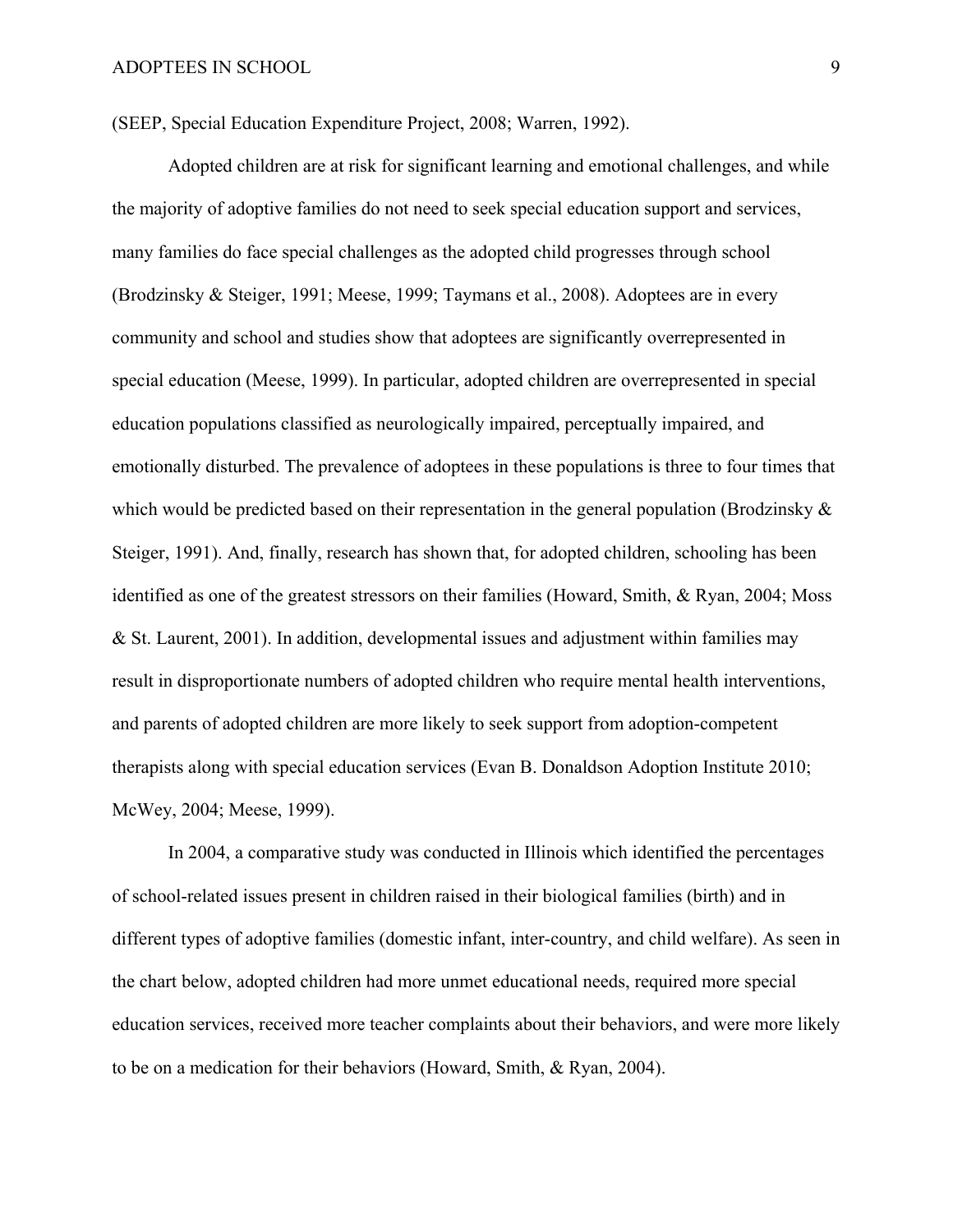# Table 1.

## Issues in School Performance by Family Type

|                       | <b>Birth</b> | Infant | Int <sup>1</sup> | CW  |
|-----------------------|--------------|--------|------------------|-----|
| Unmet educational     |              |        |                  |     |
| needs                 | 15%          | 18%    | 27%              | 30% |
| Special education     |              |        |                  |     |
| Services for learning |              |        |                  |     |
| problems              | $9\%$        | 24%    | 32%              | 40% |
| Teacher complaints/   |              |        |                  |     |
| behavior              | 18%          | 35%    | 34%              | 54% |
| On medication for     |              |        |                  |     |
| behaviors             | 3%           | 28%    | 21%              | 31% |
| Repeated 1 or more    |              |        |                  |     |
| grades                | 6%           | 4%     | 3%               | 26% |

(Howard, Smith, & Ryan, 2004)

This high need for services could be due, in part, to adoptive parents' willingness to seek support through special education services. This may also reflect a self-fulfilling prophesy, as education professionals might be jumping to conclusions about the relationships between adoption and learning and behavioral difficulties (Taymans et al., 2008). While adoption issues affect many children, professionals such as teachers, psychologists, counselors and learning specialists, who work with adoptees often, have little understanding of adoption matters (Sass & Henderson, 2000). As Taymans et al. (2008) write,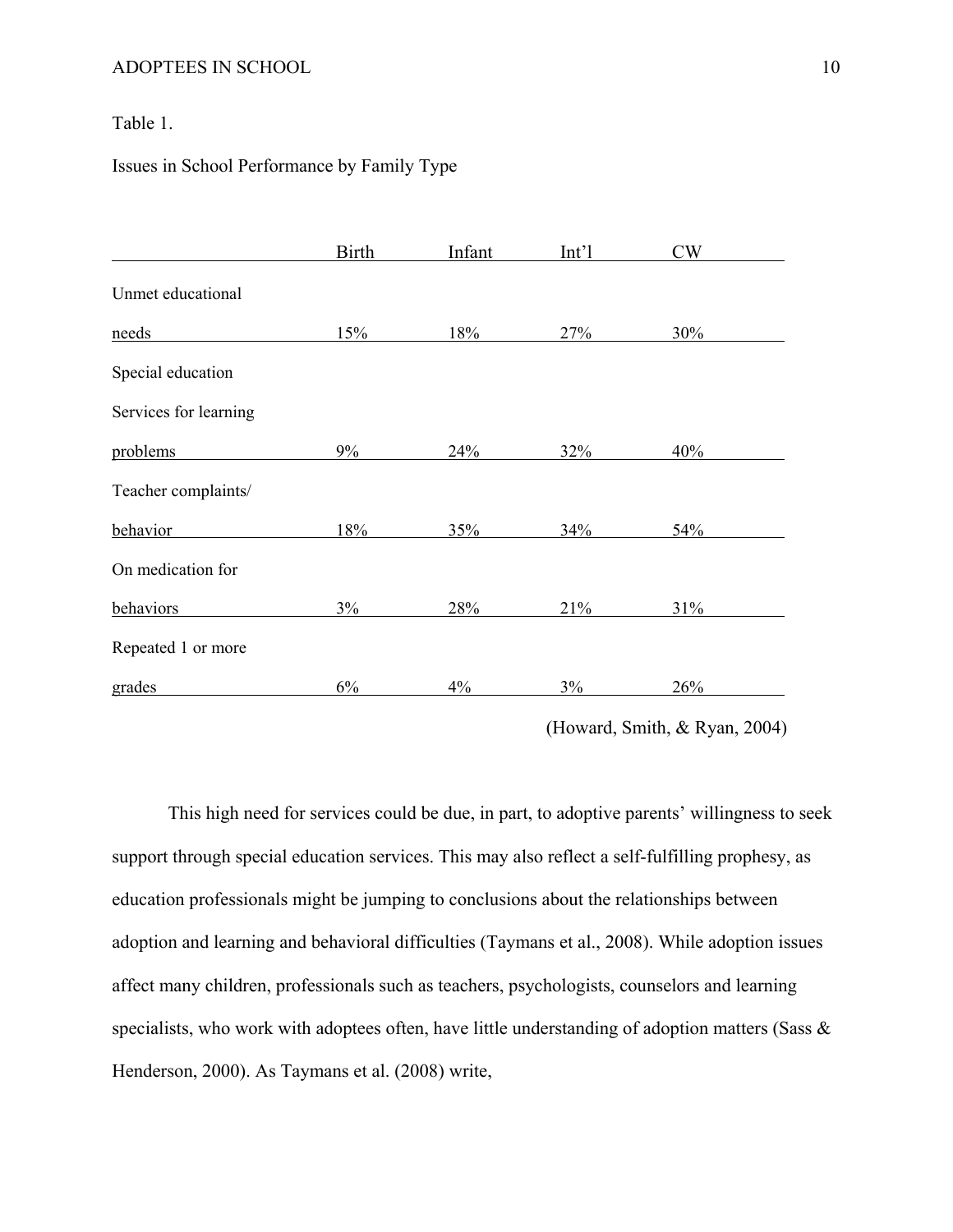Little is known about education professionals' perceptions of working with adopted children and their families. Education professionals' knowledge, beliefs, and attitudes may reflect the range of possibilities present in our society as a whole. Some may see adoption as "second best," others may assume adopted children and adolescents come to school with emotional and learning deficits, and still others may see adoption as a wonderful opportunity to form a family. (p. 26)

Today, few resources, materials, or training opportunities highlighting the unique experience of the adopted child are available to psychologists and other professionals who work with adoptees (Sass & Henderson, 2000; Taymans et al., 2008). Recent research has shown that, despite adoptees' overrepresentation in therapy, the majority of psychologists and school professional are not being taught or trained in adoption related issues (Post, 2000).Yet, it has been shown that increasing the availability of information regarding adoption helps psychologists, counselors and school professionals develop a sensitivity toward adoption diversity and recognize and negotiate potentially challenging situations that adopted children may face in school (Taymans et al., 2008). The current apparent lack of therapist training on specific issues involved in adoption puts these children at risk of being misunderstood, misdiagnosed and mistreated (Post, 2000).

There exist no studies, to date, that have asked adoptees to share their experiences within schools. Studies have presented the views of adoptive parents and teachers, psychologists, and social workers. While their perspectives are important to consider, adoptive parents and professionals cannot speak for the adoptee. Only adoptees can share their unique perspectives on personal experiences. This research asked adoptees to respond to questions and share their experiences in school. The following research questions guided this study: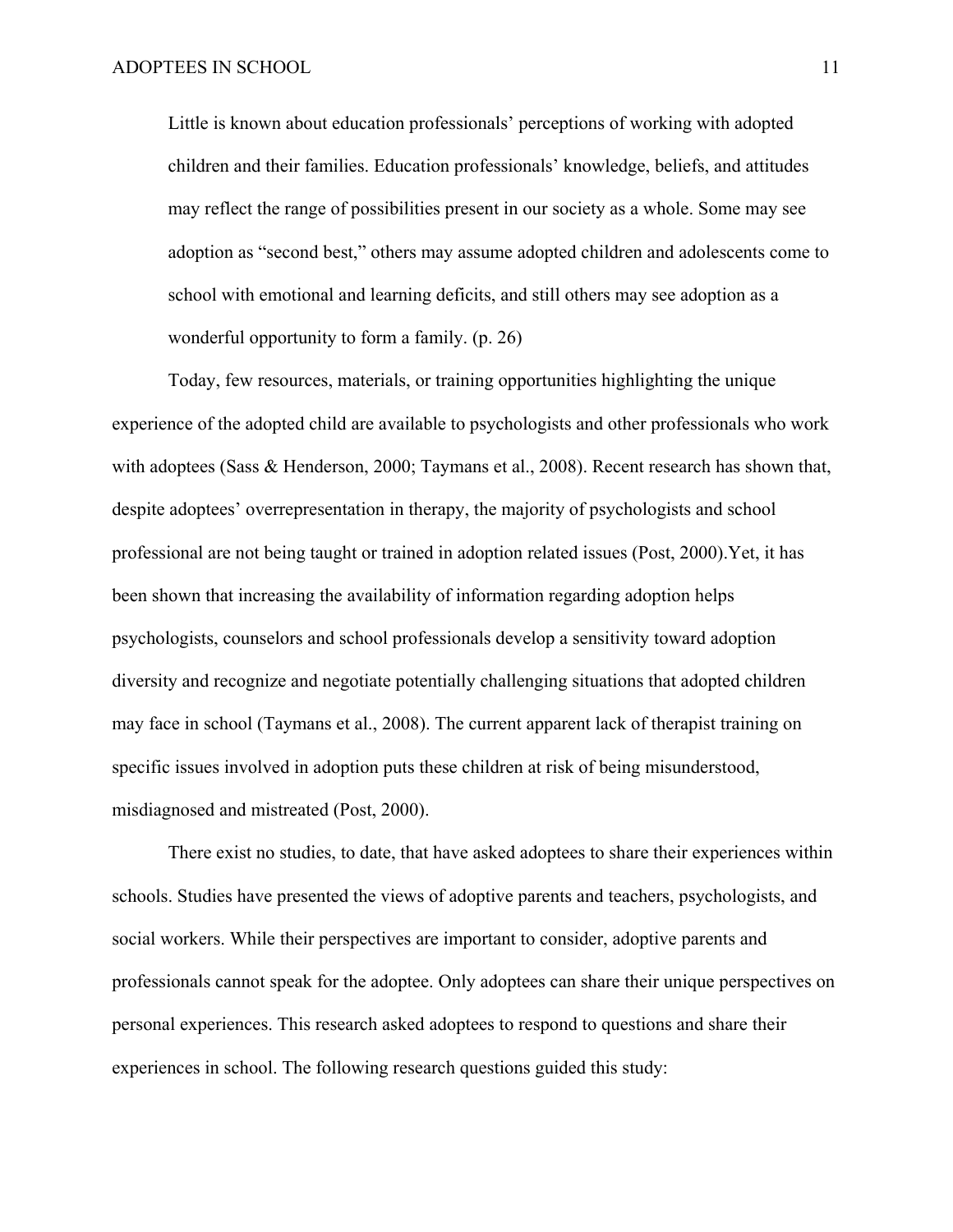- 1. Did the adoptees experience problems in school related to their adoptions?
- 2. What are adoptees' perspectives on the competence of school professionals with whom they personally had contact regarding adoption?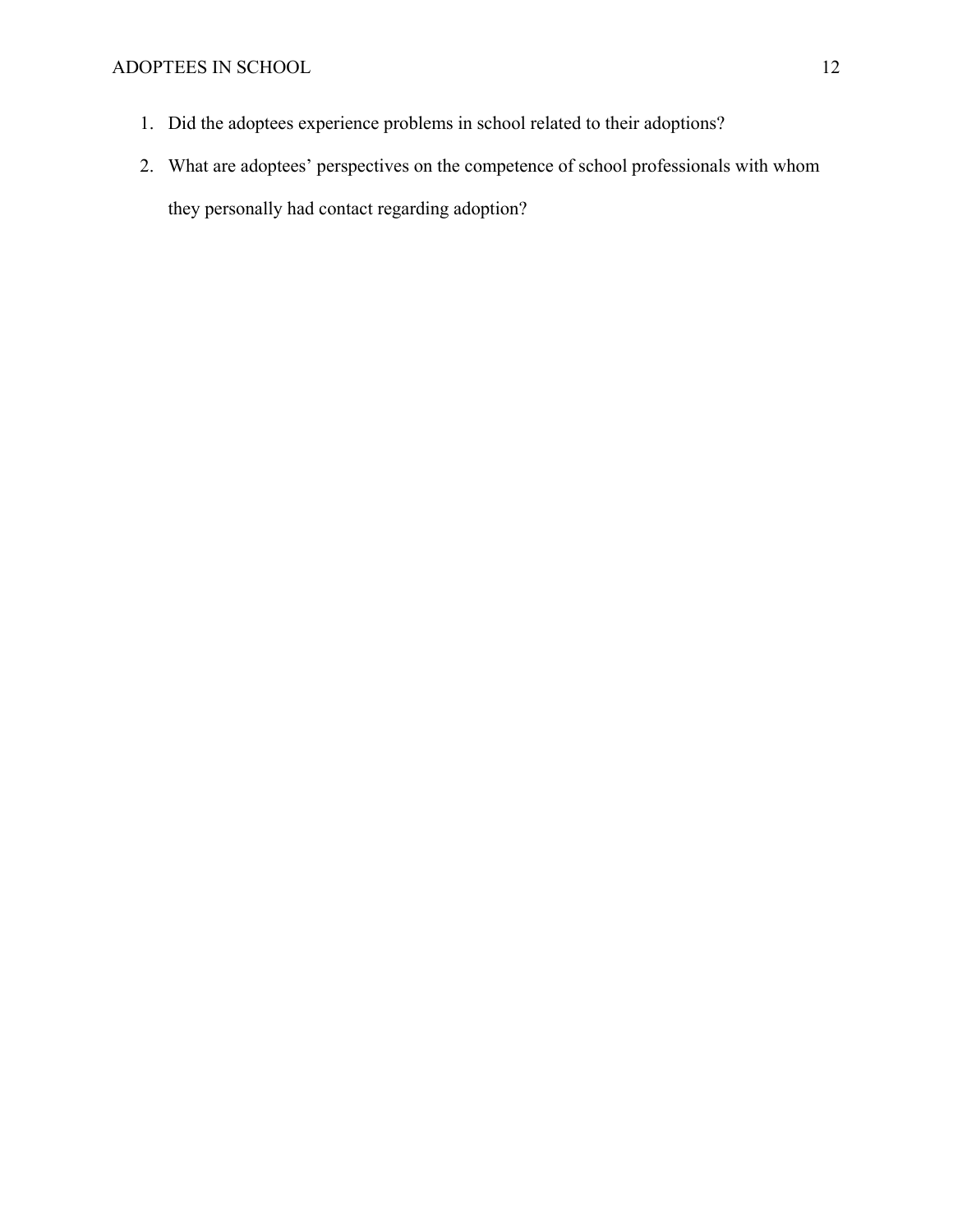### **Chapter 3: Methodology**

### **Methods**

The adoptees were recruited by two methods. The first was a snowball sample, as this was a useful way to target populations that are often difficult to access. An introductory e-mail explaining the purpose of the study, and a link to a web-based survey, was sent to ten adult adoptees. In order to secure a good response rate, Robeson (2002) believes it is important to indicate the aim of the survey and to convey its importance, particularly to the person completing the form, so a brief introduction to the purpose of the research was provided.

The second method of gathering information involved posting a brief statement explaining the purpose of the study, along with a link to the web-based survey on several adult adoptee forums on the internet site www.adoption.com.These forums were created for adopted adults to share their experiences and it was a convenient way to access the adult adoptee population. In addition to the purpose of the study and the links to the survey, information on who was eligible to participate was also included.

### **Participants**

The goal of the sampling in the study was to identify adoptees who could relate their experiences surrounding adoption within the school setting in grades K through 12. This type of sampling is known as purposive. As reported on the Web Center for Social Research Purposes (2010), "Purposive sampling can be very useful for situations where you need to reach a targeted sample quickly and where sampling for proportionality is not the primary concern. With a purposive sample, you are likely to get the opinions of your target population" (Purposive Sampling, para. 1). The purposive sample was targeted so that the adoptees' thoughts and experiences regarding their experiences in school, when they were children and adolescents,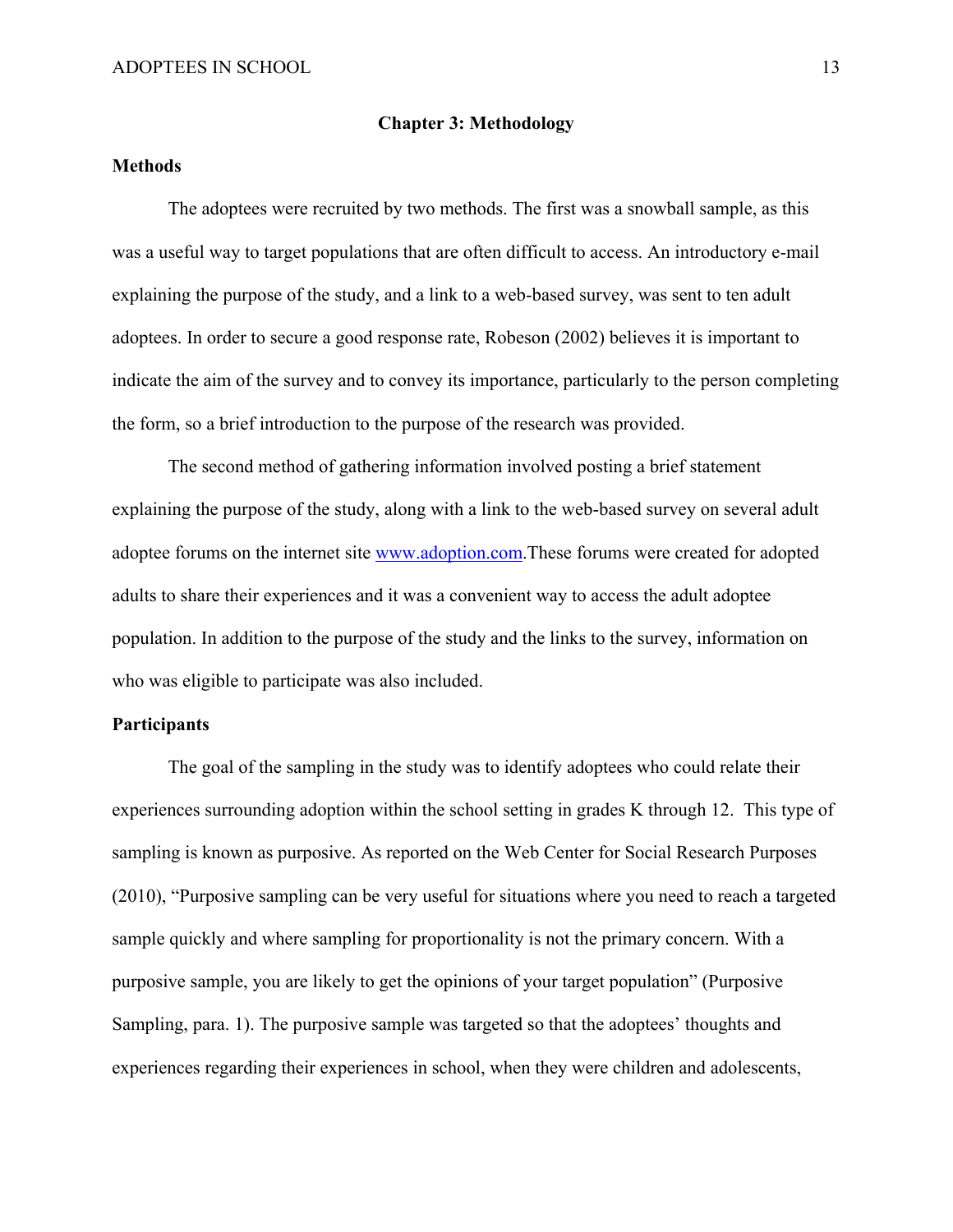were documented.

The initial group of ten adults came from various backgrounds. All were be professionals known by the author. They lived in Massachusetts, Rhode Island, and New Hampshire. These adults were over the age of 18, fluent in English, and willing to share their experiences and to forward the survey on to other adult adoptees known to them. This snowball sample provided a targeted sample of respondents who met the criteria to be involved in the study. To be included in the adult adoptee sample, participants must have been adopted as a child and attended school. **Measures** 

The survey I created (See Appendix A) was designed to assess if the adoptees experienced any problems in school related to their adoptions and to collect their thoughts on the competence of any school professionals involved. Due to the sensitive nature of the topic, it was thought that surveys may have had an advantage over interviews in gathering information, as participants may have been more likely to accurately report their feelings, beliefs and concerns online rather than via in-person interviews (Robeson, 2002).The survey was divided into three sections: (a) Background Information, (b) School History, and (c) School Supports. The Background Information section gathered demographic information on the participant's age at adoption, birthplace, current age, gender, and first language. Drop-down menus were used for five of the six demographic questions, to facilitate completion and reduce overall completion time. The School History section asked participants how they performed academically. It also asked participants to state whether they believe their adoption impacted their school experience. It allowed them to respond using a Likert Scale to rate their experiences. The School Supports section asked questions to understand the adoptee's experience with psychologists and counselors in the school. These questions offered the participants the space to share their own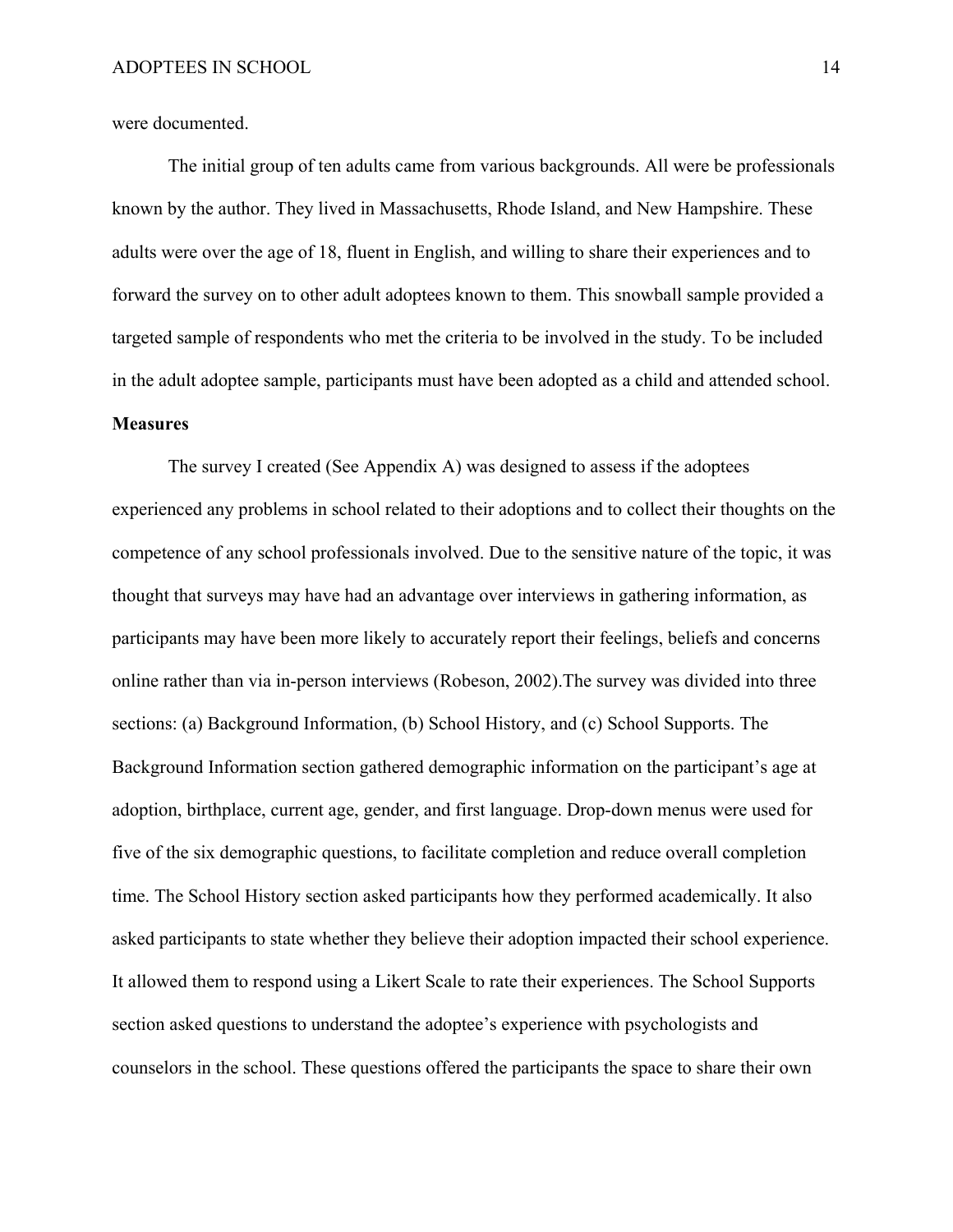ideas, needs, stories and concerns regarding adoption experiences within school. The survey also contained space at the end where the participants could indicate how they learned about the study.

After the survey was developed, it was presented, for input, to a group of doctoral candidates in a doctoral research course. Students were asked about their understanding of the questions, the ease of completing the form, and how long it took them to complete it. They reported it was easy to understand and it took approximately five to ten minutes to complete. Before the survey was finalized, an expert in the field of mental health surveys reviewed the survey to provide assistance with wording and format. This expert also provided information and assistance regarding the use of online survey services and directed the author to a research consultant. After discussions with the research consultant, it was decided that the online survey service, Survey Monkey, would be used for this project.

#### **Procedure**

Following approval from Antioch University New England and the Internal Review Board, participant recruitment began. Through my network of personal and professional relationships, adult adoptees were contacted and asked to participate in the research study. Ten adults were recruited to begin the initial snowball sample. A recruitment e-mail was sent to the adult adoptees who had expressed an interest in the research study. The e-mail included an introduction to the study (See Appendix B), this author's contact information, information on informed consent (See Appendix C), and a link to the survey posted on Survey Monkey, a confidential online survey tool. Participants were informed that, by completing the survey, they had given their consent. Once they read the introduction and the information on consent, participants were directed to the online survey.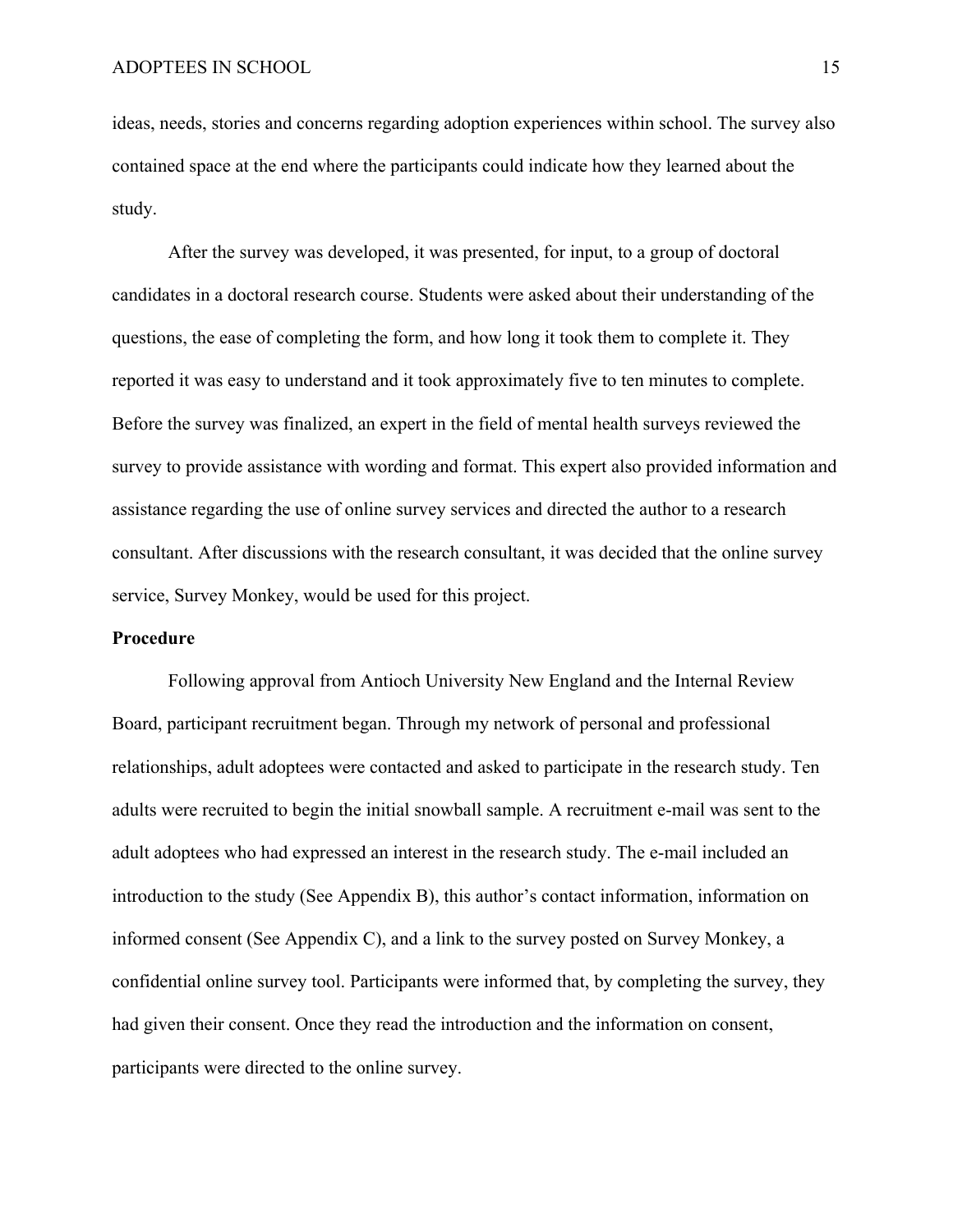I also posted the recruitment e-mail that included the introduction to the study, my contact information, an informed consent form and a link to the survey on www.adoption.com which is directed toward adult adoptees. As with the snowball sample, interested participants who meet the criteria for inclusion in the study were informed that, by completing the survey, they had provided their consent to participate. They were then directed to the survey. The survey was posted on Survey Monkey from June through August.

### **Ethics and Informed Consent**

All research was conducted in accordance with the ethical guidelines set forth by the American Psychological Association. Research began after the necessary permission and ethical clearances from the Antioch University New England Institutional Review Board had been received.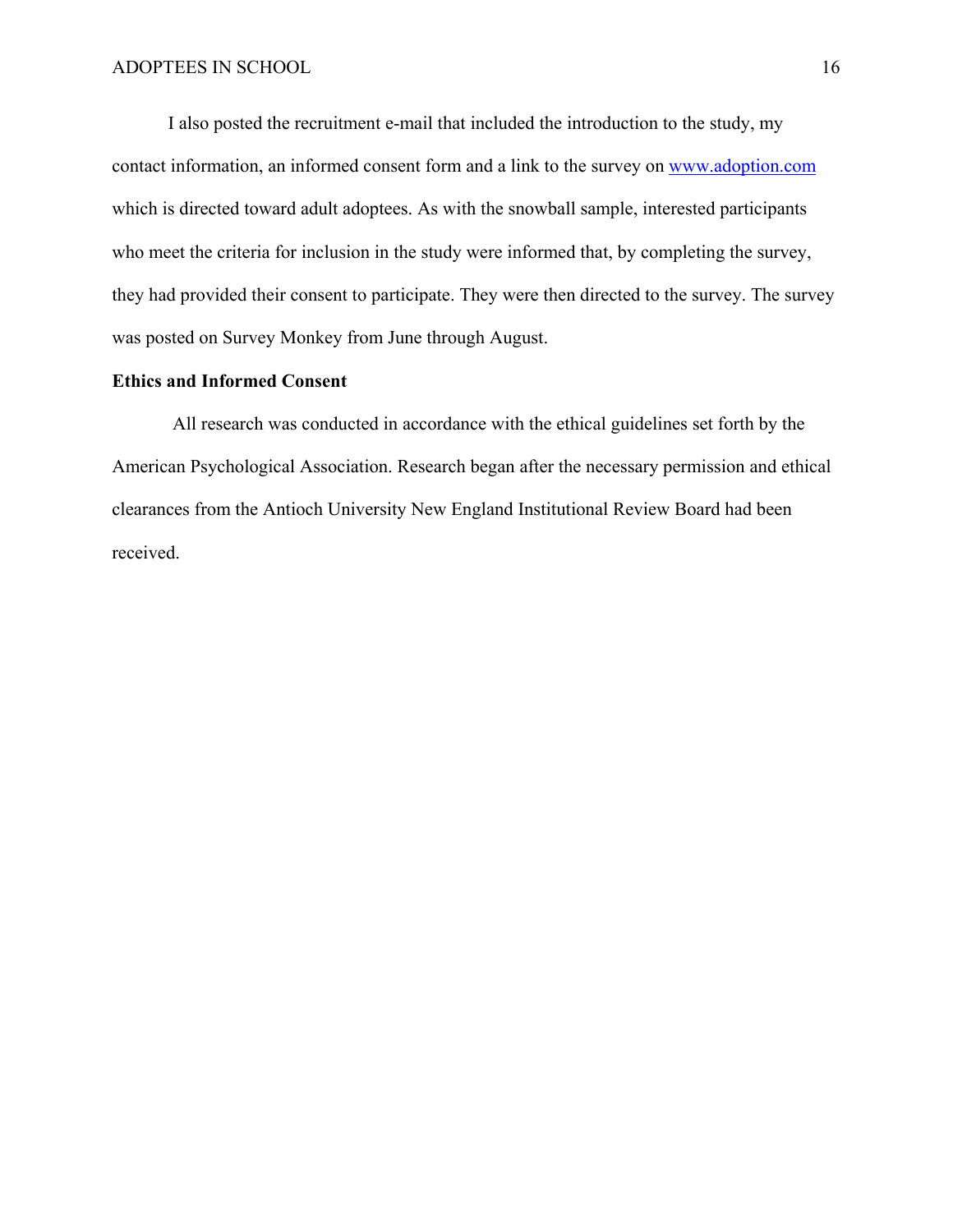### **Chapter 4: Results**

### **Data Analysis**

**Background information.** Over the course of three months, 64 adoptees completed the survey. Participants were asked to verify the following three criteria: (a) they were adopted, (b) they had attended school, and (c) that they were over the age of 18. While the majority of participants were born in the United States (70%), many international adoptees also completed the survey. The survey participants were from the United States, Columbia, England, Brazil, Mauritius, Canada, Russia, Lebanon, India and South Korea. The majority of participants were female (78%) the rest were male (21.7%). While a large number of adoptees were born between 1970 and 1979 (33%) and were 32 to 41 years of age, the ages of adoptees ranged from 18 to the mid 60s.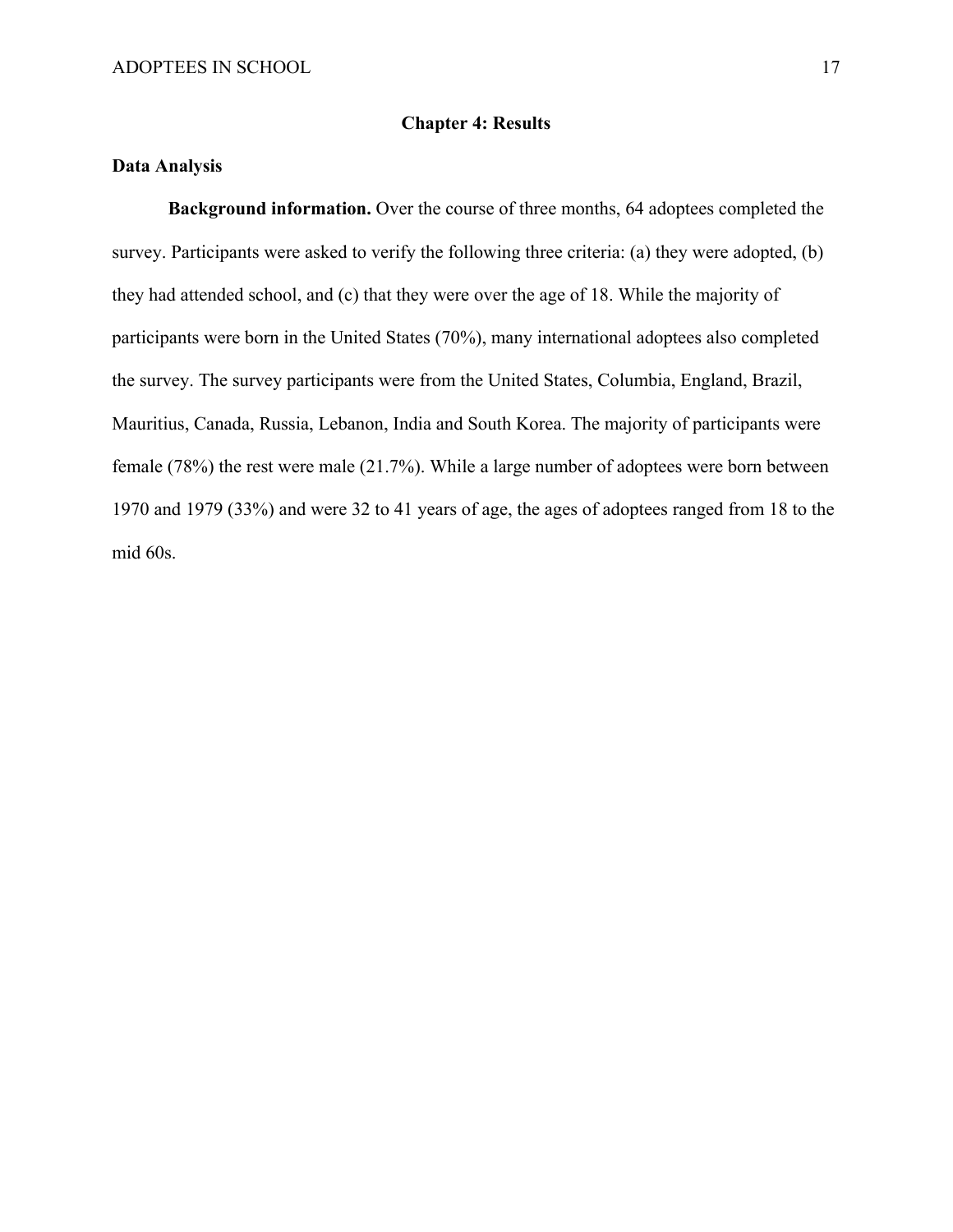Table 2.

| Participant's Year of Birth |           |           |           |           |           |           |           |  |  |
|-----------------------------|-----------|-----------|-----------|-----------|-----------|-----------|-----------|--|--|
| Year of<br><b>Birth</b>     | 1930-1939 | 1940-1949 | 1950-1959 | 1960-1969 | 1970-1979 | 1980-1989 | 1990-1999 |  |  |
| Percent                     | $1.7\%$   | $.7\%$    | $5.0\%$   | 23.3%     | 33.3%     | 28.3%     | $6.7\%$   |  |  |
| N                           |           |           |           | 14        | 20        |           |           |  |  |

 Age at adoption ranged from birth to 15 years with the majority of participants reporting being adopted between birth and one year.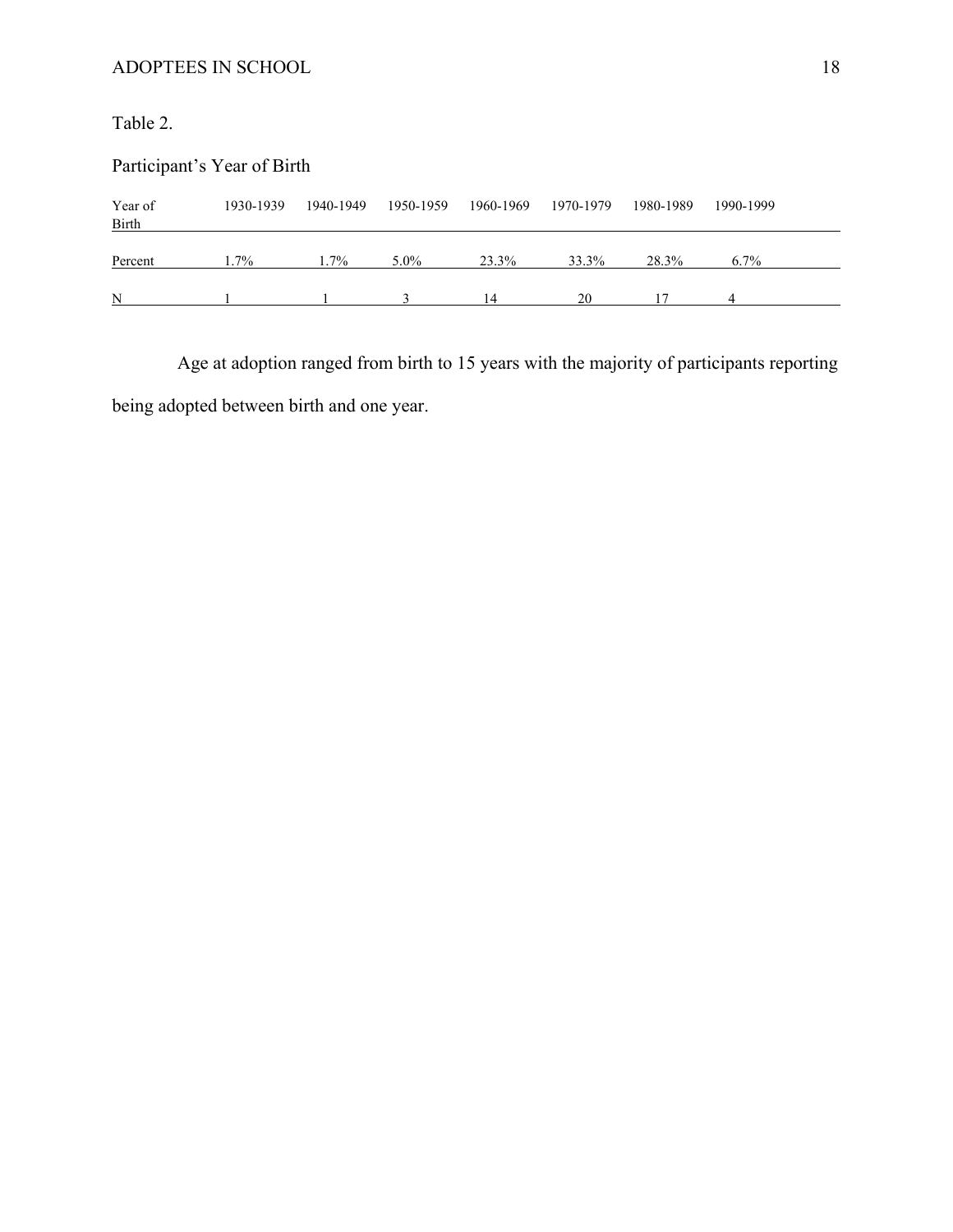Table 3.

Age of Adoption

|                 | Birth to 1<br>vear |         |      |        | 1 - 3 years $4 - 6$ years $7 - 9$ years $10 - 12$ years $13 - 15$ years $16 - 18$ years |      |         |
|-----------------|--------------------|---------|------|--------|-----------------------------------------------------------------------------------------|------|---------|
| Age at adoption | 80.3%              | $6.6\%$ | 8.2% | $.6\%$ | $0.0\%$                                                                                 | 3.3% | $0.0\%$ |
| N               | 40                 |         |      |        |                                                                                         |      |         |

First languages of adoptees included English, German, French, Russian, Armenian, Hindi, and Portuguese. Survey participants were also asked, *As a child in school, who knew you were adopted?* Responses indicated that while the majority of adoptees shared their adoption with friends, many teachers, administrators, counselors and psychologists were unaware of the student's adoption as shown in Figure 2.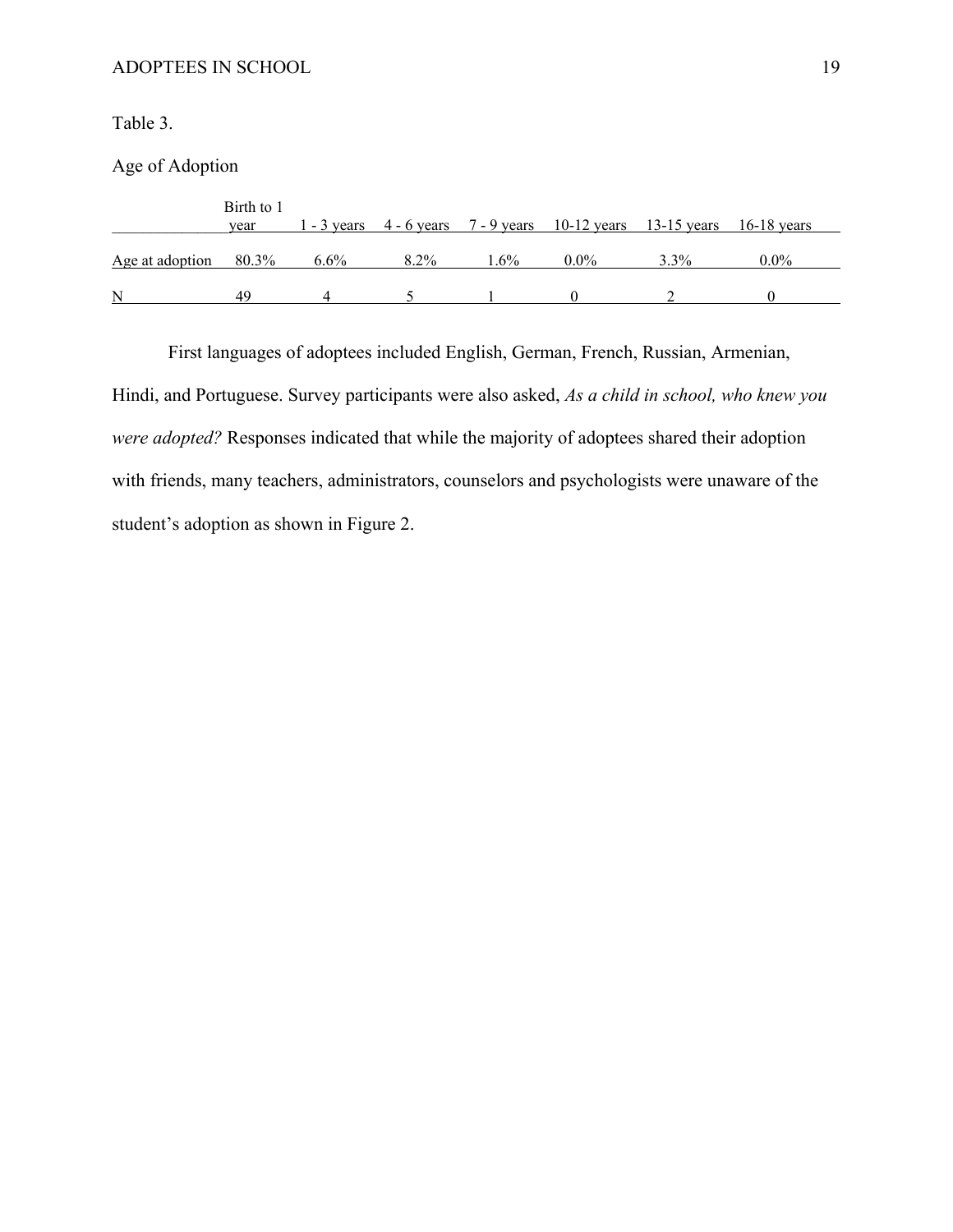Figure 2. Knowledge of Adoption.



As a child in school, who knew you were adopted?

# **Research Question 1:** D**id the adoptees experience problems in school related to their adoptions?**

**School history.** Academically, the majority of **s**urvey participants (47.5%) reported they performed above average, 39% reported average academic abilities and 13.1% said they performed below average academically. However 57.4% acknowledged that they received some academic supports with 3.3% requiring academic supports in most areas. The adoptees were also asked to rate how their adoption affected their academic as well as social experiences in school using a Likert scale from 1-7. A rating of 7 indicated a positive experience while a rating of 1 indicated a negative experience. Survey respondents were also able to report that their adoption had no impact on their social and academic experiences. Most respondents reported that their adoption affected them academically in some way (67.2%) while 32.8% reported their adoption did not impact them at all as shown in Table 4.One adoptee wrote,

It really didn't affect my school experience until it started affecting my entire life, and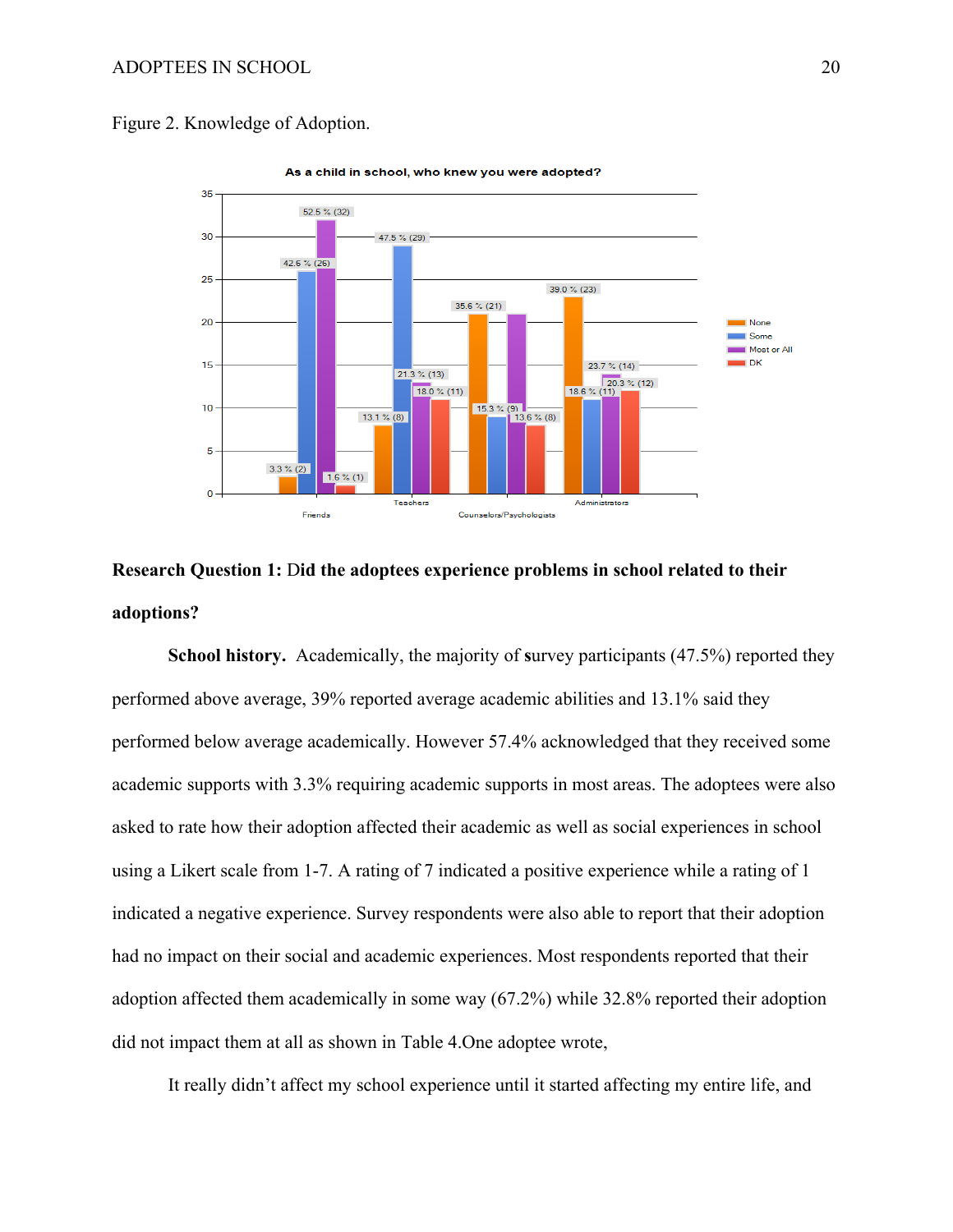school just kind of got looped into that. I started thinking about it more and more and I had feelings of being abandoned and not cared about, and suddenly school didn't matter anymore because nothing seemed to matter except finding answers. That's why my grades fell from As to Cs, or even Ds. I failed a few tests that I ordinarily would have passed.

Another shared her difficulty in school,

I spent a lot of time being bombarded with thoughts and images regarding my adoption and having overwhelming emotions which I couldn't outwardly express. Later in school I found it increasingly difficult to concentrate and learn. My work started to go downhill. The teachers just said I was lazy and I got demoted to go to the lower class for most subjects. My parents just listened to what the teachers said. I didn't trust people with authority much after that, so those relationships suffered. I became more oppositional. There was no-one to talk to about my confused feelings, people didn't discuss emotions in those days, let alone adoption. You were just supposed to do as you were told and everything would be good. I did okay in the end, but it was only because I had an excellent home tutor for a year before I sat for my final exams.

 A large percentage of adoptees reported that their adoption impacted their social experiences in school negatively rather than positively as shown in Table 5. Only one person (1.6%) indicated that his or her adoption had a positive affect academically. However, the positive impact was due to the fact that he or she was teased and this caused him or her actually work harder in school so he or she could isolate themselves rather than having to interact with the other children. "I quite often had comments like, at least I wasn't adopted, in primary school. If anything, this impacted my academic work positively as I did not want to interact with other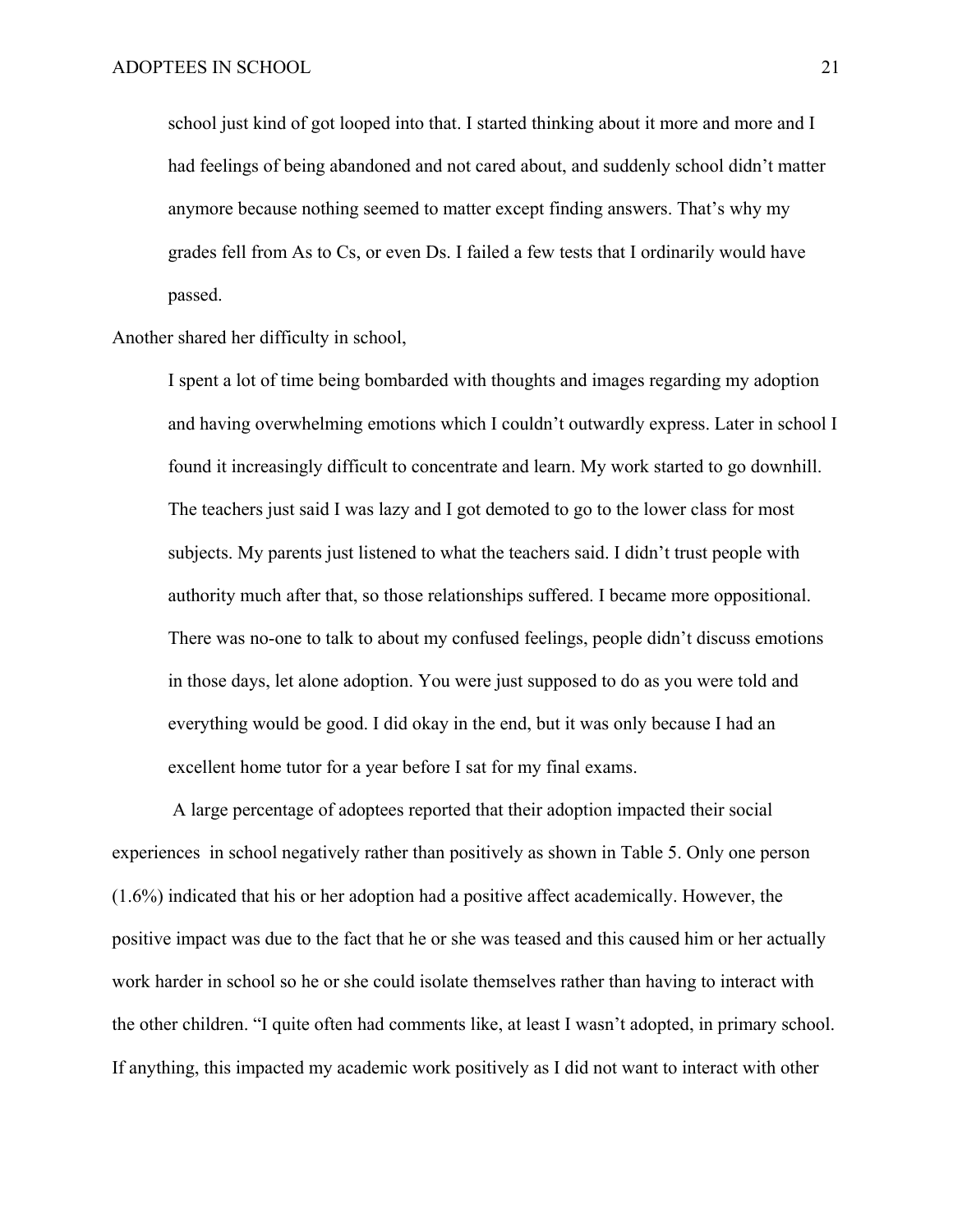children."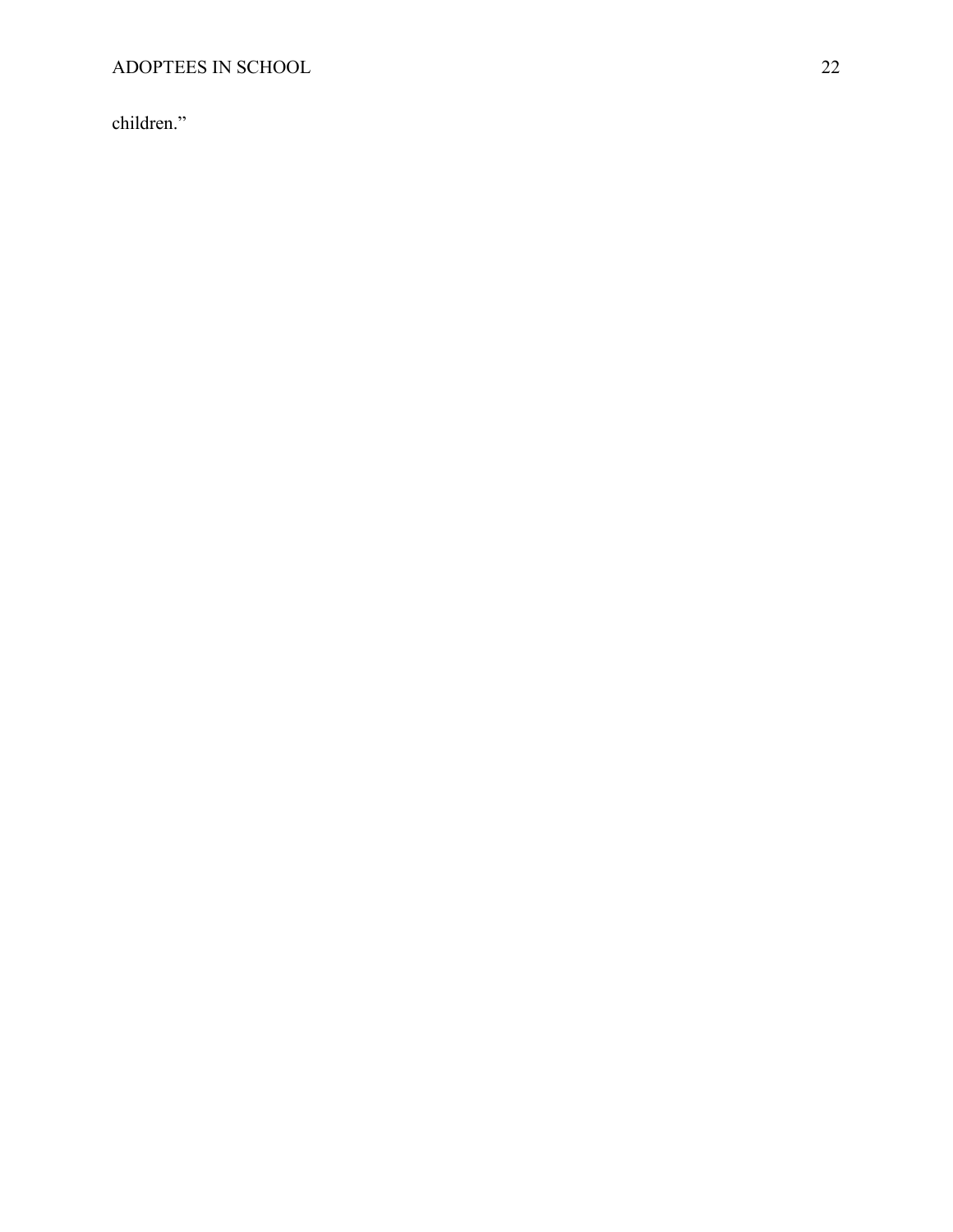Table 4.

# To What Degree Did Your Adoption Affect Your Academic Experience?

|         | Negatively |         |                     |      | 7 Positively | No impact |
|---------|------------|---------|---------------------|------|--------------|-----------|
|         |            |         |                     |      |              |           |
| Percent | 9.8%       | $4.9\%$ | $18.0\%$ 19.7% 3.3% | 9.8% | $1.6\%$      | 32.8%     |
|         |            |         |                     |      |              |           |
| N       |            |         |                     |      |              |           |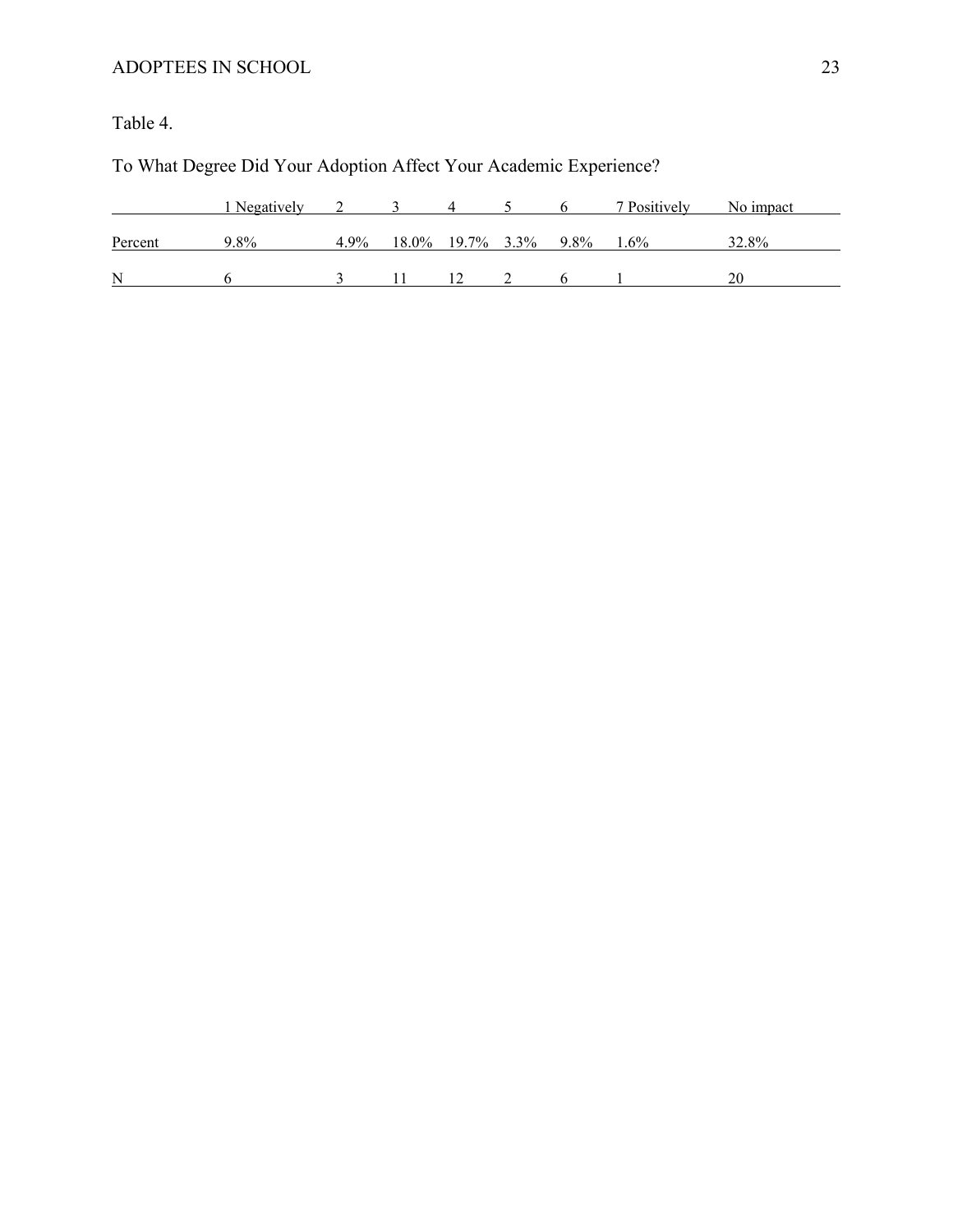Table 5.

|         | 1 Negatively |  |  |                                  | 7 Positively | No impact |
|---------|--------------|--|--|----------------------------------|--------------|-----------|
| Percent | 10%          |  |  | 18.0% 18.0% 11.5% 8.2% 4.9% 1.6% |              | 21.3%     |
| N       | I ()         |  |  |                                  |              |           |

To What Degree Did Your Adoption Affect Your Social Experience?

**School supports.** Participants were asked, *Did you ever talk to counselors or* 

*psychologists in school for issues related to being adopted?* The majority (46) of adoptees reported they did not talk to counselors or psychologists in school for issues related to their adoption. Only 14 of the adoptees did report talking to a counselor or psychologist about issues related to their adoption, as shown in Figure 3.

Figure 3. Adoptees Who Talked to Counselors or Psychologists about Adoption Issues.



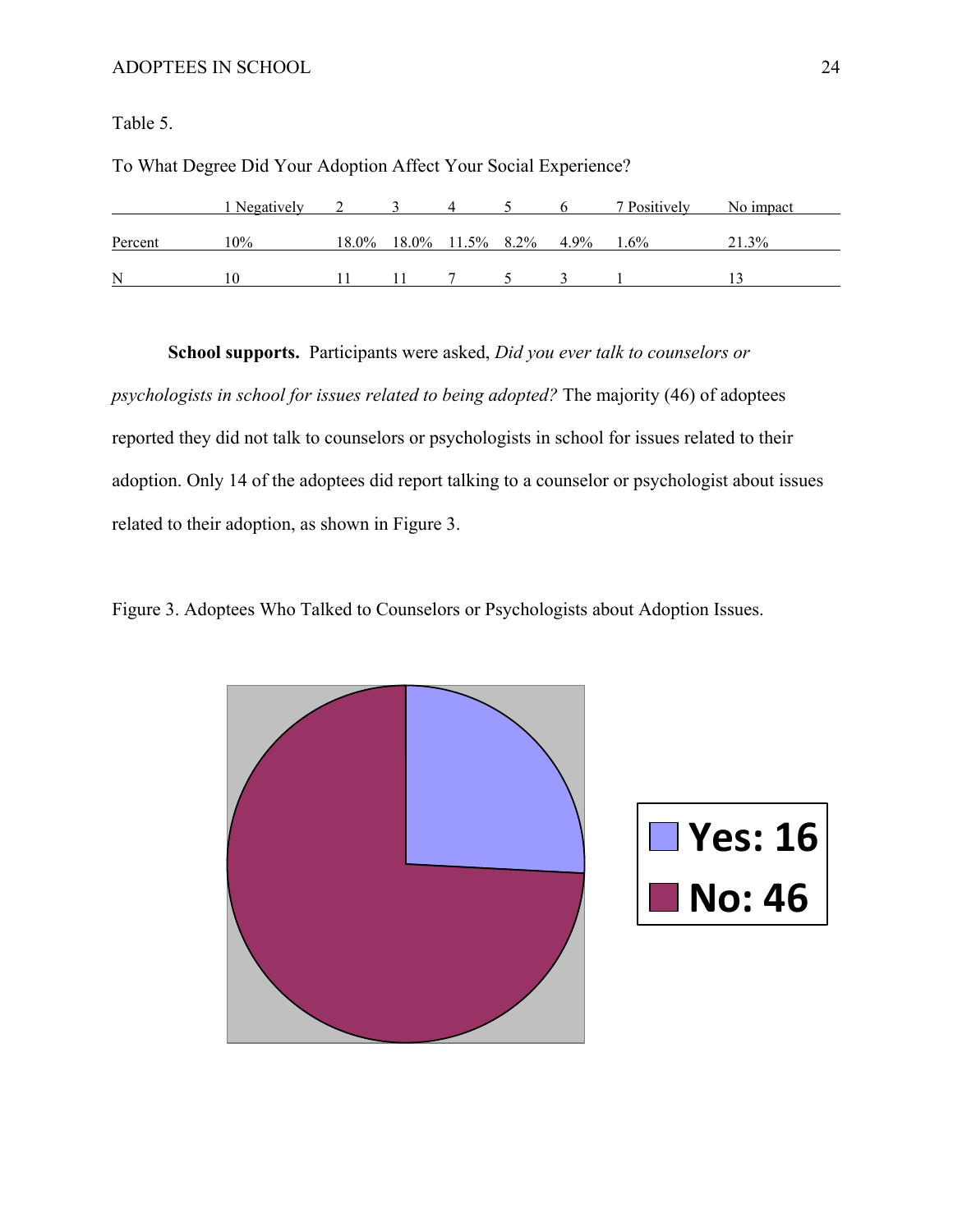One adoptee described her reluctance and shame regarding talking about her adoption. "Adoption was kept very private in those days and I was discouraged from talking about it outside of the family." One participant reported that her school did not have any counselors or psychologists available to students. Another wrote of being sent to see the school psychologist but not feeling comfortable sharing her issues of loss and identity,

During my junior year, I was having huge issues with being adopted and not knowing my birth parents, though I did not tell my parents this. In response, my grades declined (like, a lot) and my teacher became concerned about me, so they sent me to the school psychologist. I didn't really tell her what was going on either since I feared she would tell my parents and the last thing I wanted to do was upset them or make them feel like I betrayed them, so I kept it to myself.

# **Research Question 2: How would you rate professional competency surrounding issues related to your adoption?**

For those adoptees that did talk about their adoption in school, they were asked to rate the professionals competency using a seven point Likert scale. Only fourteen participants chose to answer the question as shown in table 6.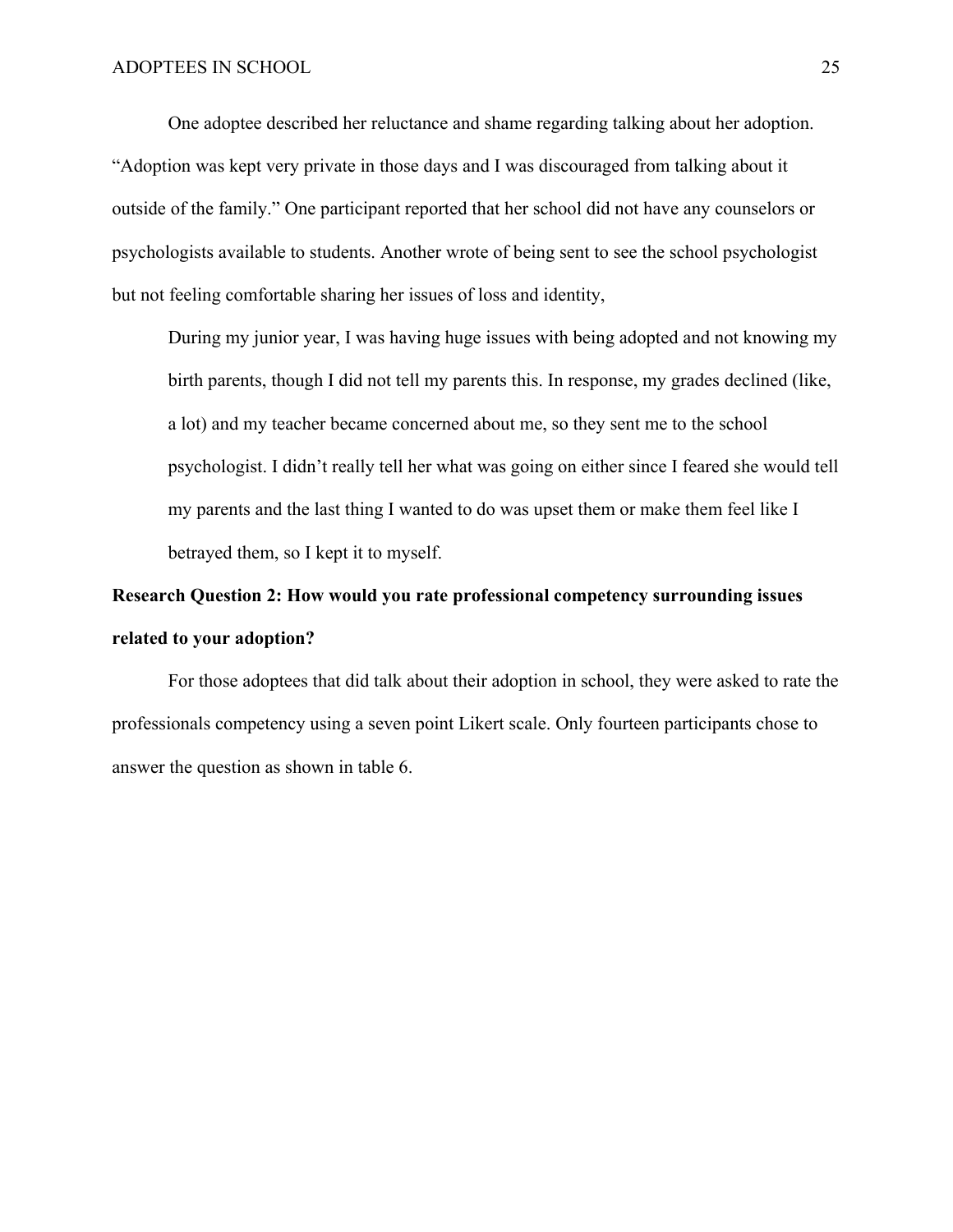Table 6.

| Competency Rating of School Professionals |  |  |
|-------------------------------------------|--|--|

| Rating  | 1 Not competent |         |                                |  | 7 Very Competent |
|---------|-----------------|---------|--------------------------------|--|------------------|
| Percent | $3.3\%$         | $0.0\%$ | $0.0\%$ 33.3% 20.0% 26.7% 0.0% |  |                  |
| N       |                 |         |                                |  |                  |

Among those adoptees who did talk about their adoption in school, many reported positive experiences with school professionals. Words that were used to describe their counselors and psychologists included 'understanding,' 'compassionate,' and 'validating.' One adoptee explained, "My guidance counselor was very understanding and he listened to what I had to say and what my concerns were. He tried to help me out as best he could." Another shared, "I'm not sure if my therapist was an expert in adoption per se, but he was skilled in identity issues and developmental issues that went around it." One adoptee felt that while the professionals were involved were helpful, it was his parents who provided the school with the information about adoption,

I think the counselors treated my adoption with respect and encouraged me to be proud of it. Whether they had any additional training on this particular subject I don't know. I am quite certain my parents provided most of the information to my teachers and school officials regarding adoption-related materials.

However, there were some adoptees who did not have the support of school professionals. Less than positive comments included "The school psychologist wasn't very competent" and "They always felt like it (my adoption) was no big deal." One adoptee wrote, "The school didn't have a clue." Another wrote "I think they had an idea to present and they never went off script…"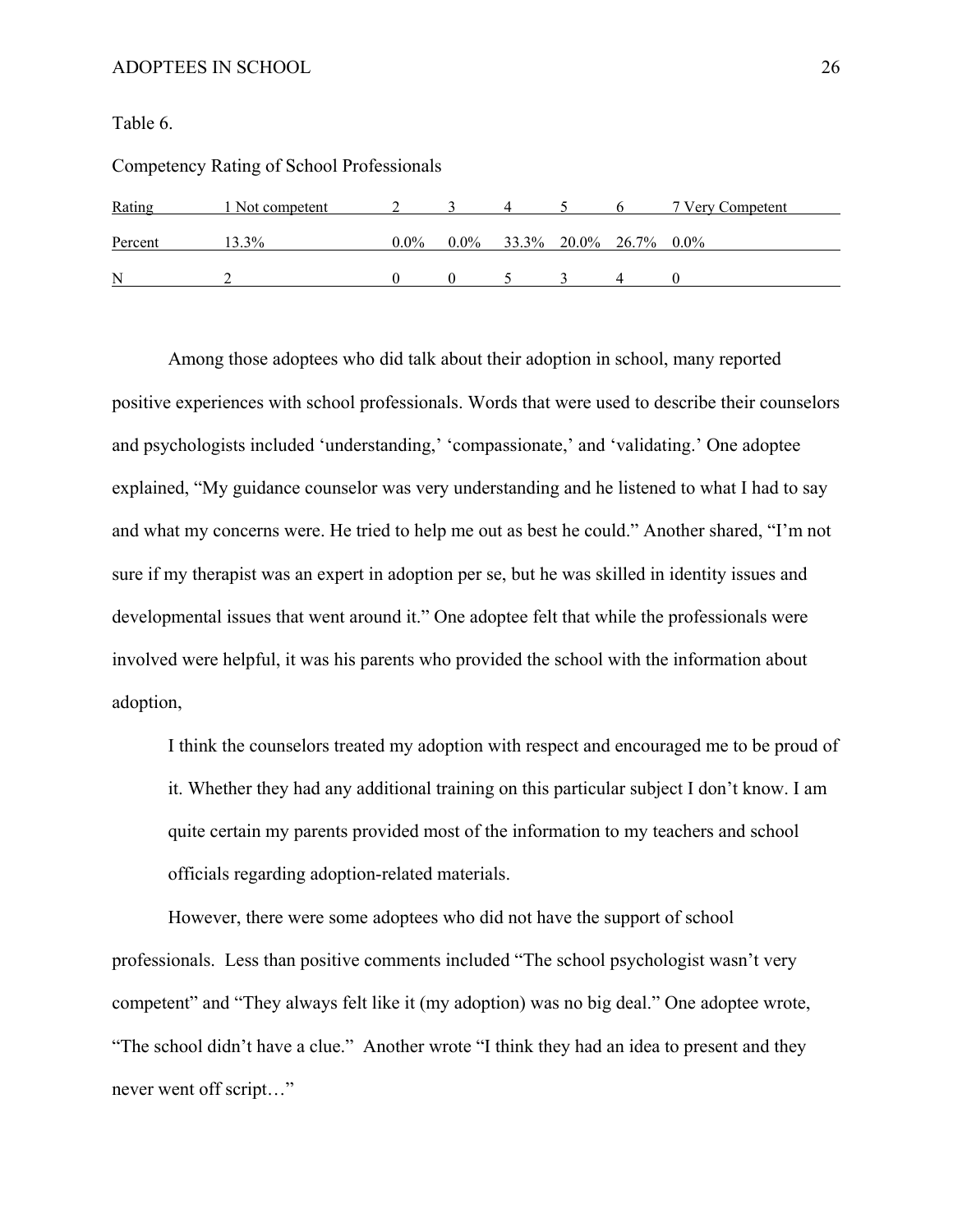One adoptee shared her frustrating experiences with school professionals,

It depended on the person, but most of the time, no one really got it. When I would try to explain why my feelings had been hurt, or why simple things had hurt my feelings because of my issues of abandonment, most teachers and licensed therapists had no idea what I was feeling.

**Themes***.* Survey responses supported the previous adoption research by Silverstein and Roszia (1988) indicating there are seven core issues that adoptees experience and deal with throughout their lives. These issues (loss, rejection, guilt and shame, grief, identity, intimacy and relationships, and control and gains) were reported over and over by adoptees in their survey responses. And while these issues may be present in their non-adopted peers, children who are adopted have additional emotional obstacles to dealing with life's challenges. Joyce Pavao (1998) describes their struggle: "This extra emotional work-what I would call a normative crisis under challenging circumstances— influences the learning styles of these children" (p. 45). She feels this can ultimately block learning. So, while, it is difficult to estimate who will have adjustment, learning, behavioral and emotional problems in school, adoptees do present as a high-risk population and continue to be overrepresented in special education and utilize more mental health services than their non-adopted peers.

The School Supports section of the survey provided participants with space to share their own personal experiences and stories in school. The responses from this section of the survey were analyzed using the Interpretive Phenomelogical Analysis (IPA) method, as outlined by Smith and Osborn (2008). The narrative responses were coded to identify themes. After an initial list of themes was created, it was important to see if there were connections between the responses and those themes identified in the previous research of adoption issues as reported by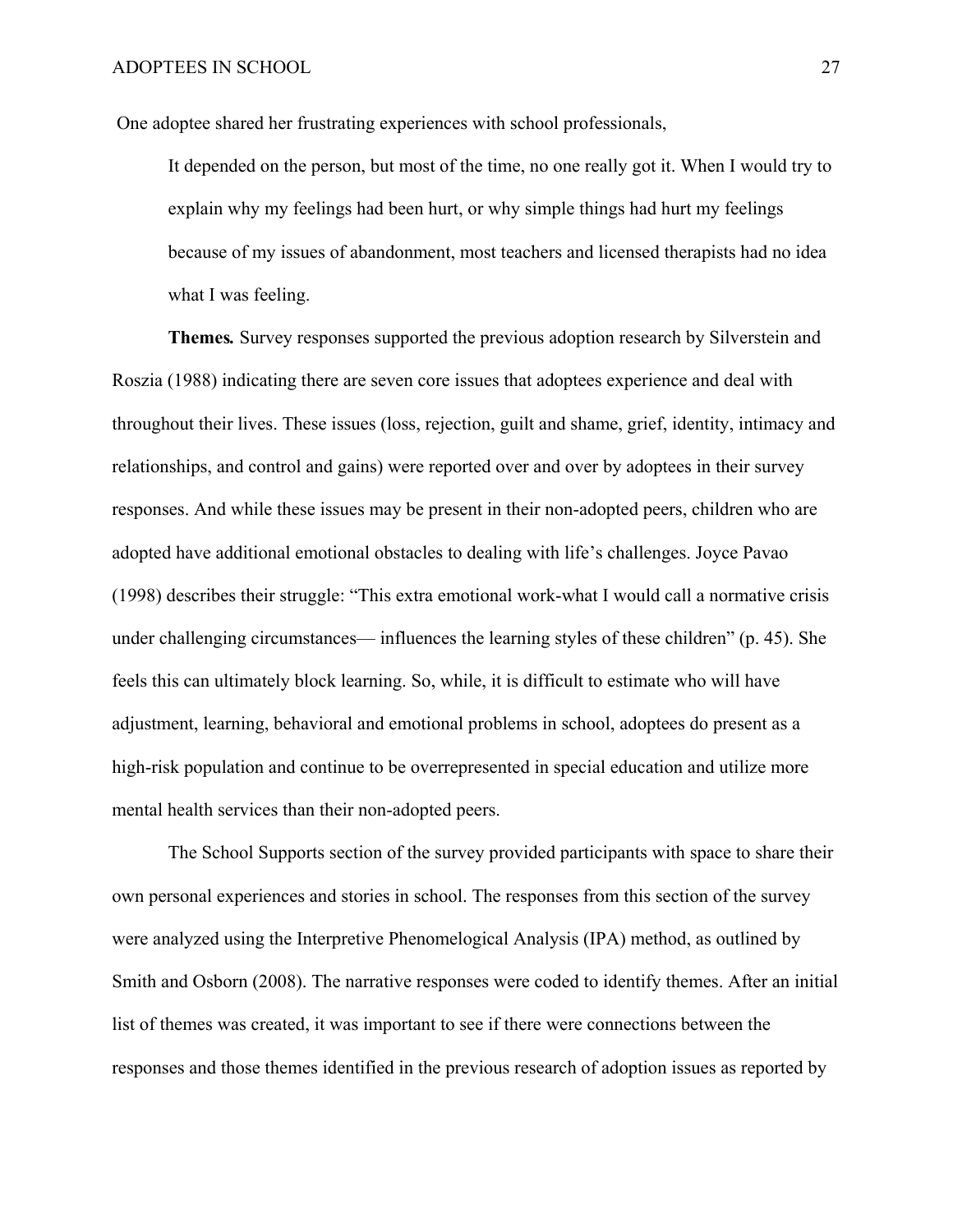Silberstein and Roszia (1998).

As was apparent from the responses, adoption appears to trigger the seven lifelong or core issues for adoptees, regardless of their age, grade, or type of adoption as reported by Silverstein and Kaplan (1999), and the initial coding of responses turned out to be consistent with the themes presented in previous adoption research. Loss, rejection, guilt and shame, grief, identity, intimacy, mastery and control were present in the qualitative responses. Many of these issues inherent in the adoption experience seemed to come together during adolescence when the child was developing an understanding and awareness of the significance of being adopted, beginning to feel the drive towards independence, and the beginning the biopsychosocial striving toward the development of an integrated identity (Silverstein and Kaplan, 1999). Many responses included multiple themes.

*Loss.* As Silverstein and Kaplan (1999) describe, "Adoption is created through loss; without loss there would be no adoption" (Loss section, para.1). Adoptees suffer their first losses when they are separated from their family with whom they are genetically connected to, their birth families. This loss can impact their development, particularly when there is no conscious awareness, recognition, or vocabulary for the loss. Relinquishment and adoption break the continuum of a child's trust in the continuity of the goodness and rightness of her environment and it is important to acknowledge the loss and its impact on the adopted child (Verrier, 1991). Loss was reported by many of the adoptees. One adoptee shared "I had issues with depression and a pretty severe eating disorder. I have also felt very lonely and had issues with abandonment." Several described how the loss of their biological family and genetic connections impacted them in school: for example, not looking like one's siblings was brought up frequently. Another shared, "Being raised culturally as a white person when my skin color is in fact brown,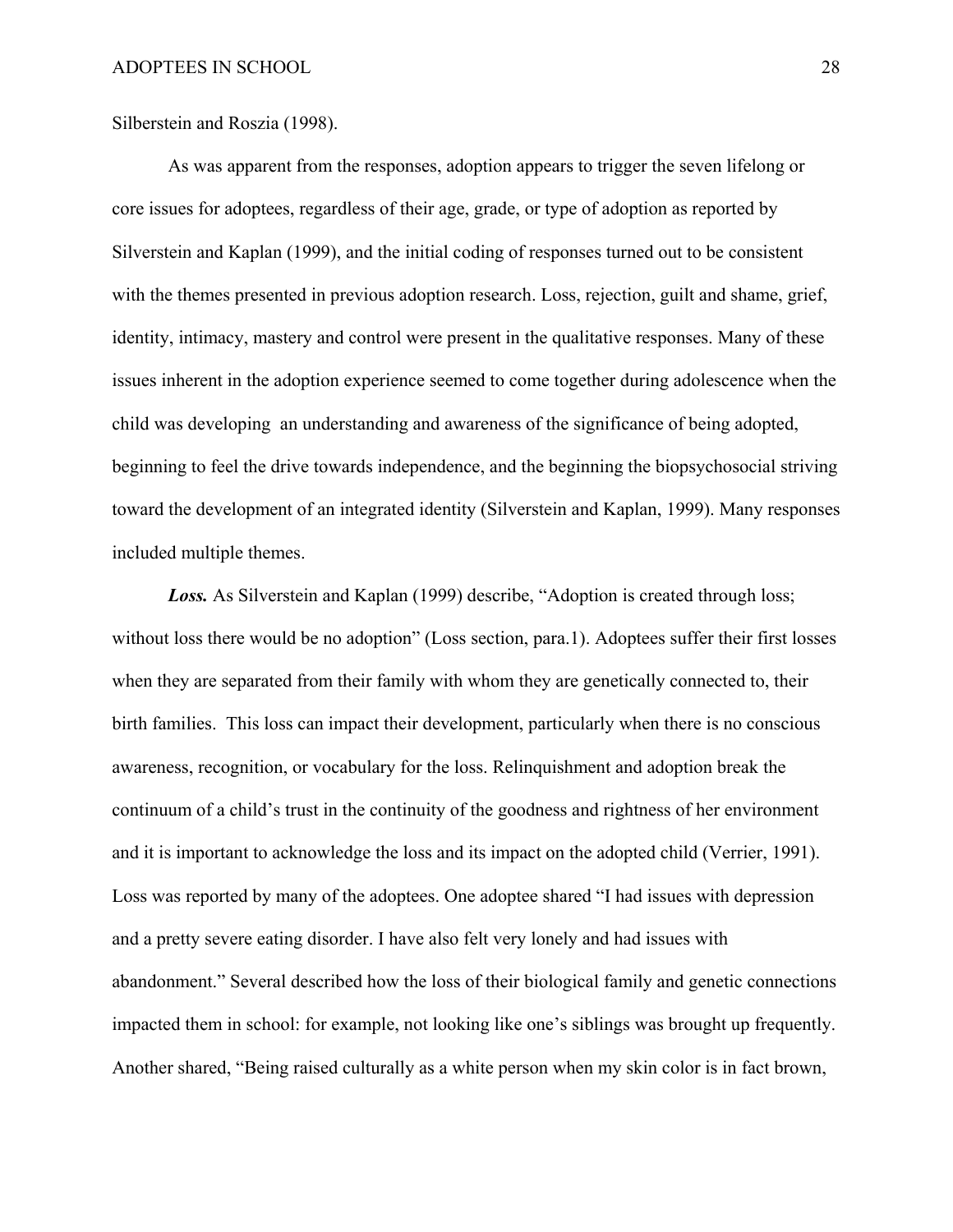created a number of uncomfortable situations as I began to realize the differences between Caucasian and minority cultures in America." Another adoptee shared,

 In grade school, we did a unit on heredity and we were supposed to put down all the traits we got from each of our parents. I did not inherit any traits from my parents. It was a devastating moment for me.

Many adoptees reported being teased and bullied about their adoption and being abandoned by their birth mothers. One person wrote, "Other students, who when informed that I was adopted, told me repetitively that 'Your mom didn't want you! Neither do we!'" One adoptee wrote of both the loss of her biological family and the rejection of her adopted family,

I was a poor student because my second adoptive mother was very strict and had wide mood swings. I worried every day what her mood would be when I got home from school. There was always physical violence that erupted without warning, as well as ongoing humiliation and punishment. I was classified as stupid and dumb. I was suspect, tainted, and an outsider. Daily I hoped my adoptive family would find that I had some value, but it never happened. I looked at my school peers and recognized that they had biological parents… something I longed for but could never have.

*Rejection.* Many adoptees described stories of rejection not only by their birth families but also by their peers in school. One adoptee wrote, "When I was in second grade, this one girl really decided she wanted to isolate me. She had found out I was adopted and told me I was lying because as she put it, 'You look exactly like your adopted parents!' It might seem silly this really hurt me, but I felt like who I was, was being rejected." Another wrote, "Kids would call me nigger as well as tell me that my adoptive family wasn't my real family and that I wasn't wanted." Another adoptee shared,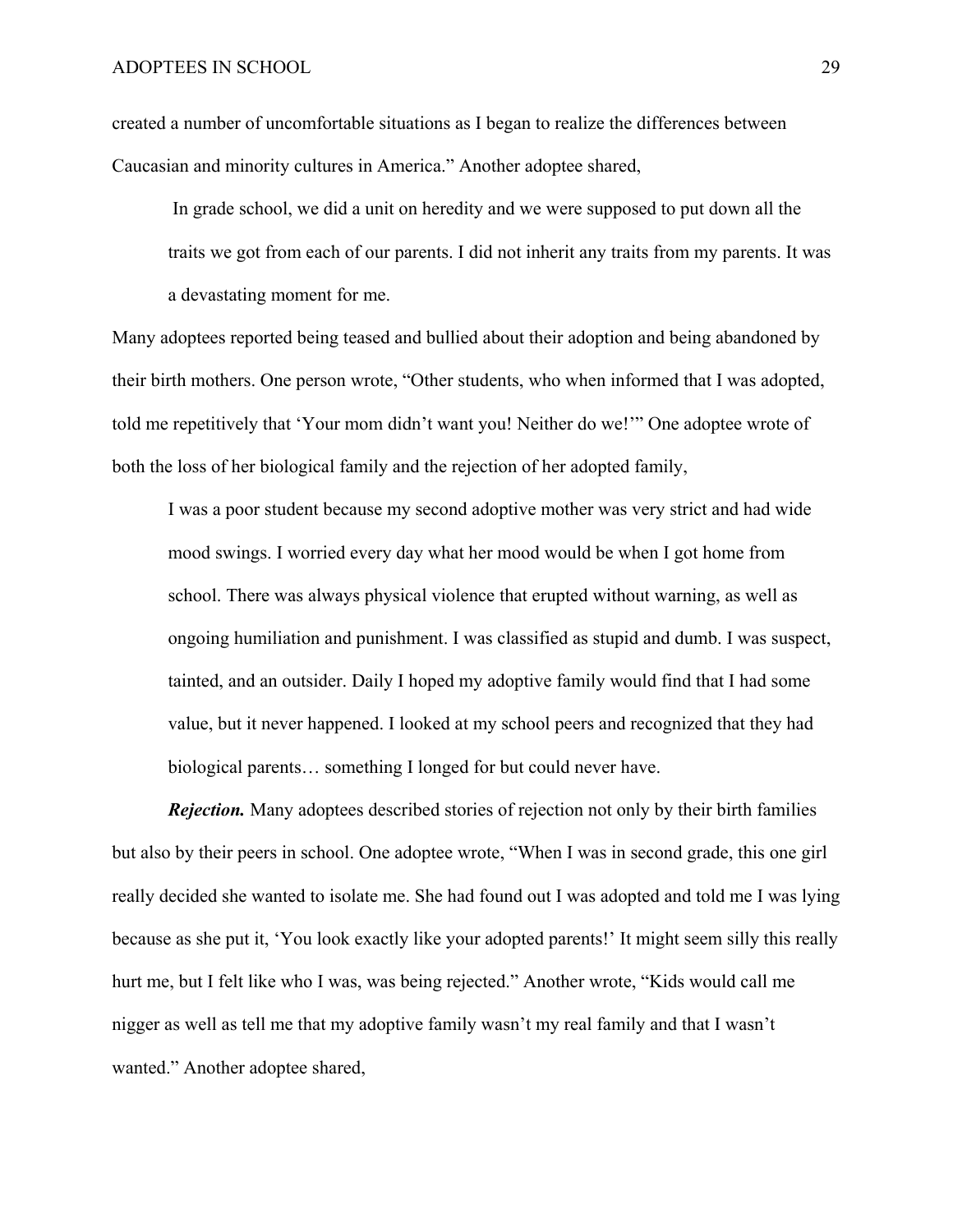In the eighth grade, I had a fist fight with a girl who teased me about being adopted. She had learned about my adoption from a friend of mine who I did not hangout with any more. News of the fight and of my adoptive status spread and I had a difficult couple of years because of it.

A few adoptees shared feeling rejected by their teachers as well. For example, one person wrote, "My fifth grade math teacher made rude comments about kids who were adopted and I took her comments hard. I felt like she said I was someone else's trash." Another incident with a teacher prompted one adoptee to write,

My grade seven teacher used to talk about how terrible teen pregnancy was and how awful and embarrassing it would be to be pregnant as a teen and have to tell your parents. This made me think of how my birth mother would have felt at eighteen. It made me feel like I was an embarrassment or something to be ashamed of.

**Guilt and shame.** Shame was a common theme, shared over and over by the adoptees. One adoptee shared about what he felt when he found out he was adopted, "I didn't find out I was adopted until I was ten and it caused tremendous stress and shame and embarrassment and depression from that point on." Many adoptees reported being discouraged from talking about their adoption by their adoptive families, increasing the feelings of shame about their family history. "I was called a bastard by someone and I had to look the word up to find out what it meant, only to find out that is what I was. I always felt inadequate and very different from other children." One girl reported, "I had a girl say, 'Who's your daddy? Oh wait, you don't know!'"

Many reported insensitive remarks that were made not only by students, but, again, by teachers as well. One adoptee wrote, "I had a third grade teacher who assigned the 'family tree' project. The teacher told the class she would work something out for me since I was adopted. I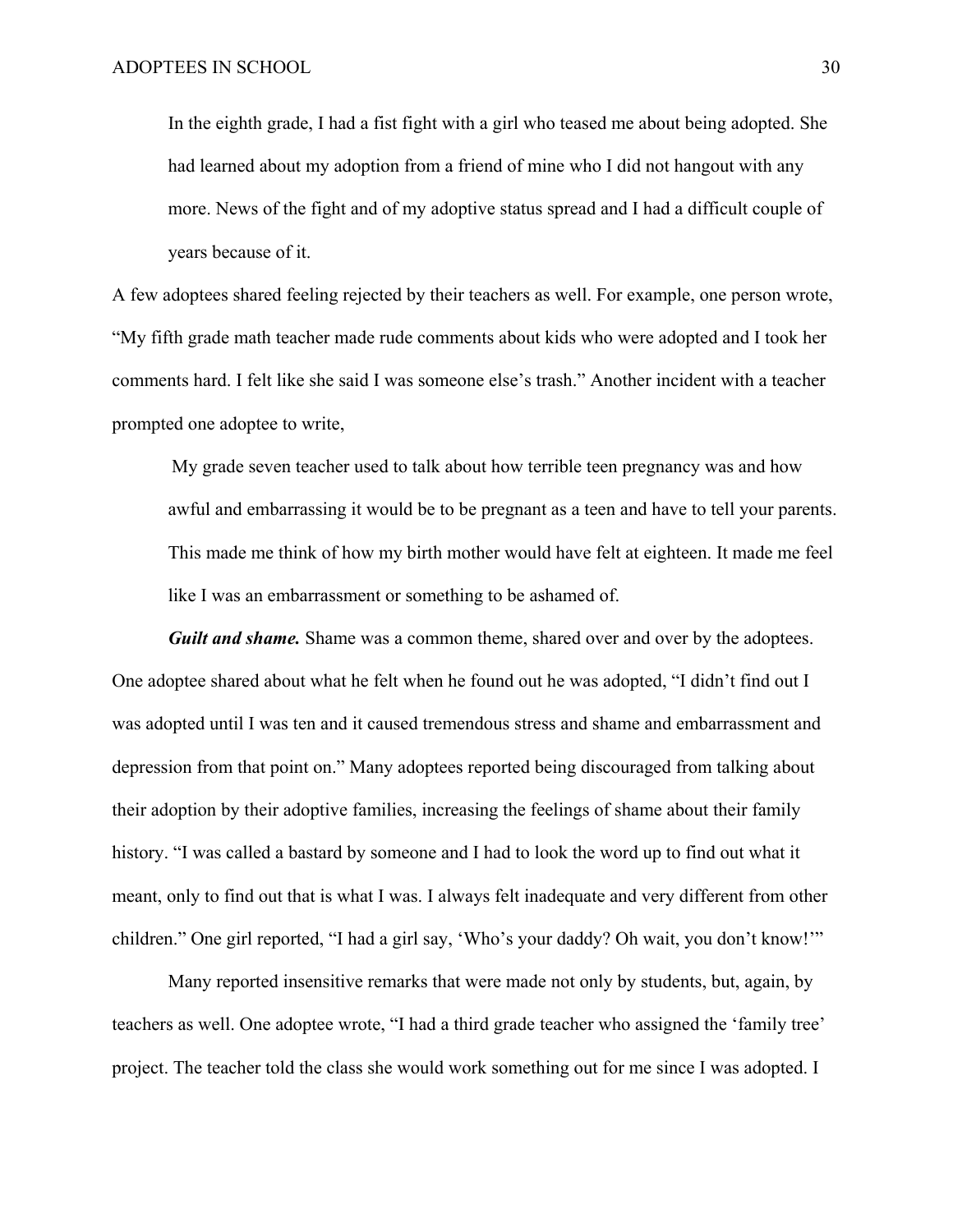was so embarrassed that she told the entire class."

*Grief.* The losses of adoption should be grieved like other losses in life (Silverstein and Kaplan, 1999). However, adoption losses are often difficult to mourn when adoption is seen as a problem-solving event filled with joy. Adoptees are often expected to feel relief and gratitude, not loss and grief. Here, one adoptee shares being denied the ability to grieve her losses.

Every time we moved (this was often), we'd go to visit a new school. The teacher would have an interview with my parents, with me waiting outside of the class. Every teacher my adoptive mother met with, would then come out and inform me, what a lucky girl I was. I'd be told how wonderful my adoptive parents were. I knew each time, this was someone else I couldn't speak to or trust.

Another wrote of her grief this way,

It was hard at parent-teacher conferences when the teacher would point out how similar my mom and dad and I looked. We would have to explain that I was adopted and go through the awkward silent moment. I also found it rather emotionally hard hearing about how rude and unappreciative some students were towards their parents. It always made me want to just scream at them about how lucky they are that they have both of their biological parents and that they knew where they come from and knew what features they got from whom, but most of all, just how lucky they were.

*Identity*. The search for the self and the need to create one's own identity accelerates in late adolescence and early adulthood. We must find out where we came from in order to figure out where we are going (Pavao, 1998). However, when developing one's identity, it becomes more difficult when information is missing, obscured, or unknown (Pavao, 1998). Without information about ancestors, cultures, skills and talents, the development of the self becomes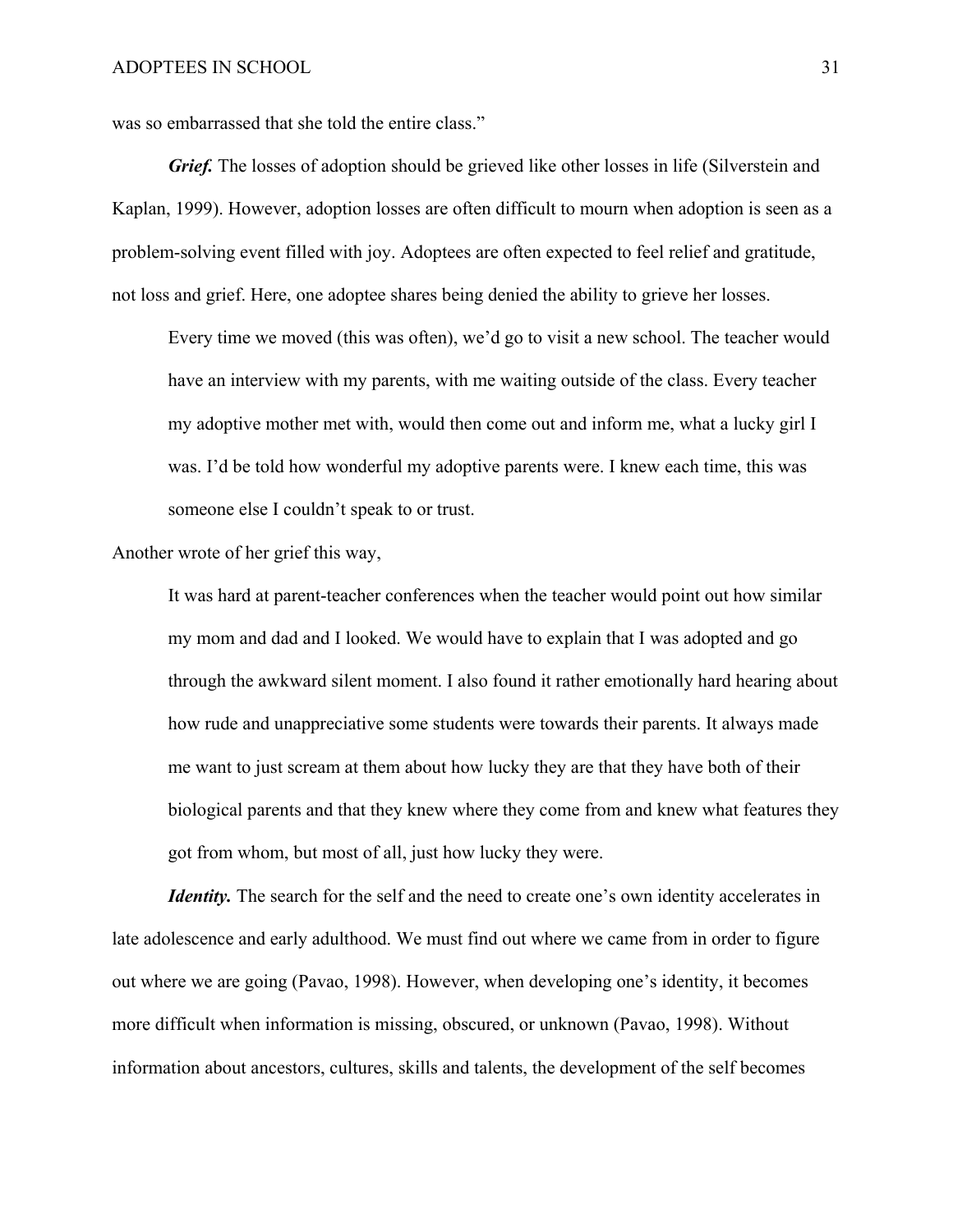emotionally challenging. Adoptees become part of two families yet they do not fit into either family completely (Pavao, 1998). The struggle with identity was a problem that many adoptees shared. Research indicates several characteristics, influenced by both biological and environmental causes, impact adoptee adjustment. But it is the behavioral characteristics, such as temperament, personality, intellect and deviations from behavioral norms, which are the main determinants of adjustment. However, while studies have demonstrated the importance of genetic and environmental factors in adoptees adjustment, without more information on the genetic makeup of the adoptees biological parents, it is difficult to estimate who will develop learning, emotional or behavioral problems. Too often, little information if any is provided about the biological parents, especially the birth father. And if information is provided, it may be misleading since the failure to uncover the presence of a disorder, or condition such as depression, may be because the individual is too young to have developed the illness (Cadoret, 1990). This missing personal information can affect a student's ability to integrate and function successfully within the classroom.

Many participants reported struggling with school assignments that had to do with their genealogy and family of origin. Particularly challenging were the family tree assignment in elementary school and the personal genealogy traits project in middle and high school. One adoptee wrote,

In junior high school we did an assignment on genetics that required us to go home and look at our family to see what physical traits we inherited from our family. I was unable to do this project and felt really left out and alone.

Another reported,

Whenever we would have projects that involved your family background, or what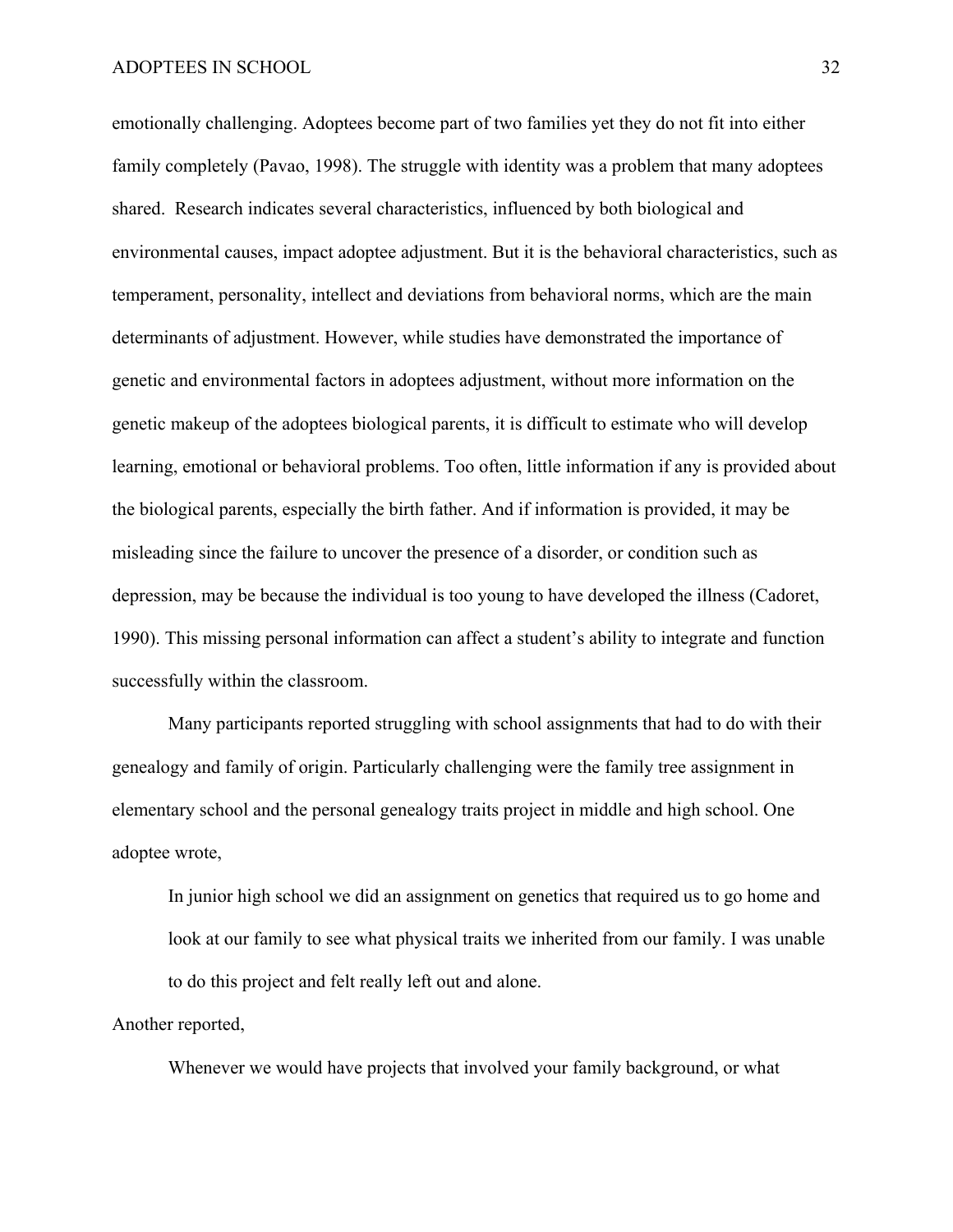country your ancestors came from, it was really awkward. I knew that my adopted family was my family, but at the same time we didn't share the same history so it didn't seem right that I use their information. I had to turn in something so this put me in a really awkward place.

### Another wrote,

 I couldn't bring in ethnic food for Culture Day and it upset me. I also remember not being able to fill out a family tree and having to do another assignment instead. I was also unable to participate in genetic exercises in Biology.

One child was required to do a completely different assignment from the one the class was doing because he or she was adopted,

In the eighth grade, we did a genealogy paper. I was unable to do this, because I wasn't sure of my ancestry. Instead, the teacher had to alter the assignment for me, so that I could do a report on what was happening around the world on the day I was born. Identity issues were reported by one participant who continually struggled with school assignments that required him to pick and choose which family to write about.

I always found it the hardest when we were assigned writing assignments that had to do with family history or anything related to family. I found it hard because my mind would automatically turn to my biological parents and questions, fears and pain would all come rushing back. I also found that I was constantly conflicted about which family or which history I should do a presentation or written assignment about, my adopted family that had raised me or my biological family whom gave me life and with whom I still have strong ties to and always will. At times I did find myself asking my teacher for his/her opinion or guidance as to which way I should go with my presentation.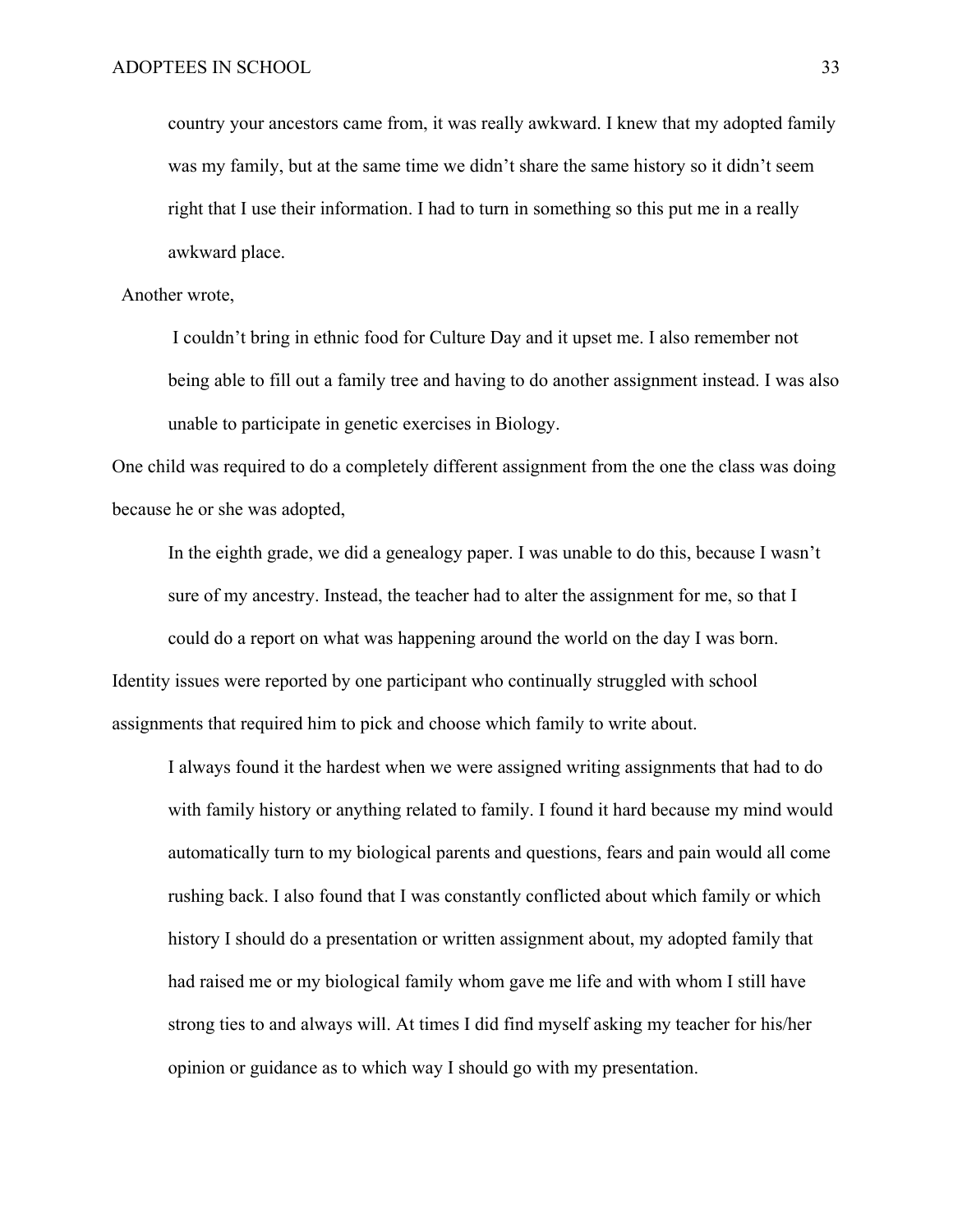*Intimacy*. Joyce Pavao (1998) believes you must know who you are in order to know who you can be with another. Without this understanding, it can be difficult to be in relationships with others. Intimacy issues are especially evident in relationships with the opposite sex and often have to do with questions around conception, and sexuality. This was the least common issue that was mentioned by adoptees in the survey. This may have been because the participants were asked to report experiences in school, rather than in adulthood. However, some adoptees did share difficulties they had establishing friendships with peers such as the following example: "I remember that establishing relationships with others/ friends was difficult and if it didn't work out, I recall that being very traumatic for me, more so than what it seemed to be for my peers." Another shared her experience of trying to fit in,

I think being adopted is tough in and of itself and then to throw in all the cliques and trying to be popular in school, it becomes even more difficult. I had a tough time figuring out where I belonged. All my friends were white and I was Columbian.

*Mastery and control.* Several adoptees shared their issues of control or rather their lack of control surrounding their adoption. One participant shared her surprise the moment she realized she was Asian when her teacher pointed it out to her in elementary school. Her adoptive parents had never told her of her ethnic background. One child did not know he was adopted until one of the children at school told him; afterwards he described his whole world view changing,

Since that day I have never been the same, my view towards my parents and the world around me changed in many ways. As I think back now, it would have been much less traumatic had my adoptive parents told me the truth instead of having my speculations confirmed by one of the children at school.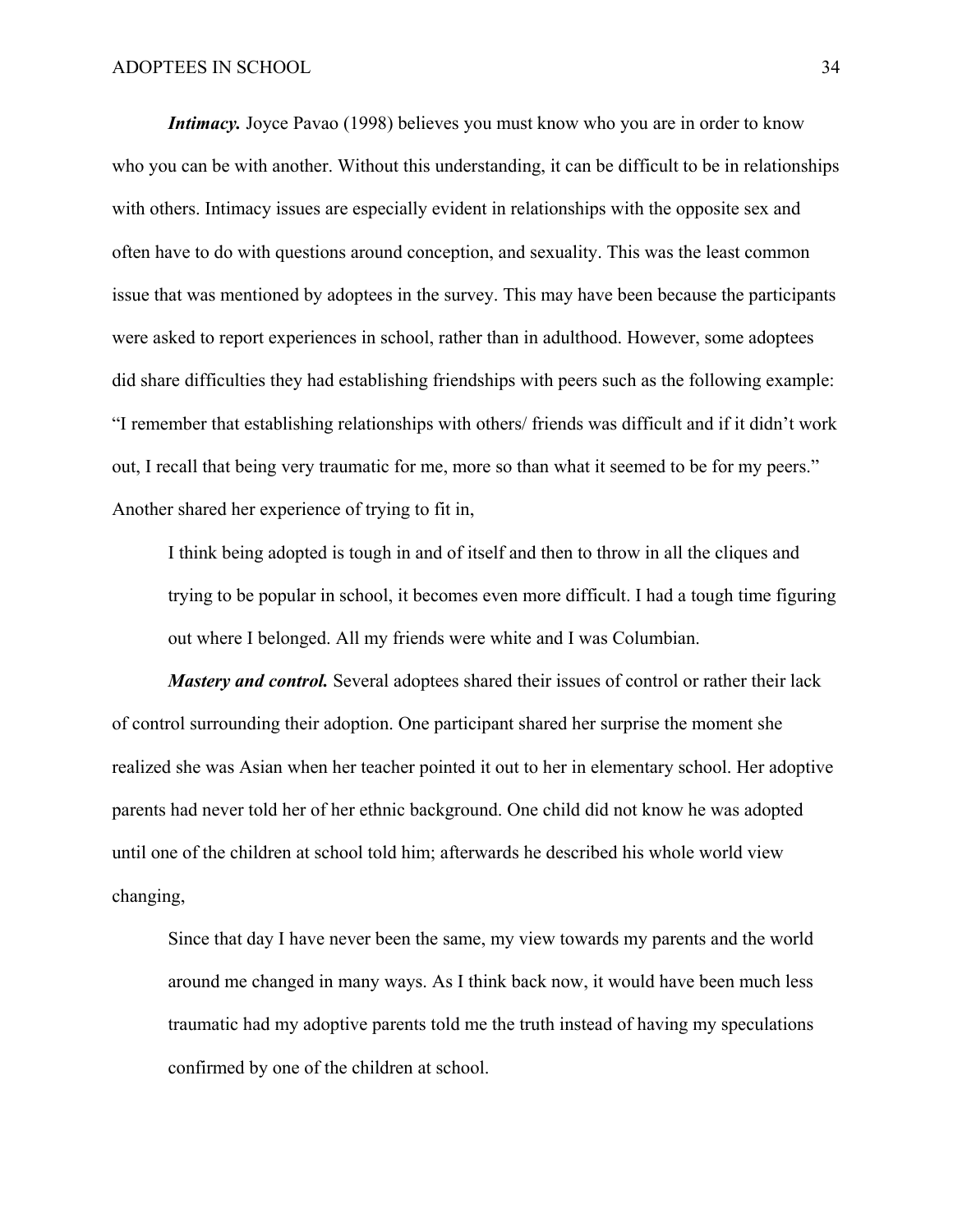One person described a situation which highlights the lack of control that adoptees have, in this situation, the adoptee had a full sibling whom she had not been told about.

One of my friends who was adopted from Latvia came up to me and told me that her mom told her, out of the blue, that she had a full brother in Latvia who was older than her, which of course got me thinking and distracted me for a very, very, long time.

The results of this research study supported the idea of the seven core issues of adoption. Loss, rejection, guilt and shame, grief, identity, intimacy and relationships, along with worries over control, were evident in participant's responses. These issues were reported over and over by participants.

As mentioned previously, adoptees are a significant population in therapeutic day schools and residential treatment centers. A few of the survey participants reported being in foster care and some reported being placed in out of district placements for students with learning, behavioral, and or emotional problems. One adoptee shared her story of a young life filled with struggles.

I had so many issues with being adopted and being separated from my sister that I ended up in a therapeutic day high-school for teens with emotional and learning disabilities. I did weekly group and individual therapy with some needed extra sessions. I have ADHD with hyperactivity and had birth complications from my birthmothers' cocaine use. I was also placed in three foster homes in my first year of life before being officially adopted. It had been decided that I suffered from some type of emotional disorder, post traumatic stress disorder. I found many other adoptees in my therapeutic school with similar issues and problems that caused them to have trouble in schools. I should also say that, growing up, I saw counselors in school from the time I was six on.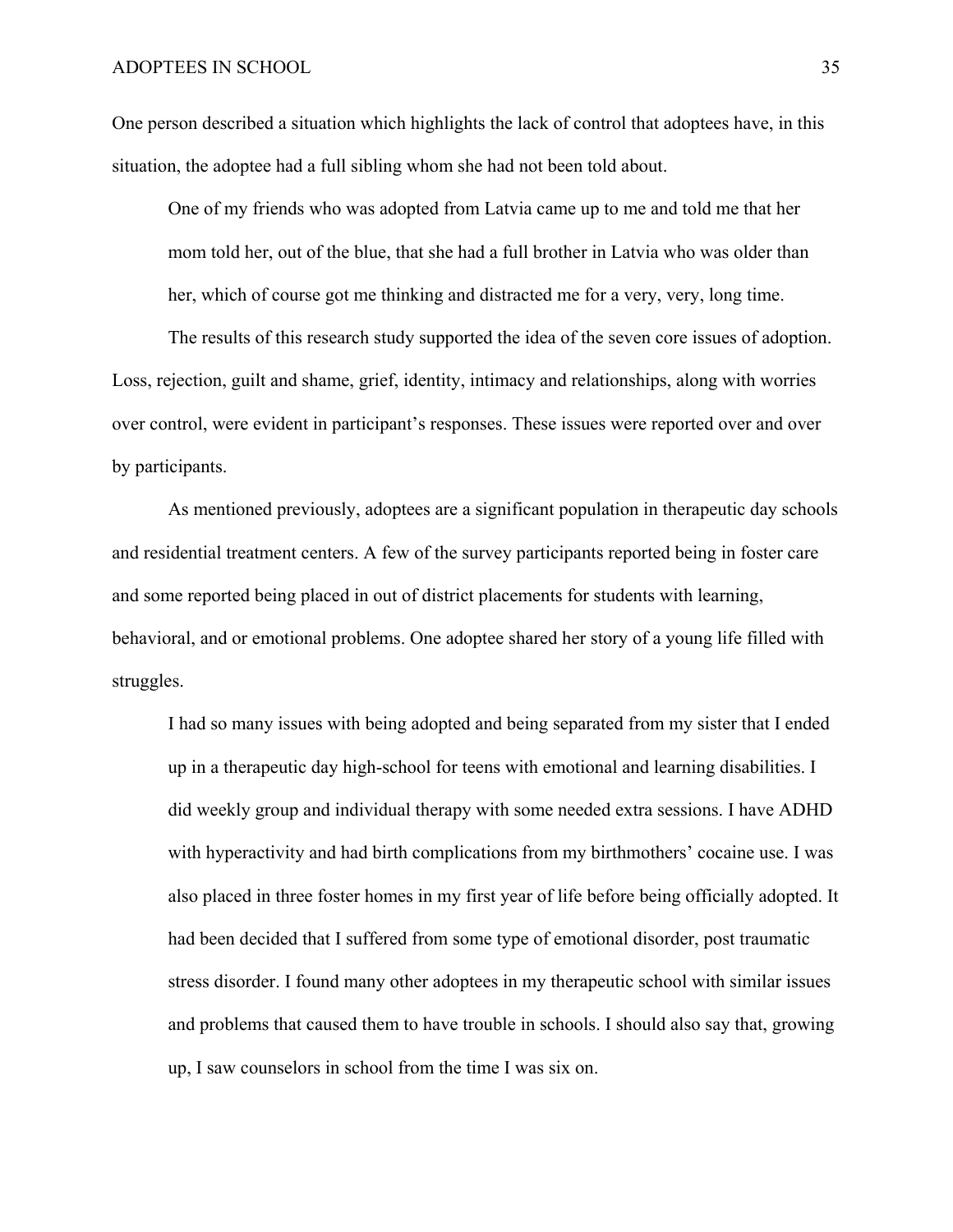### **Recommendations for Educational Practice**

Joyce Pavao (1998), Executive Director of the Center for Family Connections in Cambridge Massachusetts, described the current lack of adoption education and training available for professionals, who work with adoptees,

Without an understanding of the challenges the adopted child, birth family and adoptive family can face, schools and other community institutions often, unwittingly, work against the best interest of adoptees and adoptive families. If there is very little adoption education and training for our child psychiatrists, pediatricians, psychologists, social workers, and marriage and family therapists, there is even less for our teachers, guidance counselors, school administrators, clergy, and others who deal with the adoptee and adoptive family on a daily basis. (p. 44)

 "School is where adopted children face the most challenges and parents express the most concerns" (Evan B. Donaldson Adoption Institute, 2010, p.30). As such, there are many strategies that can be implemented so that schools can improve the way in which children who are adopted are treated and supported. These include but are not limited to increased diversity training for school staff, specific training around the seven core issues of adoption for school counselors, social workers and psychologists, and graduate level adoption training programs for professionals who work with adopted children.

This research on the experience of the adoptees in school highlights the need for more sensitivity and diversity training for school professionals around adoption. In order to meet the needs of their diverse student population and their families, school professionals need to understand the unique aspects of adoption and the effects of neglect, abuse and interrupted attachments on children (Evan B. Donaldson, 2010; Henderson, 2002). School professionals can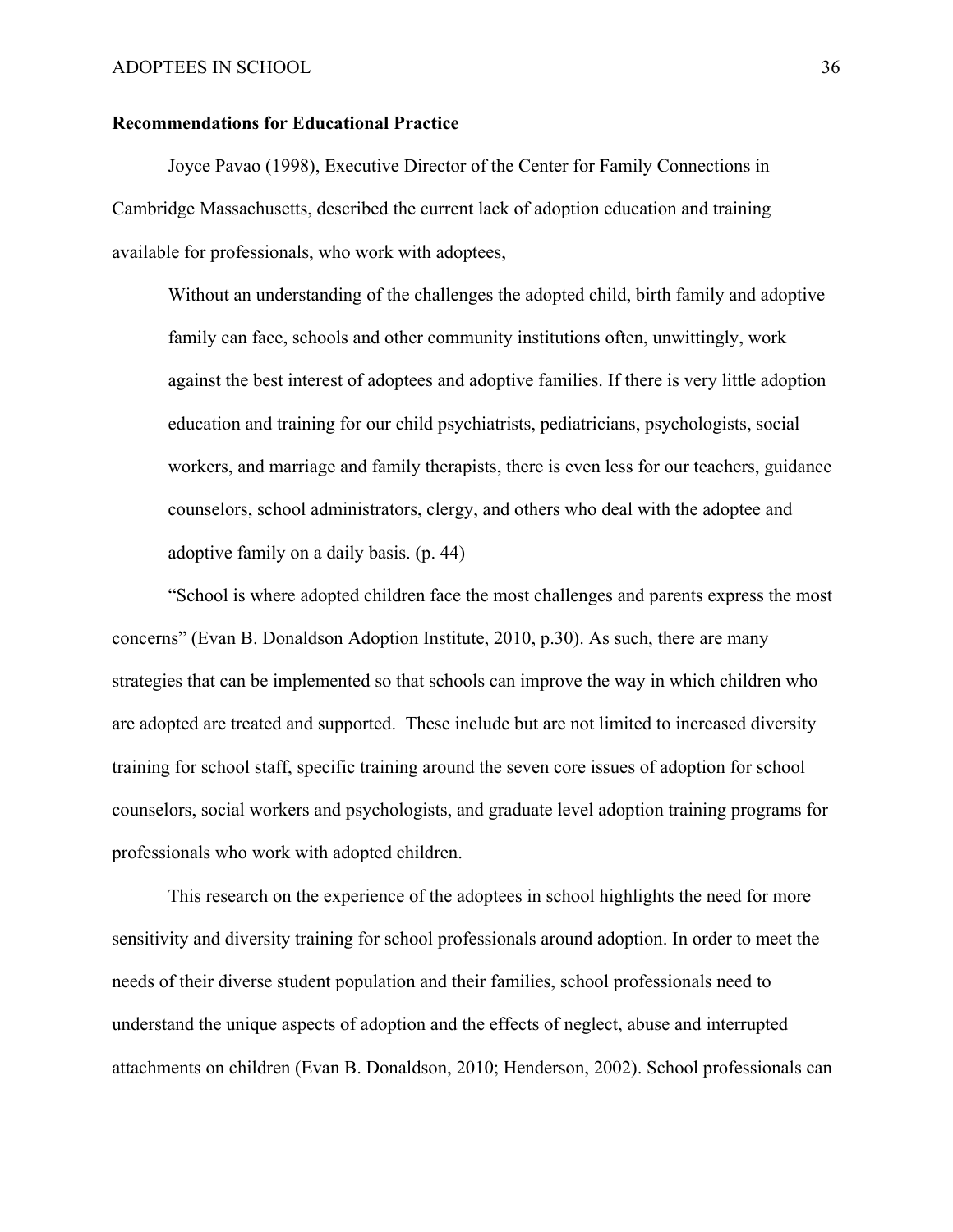be helped to understand the cultural experience of adoption. For example, if the child was being adopted out of foster care, having a history of trauma and neglect, spending his or her early years in an institution, or was being adopted by another family member- all of these factors will have an impact on a child's emotional, behavioral and learning style in the classroom. Survey responses indicate that the lack of training for school counselors, teachers and psychologists had an effect not only on the adopted students themselves but on the behavior of the other students around them. Many of the adopted respondents were teased and bullied as students, but few felt comfortable going to school staff for support and guidance. While some teachers and counselors were understanding and compassionate, others pathologized adoption and marginalized adoptees by their choice of language and classroom assignments. Classroom assignments such as the family tree and the genetics assignments should be modified for the entire class. For example, Pavao (1998) recommends having students create an "orchard" that allows all students to present and share individuals, whether biologically related or not, who are important in the life of the child. Staff sensitivity training will reduce teasing and bullying of adoptees and will help adopted students to access and benefit from supports within the school system.

 Curricula for school personnel may include discussions on the use of sensitive language in the classroom, notions of disclosure and privacy for the adopted child, and discussions of anxiety, shame and belonging. Optional individual support and social groups for adopted children in school is recommended to help children develop relationships with others who might understand their unique experiences; as many adoptees say they didn't know any other adopted persons. Specific components of the curricula could include role playing activities where children are provided a safe space for practicing how to disclose their adoption, and how to handle teasing or bullying situations. Depending on the age of the children, whether it be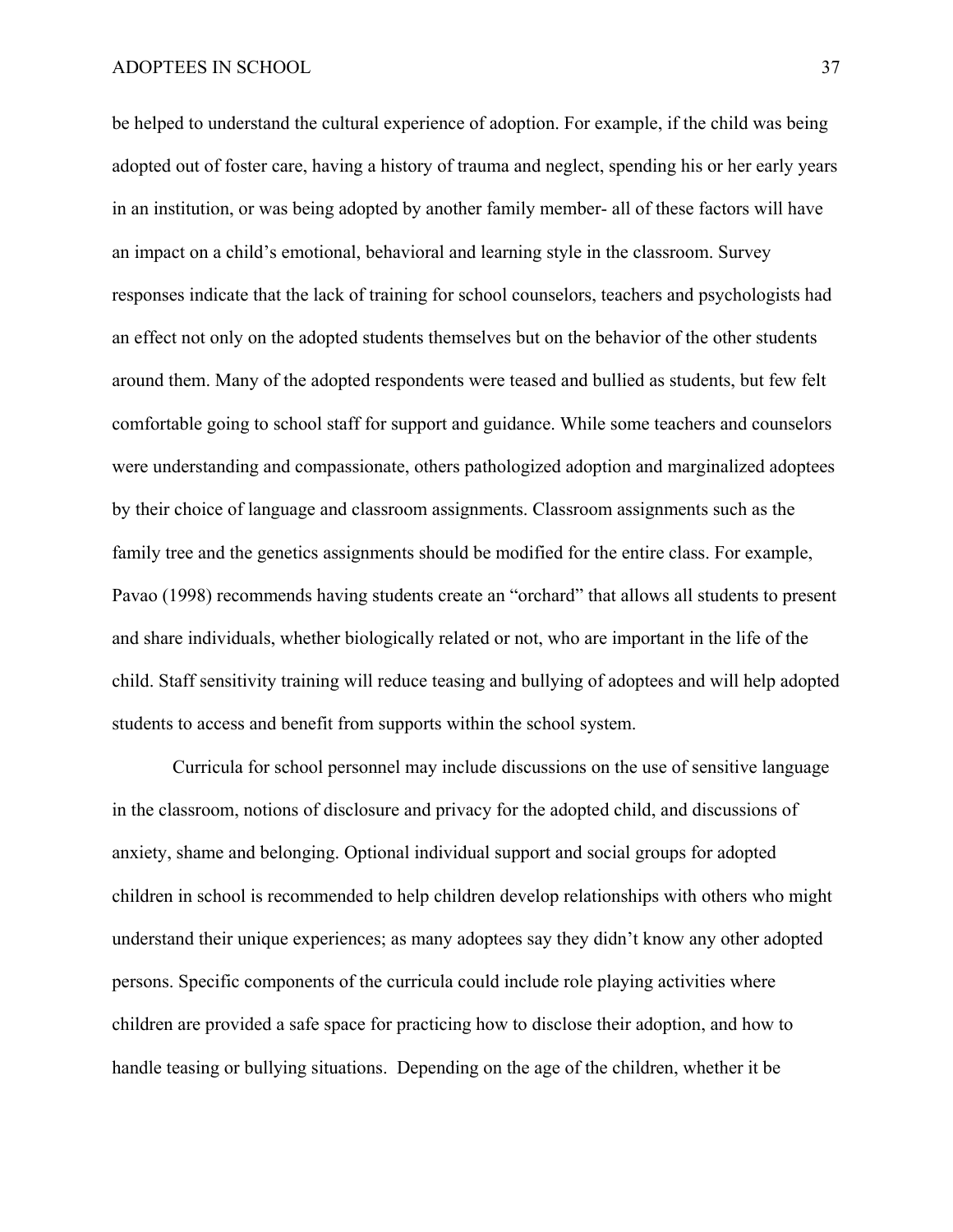preschoolers, elementary age children or adolescents and young adults, group curricula must be sensitive to the cognitive and developmental stages of the children. For example, young children may learn better through hands on art and role play activities, children in middle school may enjoy more writing or journaling activities and high school groups may benefit from peer discussions, movies and social networking support. Curricula should also include discussions of the seven core issues of adoption. These supports should be available throughout the school system, rather than for only one age group, to ensure that all the psychosocial needs of the developing child are met.

Supports for adoptive parents are recommended as many adoptive parents may blame themselves for their child's learning, behavioral or emotional problems. Adoptive parents have also reported that they feel the professionals they have worked with have been judgmental towards them (Evan B. Donaldson Adoption Institute, 2010). Adoptive parents would benefit from advocacy and service coordination, to ensure that they are able to access the clinical services their children need. Adoptive families seek out and utilize clinical services at a rate three times that of biological families (Howard, Smith and Ryan 2004). By providing parents support to connect with trained professionals both in the community and in the school, the child, family and schools all benefit.

 Finally, it is important that graduate schools that provide training for teachers, social workers, counselors, therapists and psychologists begin to develop adoption training curricula for their programs that provide an accurate understanding of the needs of the adopted child and the family of adoption. Diversity training is required by the American Psychological Association in their Guidelines and Principals or the Accreditation of Programs in Professional Psychology (1995). Yet, while race, ethnicity, religion and sexual identity are often discussed, adoptees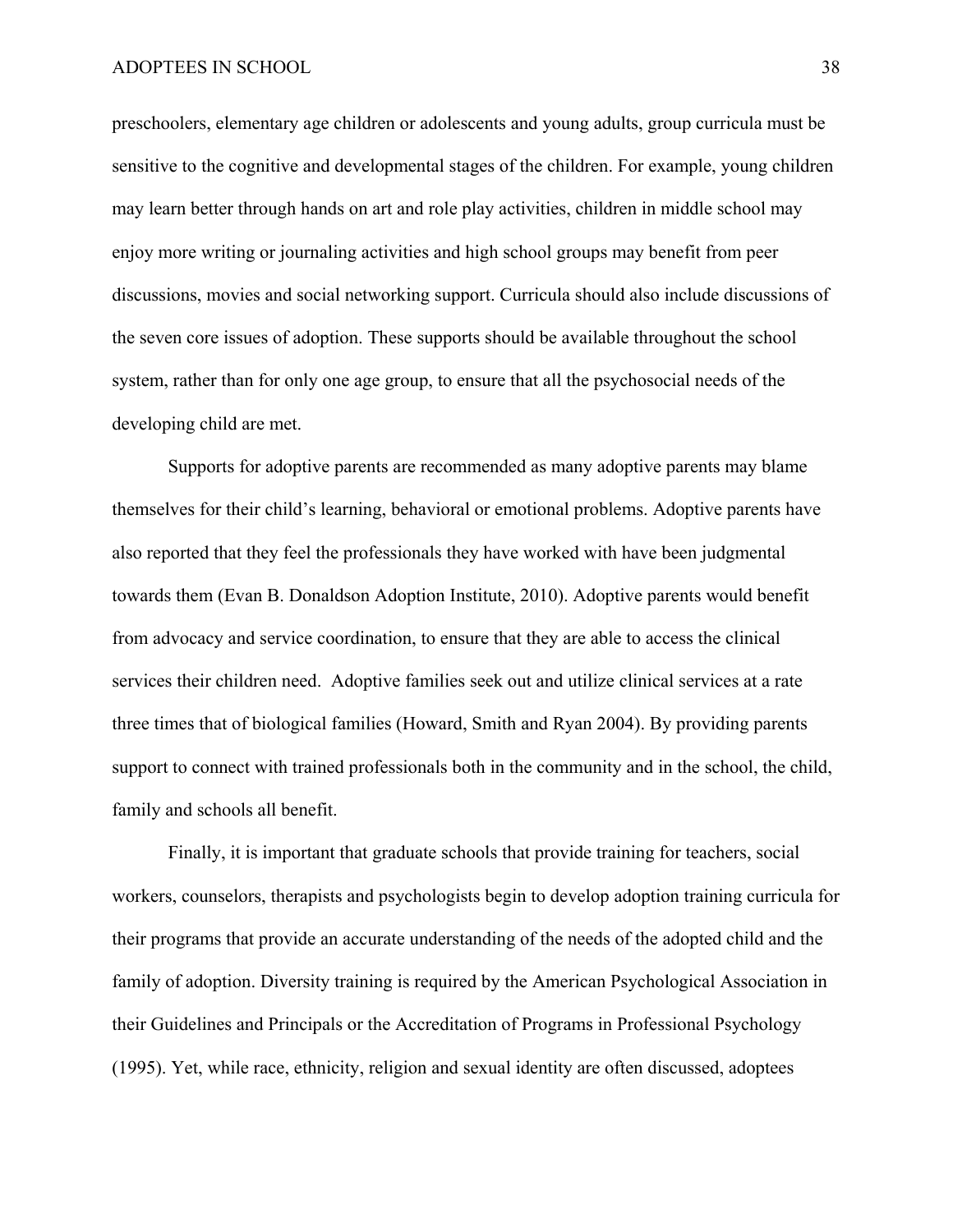needs are usually not addressed or considered when thinking of minority populations. Therefore, it is recommended that adoptees and their unique family systems be included in all graduate diversity training programs. This training could be a one day lecture for students in their diversity class. Adoption should also be discussed in family therapy classes. This will help to prepare students for practice or research by providing culturally sensitive information about the varieties of adopted individuals' ethnic and cultural backgrounds, family and kinship networks, and social support system (Henderson, 2002; Post, 2000). Continuing education courses for professionals are also recommended as in a recent survey of licensed psychologists, 81% indicated an interest in taking a continuing education program about adoption (Henderson, 2002). These courses could include weekend workshops for continuing education credits and day long professional in-service training in outpatient and hospital settings.

For much of the  $20<sup>th</sup>$  century, adoption was shrouded in secrecy, largely because of the shame of having an illegitimate birth (Henderson, 2002). The National Committee for Adoption (NCFA) is composed primarily adoption agencies and adoptive parents. They promote and support the "feel good" or "win-win" model of adoption, and as part of their model, they advocate for closed adoptions in which adoptees are provided with no identifying information about their birth families. They also try to marginalize and pathologize anyone who report that adoption experiences can be problematic (Henderson, 2002).Today's adoptions are very different from adoptions in the early days, and it is critical that those who work with families of adoption have an understanding of their distinctive needs. When families and professionals are provided with an understanding about adoption issues and the life experiences of the adopted child, psychologists, counselors and social workers will be better able to treat their students and meet their individual needs (Sass & Henderson, 2000).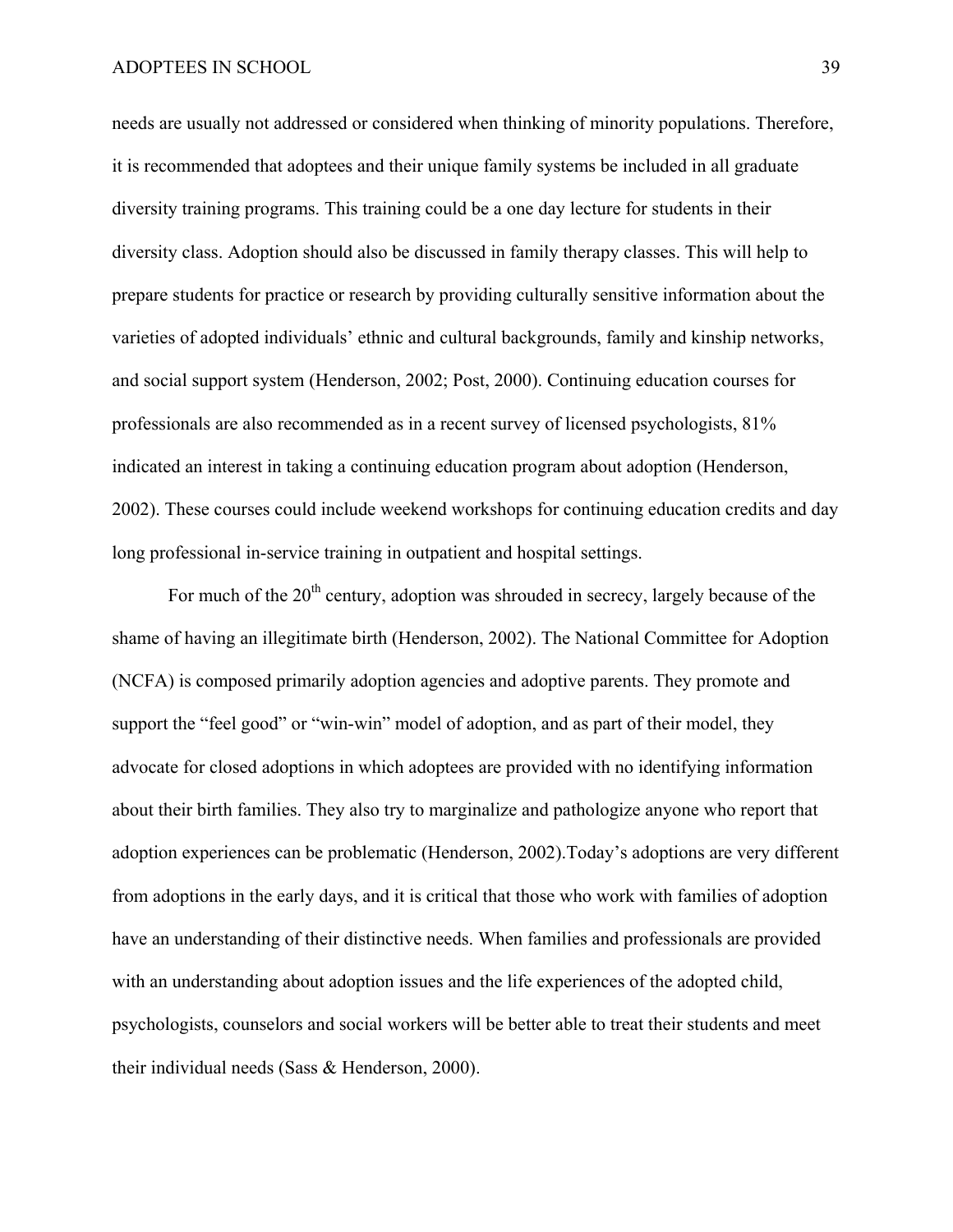### **Limitations of the Present Study**

It is important to acknowledge that I am an adoptee with my own experiences and opinions about adoption issues in school and the competency of school professionals. I have also worked in schools, community mental health, and inpatient and outpatient settings and have developed my own understanding of the challenges, limitations and rewards of working with adopted children. As a researcher, and as an adoptee, I have empathy for their experiences and while realizing that their experiences are unique to them. I had to make sure to identify themes without inserting my own opinions, and allow their individual experiences to be shared. In order to avoid including my personal experiences in this study, I did not complete the online survey. I also enlisted the help of an expert in survey design so that wording and format were not pulling for either positive or negative responses.

Another limitation of this study was the small number of participants that completed the survey. The participants were a self selected population, and individuals who were interested in their adoption status and in relating to others about their experiences. The snowball sample was made up of individuals who had earned college degrees, many of whom had earned graduate degrees. The sampling was purposive rather than random which may have affected the results as their academic advanced degrees did not correlate with the previous research that indicated the significant learning challenges with many adopted individuals. Survey participants were not able to give details about their learning needs or their use of special education services. They were not able to provide information about any history of abuse, neglect, poverty, disrupted attachments, and medical complications and so on. There were several questions that were not included in the survey which could have provided a clearer picture of the adopted child. For example, it would have been helpful to include a question about the type of adoption the person had experienced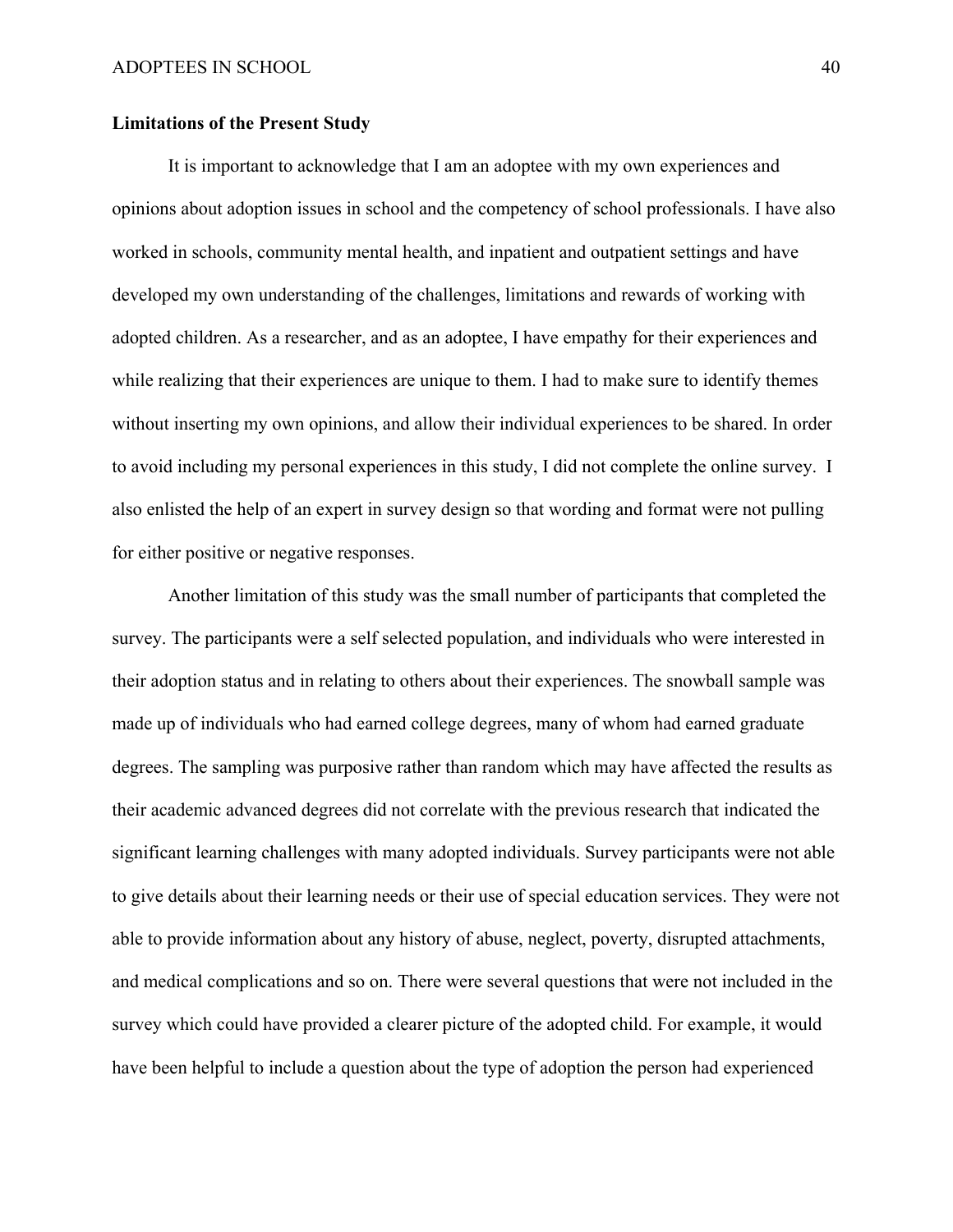whether it was a foster care adoption, international adoption, or an open adoption versus a closed adoption. As Brodzinsky and Steiger (1991) note, background information is needed on the circumstances that may lead to academic and maladjustment among adoptees. It would also have helpful to know if the participants had received any form of outpatient counseling or psychotherapy while attending school.

Finally, I wish I had included the question "Would you have liked to have talked to a counselor or psychologist about your adoption?" While many reported problems related to their adoption and had no one to talk to about their adoption issues, it is still unclear whether students would have appreciated someone available to them in school who had an understanding of their unique needs. In future research it will be important in to identify what supports and specific changes adoptees and their families would like to see available to them within their own school systems. And as children living in foster care is becoming the largest population of children to be adopted, the effects of foster care, frequent moves and previous trauma histories need to be studied and understood.

### **Conclusions**

The purpose of this study was to understand the experiences of adoptees in school, through their recollections as adults. Survey participants were primarily female, adopted at birth and were adopted between birth to age one. They performed within the average (47.5%) to above average (39.3%) range in school. The majority (42.6%) reported needing no extra help in school while 3.3% required support in most areas. Most adoptees indicated that their adoption did affect them in school both academically and socially. Qualitative responses indicated that the adoptees experienced the seven core issues of adoption as reported in previous research by Silverstein and Roszia (1998). Loss, rejection, guilt and shame, grief, identity, intimacy, mastery and control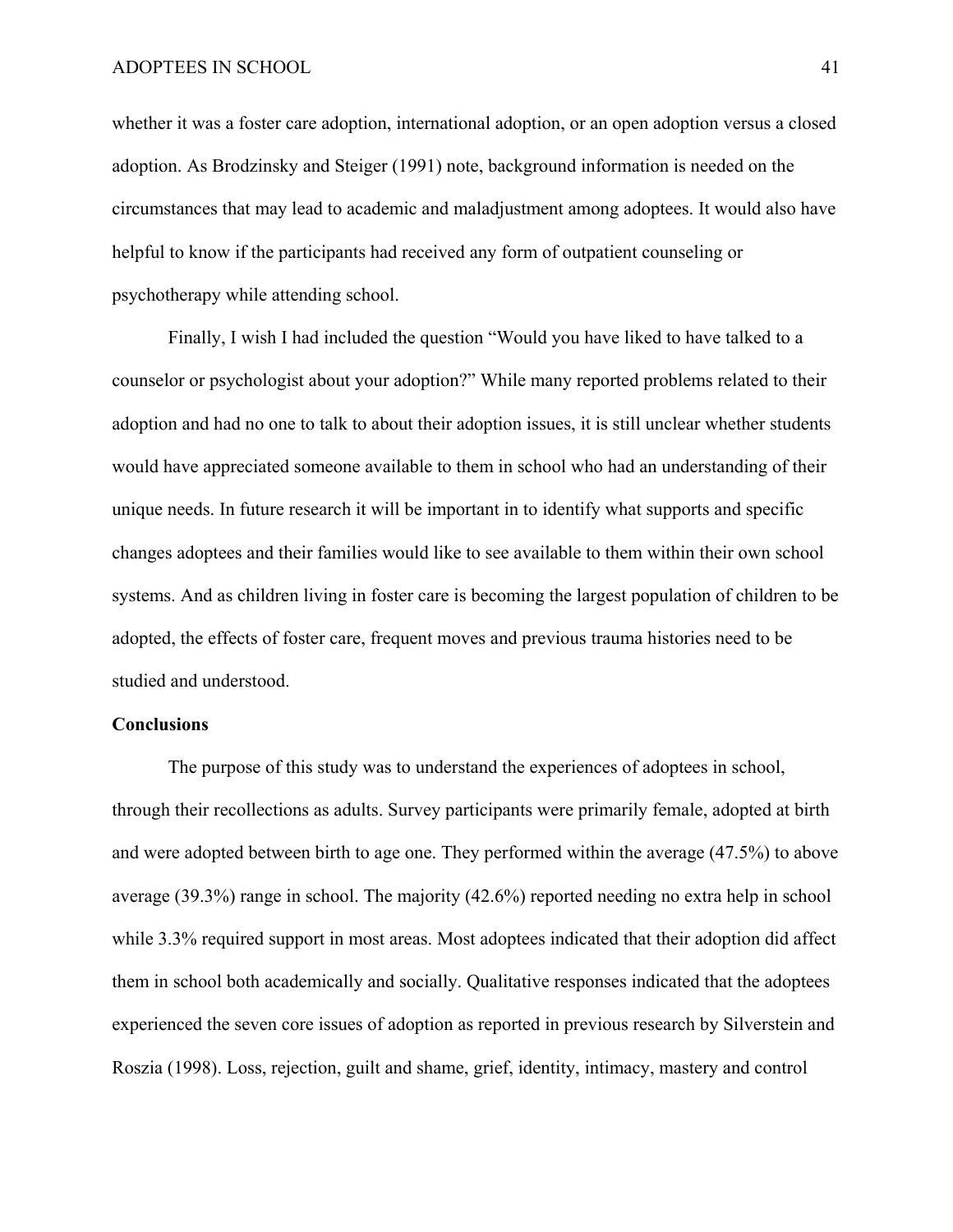were present in the qualitative responses. The adoptees shared many experiences and stories that highlighted their unique experiences in school, and their relationships, both positive and negative, with teachers and peers. While a few reported no problems related to their adoption for themselves or those around them, many struggled at different times in their education, depending in ways no doubt specific to their developmental stages. What is apparent from the results is that while adoptees may be overrepresented in clinical and special education settings, they continue to feel a lack of support in their schools.

Adopted children are at a much greater risk for learning, behavioral, and emotional challenges than their peers who are raised by their biological parent(s). Their difficulties often begin to present themselves in the early elementary school years, and school professionals are often the first to identify the children at risk for learning, behavioral and emotional problems (Brodzinsky, 1990).Yet, despite their high risk status, specialized services, programs, and supports are not available to adopted children. There exist limited materials and information for those who work with these children in schools, and many psychologists lack training to understand the unique issues of the adopted child (Post, 2000). Despite the limitations of this study, responses indicate that adoptees struggle in school with issues of loss, grief, shame, identity, rejection, intimacy, mastery and control. The majority of adoptees did not talk to school professionals about their adoption. Many also reported derogatory comments made by teachers and a lack of understanding of their unique needs in relation to classroom assignments. Rather than modifying classroom projects for everyone, adoptees felt singled out due to their unique family systems, and made to complete an alternative project. This lack of understanding of classroom diversity led to feelings of shame, guilt, rejection and relational problems.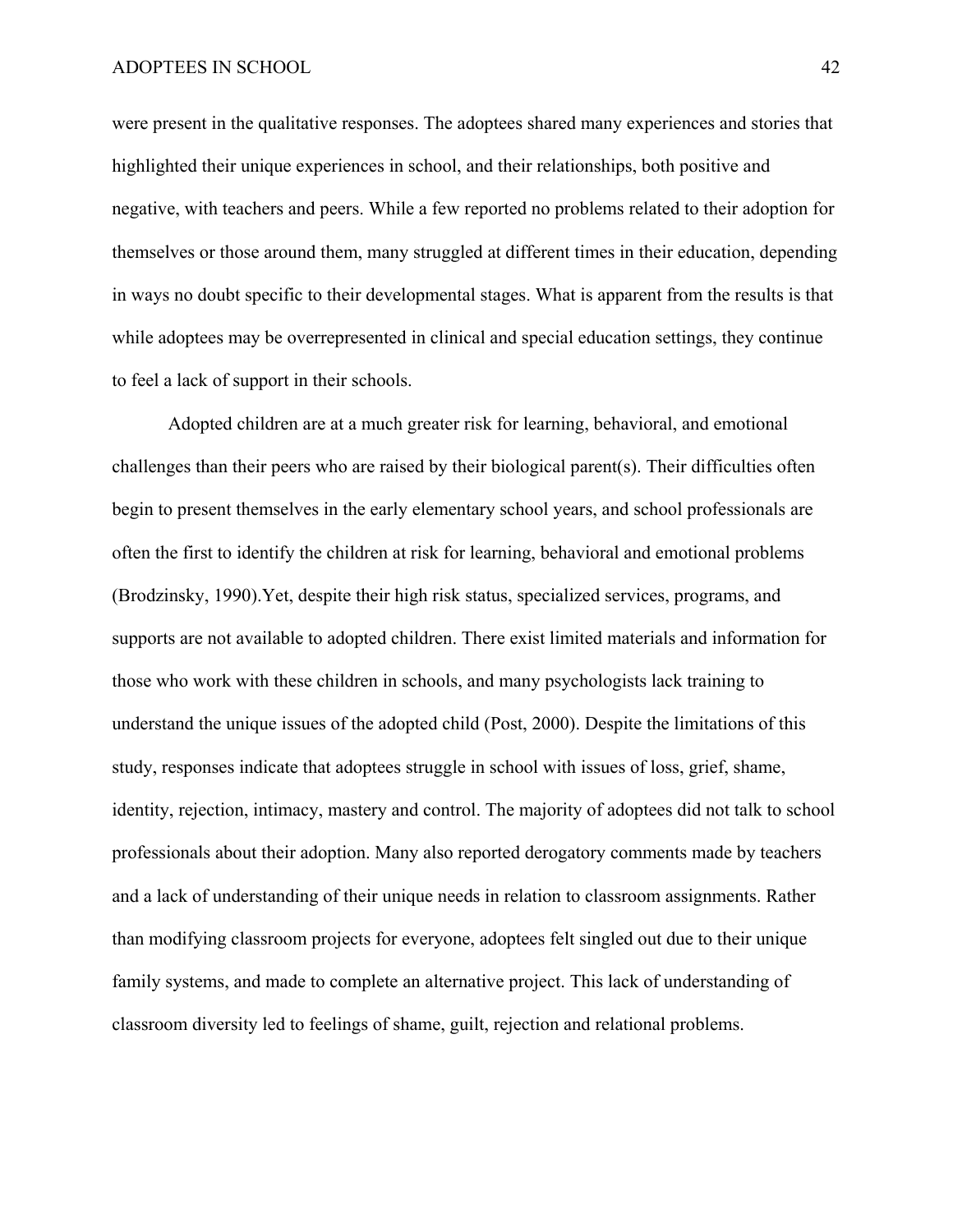Cruel teasing and bullying were frequently mentioned. With the rise of cyber bullying, adoptees may be even more vulnerable to attacks and it is therefore critical that the adoptees' experiences be understood and treated sensitively and that they have access to supports at school.

By involving the adult adoptee in this research, a more comprehensive view—one that is appreciative and accepting of the needs of the adopted child— is obtained. I hope that I have succeeded in bringing these participants to life through my analysis of their responses. It's time for change in the way adoption is addressed in school. As one person wrote, "I really wish there had been more education about adoption in public schools because I remember just being completely disconnected. People would call me an orphan and ask me why my birth parents didn't love me." It is critical that therapists, teachers and administrators who work with children who have been adopted develop an understanding of their unique psychological development so that the children may feel understood and supported.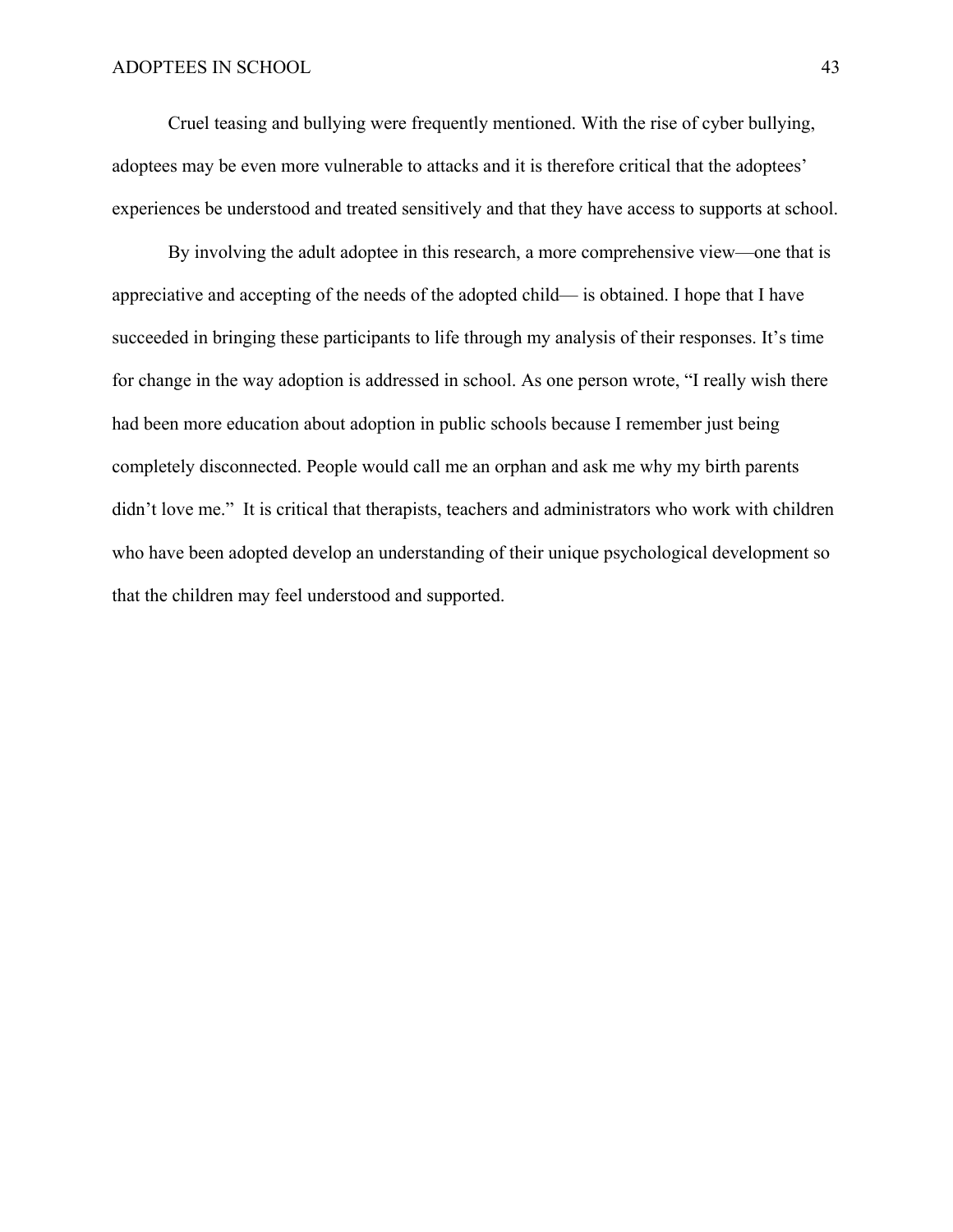### References

- Abelson, R. P. (1995). *Statistics as principled argument.* Hillsdale, NJ: Lawrence Erlbaum Associates.
- Anthony, E. J. (1990). Foreword. In D. Brodzinsky & M. Schechter (Eds.), *The Psychology of adoption* (pp. vii-viii). New York, NY: Oxford University Press.
- APA. (1995). *Guidelines and principles for accreditation of programs in professional psychology.* Washington, DC: Author.
- Brodzinsky, D. (1990). A stress and coping model of adoption adjustment. In D. Brodzinsky & M. Schechter (Eds.), *The psychology of adoption* (pp.3-24). New York, NY: Oxford University Press.
- Brodzinsky, D. M., & Steiger, C. (1991). Prevalence of adoptees among special education populations. *Journal of Learning Disabilities*, 24, 484-489.
- Cadoret, Remi, J. (1990). Biologic perspectives of adoptee adjustment. In D. Brodzinsky & M. Schechter (Eds.), *The psychology of adoption* (pp.3-24). New York, NY: Oxford University Press.
- Cahn, N. R., Hollinger, J. H. (2004). *Families by law, an adoption reader.* New York, NY: New York University Press.

Center for Adoption Research, UMASS Medical School (2008) Retrieved from http://centerforadoptionresear.org.

Evan B. Donaldson Adoption Institute (2010), Keeping the Promise: The Critical Need for Post-Adoption Services to Enable Children and Families to Succeed. Retrieved from http://www.adoptioninstitute.org/publications/2010\_10\_20\_KeepingThePromise.pdf

Fessler, A. (2006). *The Girls who went away, The hidden history of women who surrendered*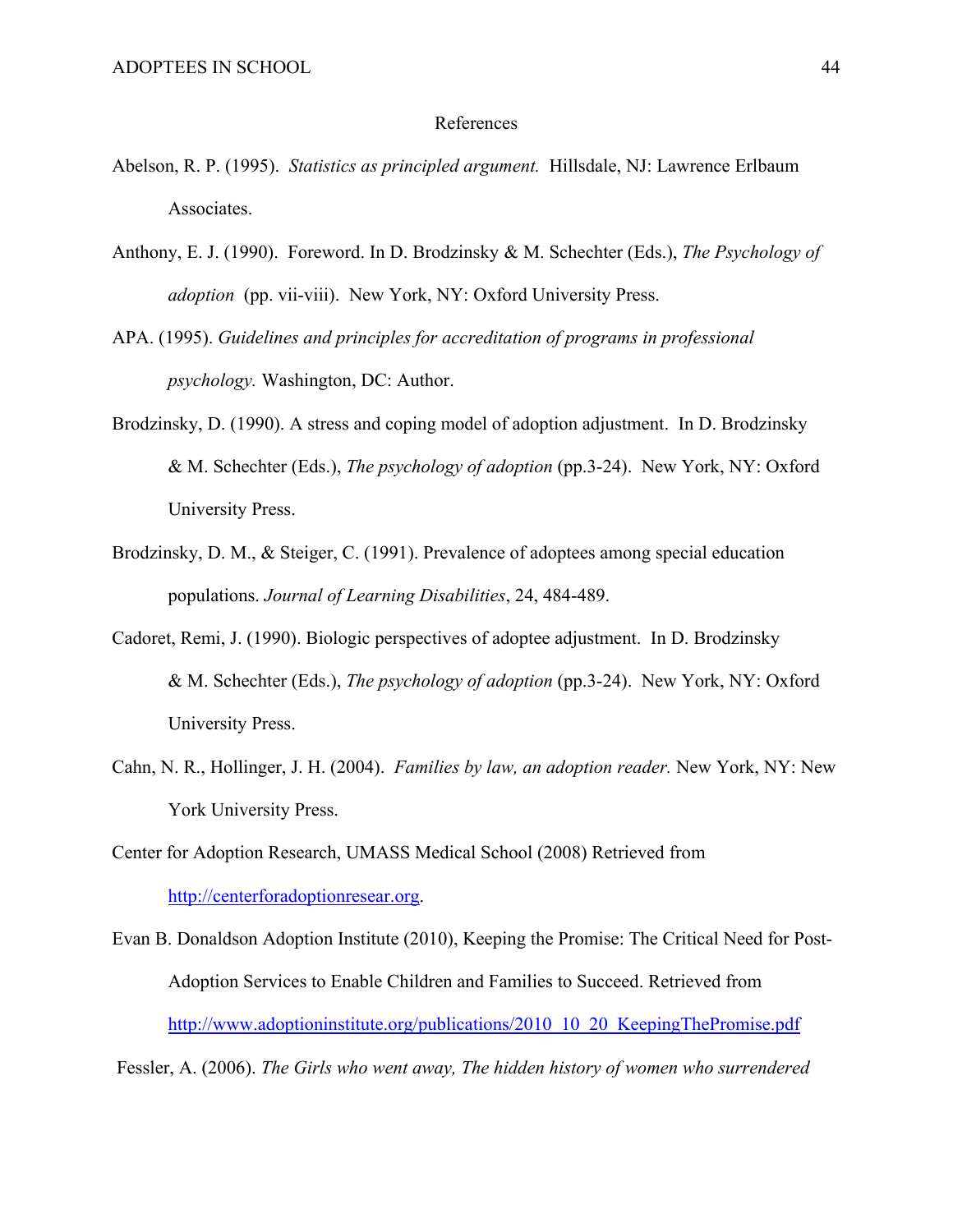*children for adoption in the decades before Roe v. Wade.* New York, NY: The Penguin Group.

- Henderson, D. B. (2002). Challenging the silence of the mental health community on adoption issues. *Journal of Social Distress and the* Homeless, 11(2), 131-141.
- Henry, M.J., & Hall, G. (2008) Talking to children and others about adoption, adoption in the classroom. Center for Adoption Research, UMASS Medical School. Retrieved from http://centerforadoptionresear.org.
- Howard, J. A., Smith, S. L., & Ryan, S. D. (2004). A comparative study of child welfare adoptions with other types of adopted children and birth children. *Adoption Quarterly, 7*(3), 1-30.
- Kreider, R. M. (2003). Adopted children and stepchildren: 2000. Census 2000 special reports. U.S. Department of Commerce, U.S. Census Bureau.
- Kreider, R. M., & Cohen, P. N. (2009). Disability among internationally adopted children in the United States*. Pediatrics, 124* (5), 1311-1318.
- Marshall, M. J., Marshall, S., & Heer, M. (1994). Characteristics of adolescent substance abusers who first sought treatment in adolescence. *The Journal of Drug Education, 24*, 151-162.
- Meese, R. L. (1999). Teaching adopted students with disabilities: what teachers need to know. *Intervention in School and Clinic, 34,* 232-235.
- McWey, L. M. (2004). Predictors of attachment styles of children in foster care: An attachment theory model for working with families. *Journal of Marital and Family therapy, 30,* 439- 452.
- Moss, E., & St. Laurent, D. (2001). Attachment in school age and academic performance. *Developmental Psychology*, *37*, 863-874.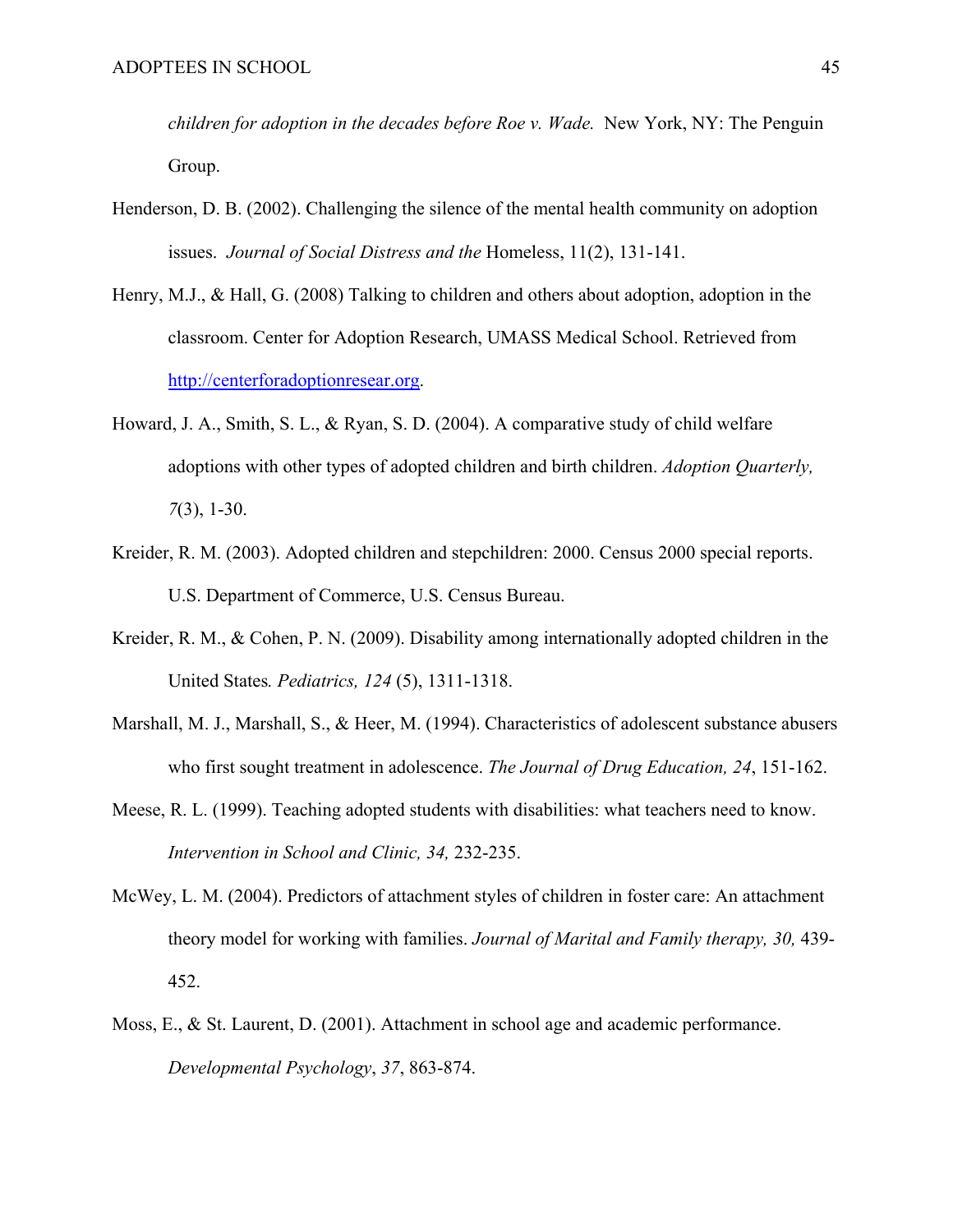Pavao, J. (1998) *The family of Adoption*. Boston, MA: Beacon Press.

Post, D. E. (2000). Adoption in clinical psychology: A review of the absence, ramifications, and recommendations for change. *Journal of Social Distress and the Homeless, 9,* 361-371.

Robeson, C. (2002). *Real world research, 2nd ed.* Malden, MA: Blackwell Publishing.

- Sass, D. A., & Henderson, D. B. (2000). Adoption issues: Preparation of psychologists and an evaluation of the need for continuing education. *Journal of Social Distress and the Homeless*, *9,* 349-359.
- SEEP, Special Education Expenditure Project, Center for Special Education Finance. Report 5, June 2003. Retrieved from

http://csef.air.org/publications/SEEP/national/Final\_SEEP\_Report\_5.PDF

- Silverstein, D., & Kaplan Roszia, S. (1988). Lifelong issues in adoption. In L. Coleman, K. Tilbor, H. Hornby, & C. Baggis (Eds.), *Working with older adoptees* (pp. 45-53). Portland, ME: University of southern Maine.
- Silverstein, D., & Kaplan Roszia S. (1999). Lifelong Issues in Adoption, Retrieved from http://www.fairfamilies.org/newsfromfair/1999/99LifelongIssues.htm.
- Simmel, C., Barth, R. P., & Brooks, D. (2007). Adopted foster youths/ psychosocial functioning: A longitudinal perspective*. Child and Family social Work, 12*, 336-348.
- Smith, J. A., & Osborn, M. (2008). Interpretive phenomenological analysis. In J. A. Smith, *Qualitative Psychology; A practical guide to research methods*  $(2^{nd}$  ed.)(pp. 53-81). London, UK: Sage Publications Ltd.
- Taymans, J. M., Marotta, S. A., Lynch, S. J., Riley, D. B., Ortiz, D. M., LaFauci Shutt, J. M., …Embich, J. L. (2008). Adoption as a diversity issue in professional preparation: Perceptions of preservice education professionals. *Adoption Quarterly, 11*(1), 24-44.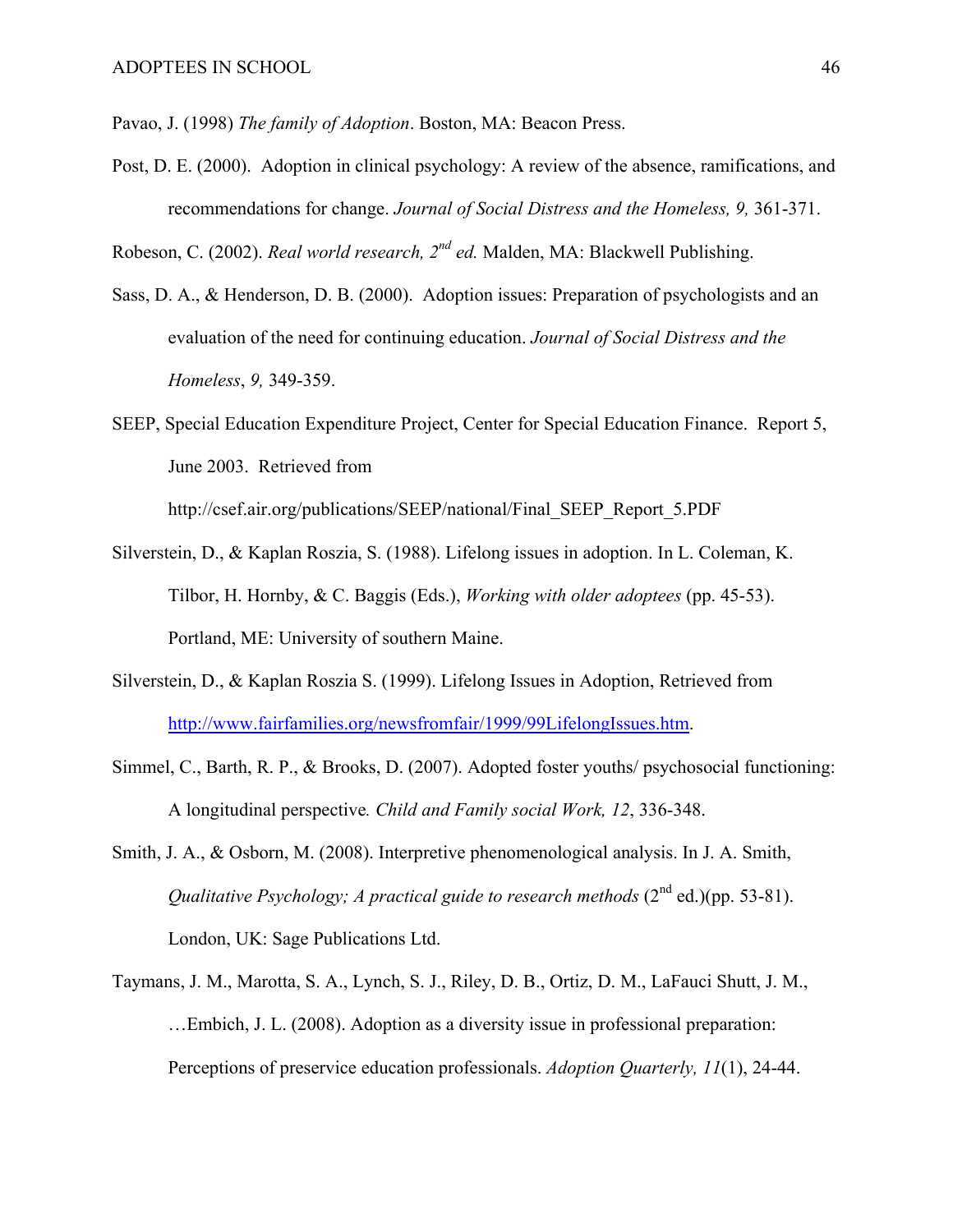Doi:10.1080/10926750802291377

- Vandivere, S., Malm, K., & Radel, L. (2009). *Adoption USA: A Chartbook Based on the 2007 National Survey of Adoptive Parents*. U.S. Department of Health and Human Services. Retrieved from http://aspe.hhs.gov/hsp/09/nsap/chartbook/index.cfm
- Verrier, N. (1993). *The primal wound; Understanding the adopted child*. Baltimore, MD: Gateway Press, Inc.
- Warren, S. B. (1992). Lower threshold for referral for psychiatric treatment for adopted adolescents. *Journal of the American Academy of Child & Adolescent Psychiatry, 31*, 512-517.
- Web Center for Social Research Purposes (2010), Retrieved from

http://www.socialresearchmethods.net/kb/sampnon.php.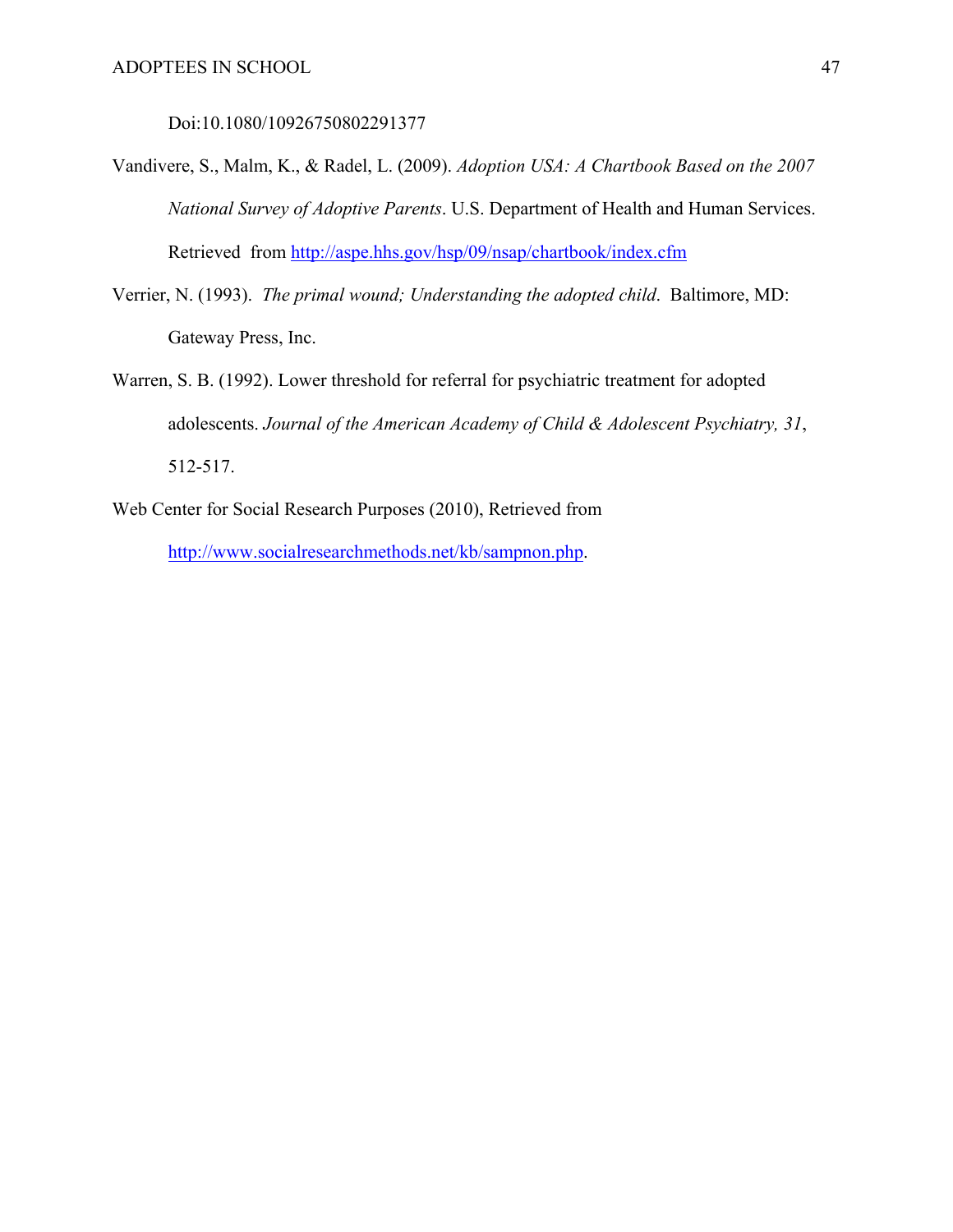# Appendix A

## *Adoption Survey*

### *Background Information*

- 1. Where were you born? (pick list of choices)
- 2. What year were you born? (pick list)
- 3. Gender: Male  $\Box$  Female  $\Box$
- 4. At what age were you adopted? (pick list)
- 5. What was your first language as a child?

## *School History*

- 6. Academically, I did (pick list examples: very well, average, below average, struggled, struggled with help)
- 7. On a scale from 1 to 7, academically, I required
	- *No extra help* 1 2 3 4 5 6 7 *Support in most areas*
- 8. To what degree did your adoption affect your experiences in school,

 *Negatively* 1 2 3 4 5 6 7 *Positively No Impact*  $\Box$ 

### *School Supports*

9. As a child in school, who knew you were adopted?

| Friends                                                                                                | None $\Box$ Some $\Box$ All $\Box$ DK $\Box$ |             |  |
|--------------------------------------------------------------------------------------------------------|----------------------------------------------|-------------|--|
| <i>Teachers</i>                                                                                        | None $\Box$ Some $\Box$ All $\Box$           | $DK \sqcap$ |  |
| <i>Counselors</i> /<br>Psychologists                                                                   | None $\Box$ Some $\Box$ All $\Box$           | DK U        |  |
| Administrators<br>10. Did you ever talk to counselors or psychologists in school for issues related to | None $\Box$ Some $\Box$ All $\Box$           | $DK$ $\Box$ |  |
| being adopted? Yes $\Box$ No $\Box$                                                                    |                                              |             |  |
| If yes, please explain:                                                                                |                                              |             |  |
|                                                                                                        |                                              |             |  |
|                                                                                                        |                                              |             |  |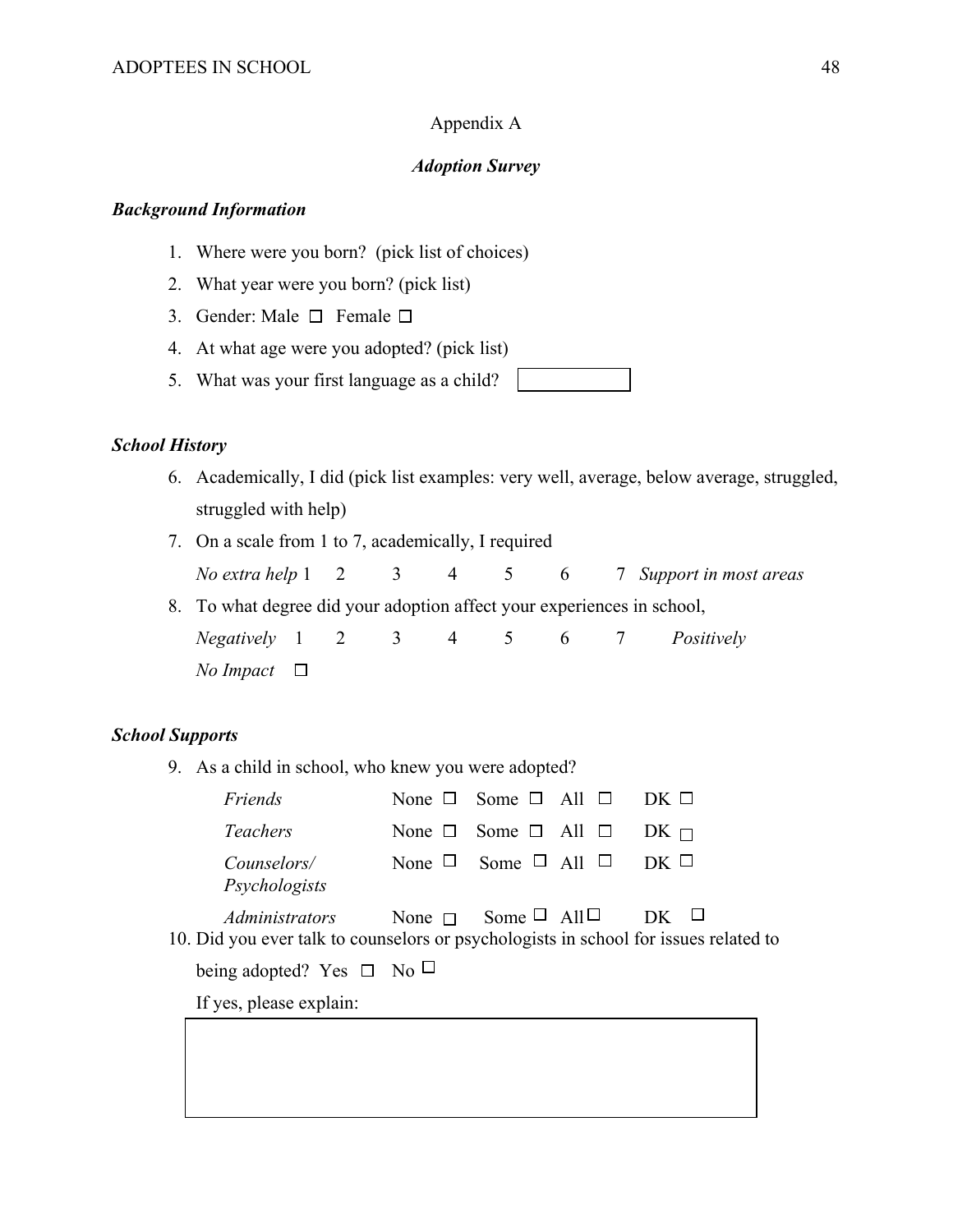11. If you answered yes on question 10, on a scale from 1-7, how would you rate their competency surrounding issues related to your adoption?

|                 |  |  |  | Not competent $1 \quad 2 \quad 3 \quad 4 \quad 5 \quad 6 \quad 7 \quad$ Very Competent |
|-----------------|--|--|--|----------------------------------------------------------------------------------------|
| Please explain: |  |  |  |                                                                                        |

12. Can you recall an event related to being adopted that impacted your school

| experience? Yes $\Box$ |  | No $\Box$ |  |
|------------------------|--|-----------|--|
|                        |  |           |  |

Please explain:

13. Is there anything else you would like to share about your experience in school regarding your adoption?

14. I received this survey from:

| Friend $\Box$                                                                            | Internet Site $\Box$ | Family $\Box$ | Other |
|------------------------------------------------------------------------------------------|----------------------|---------------|-------|
| Thank you for your time and your participation in this research project. If you have any |                      |               |       |

questions, thoughts, or concerns, you can reach me at: edonalds@gmail.com

Elizabeth S. Donalds, MS, CAGS

Graduate Student in Clinical Psychology

Antioch University New England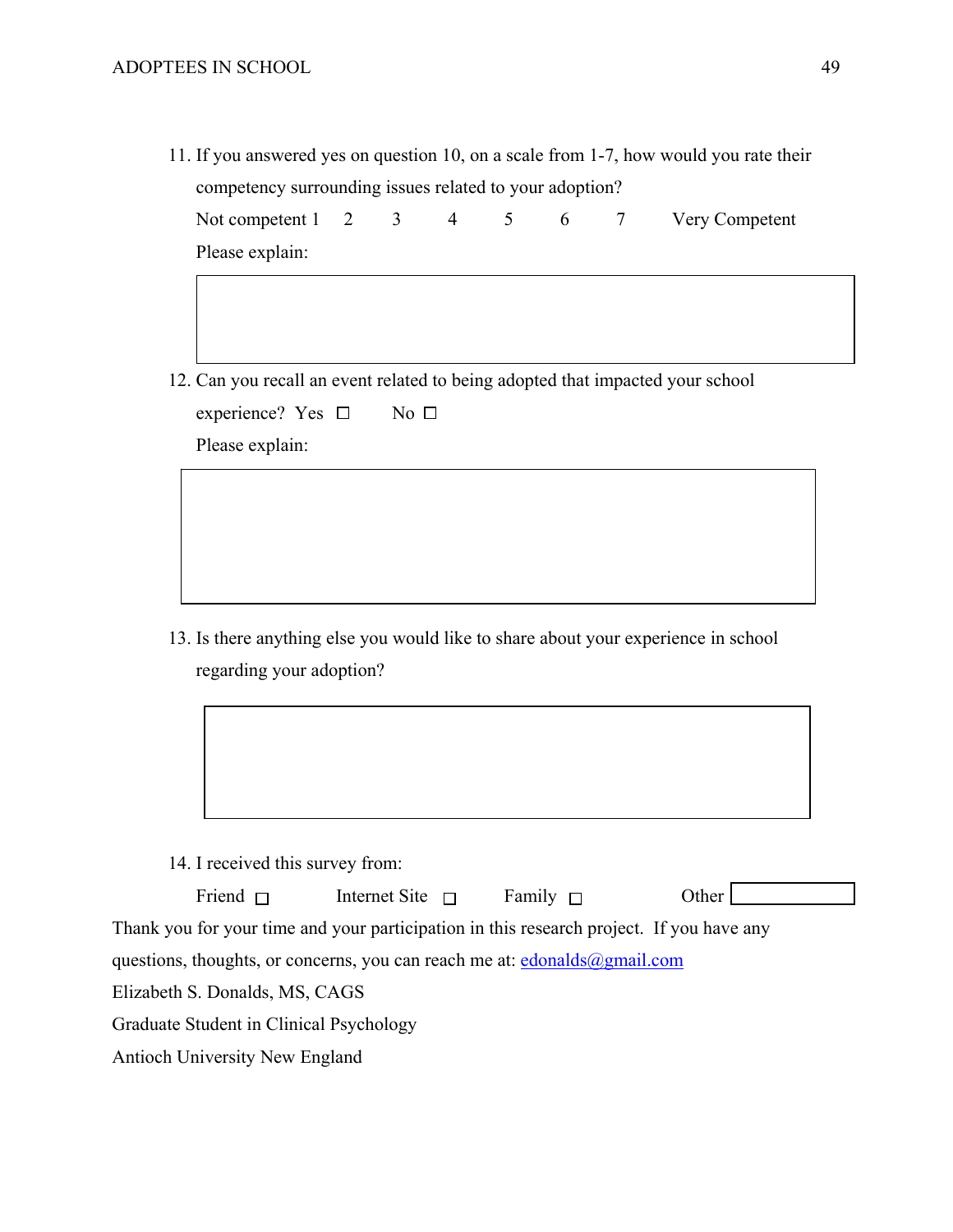# Appendix B:

# Introductory Letter, Contact Information

To Whom it May Concern,

As a doctoral student in the Clinical Psychology Program at Antioch University, I am recruiting participants for research study titled *Voices of Adoptees: Stories and Experiences in Schools.*  The goal of this study is to understand the stories and experiences of adoptees within school. In order to be eligible to participate,

- a) You must have been adopted,
- b) You must be over the age of eighteen,
- c) And you must have attended school.

If you meet these eligibility criteria, participants are asked to complete an online survey that aims to gather information about any impact adoption may have on your school experience. In addition, your experience of how prepared your school professionals were to understand your issues surrounding adoption will be explored. I would very much appreciate your completion of this survey which will take **approximately 10 minutes of your time.** Your participation in this study may benefit adoptees by helping professionals better understand the needs of adoptees in the school environment.

**Confidentiality** Your participation in the study is completely voluntary, and your responses will be kept confidential. You do not have to participate and you can refuse to answer any question. Even if you begin the survey, you may withdraw at anytime. At no time will your responses be linked with your name. Any reports or publications based on this research will use only group data.

If you have any questions, comments, or concerns, please contact Elizabeth Donalds at the email addresses or telephone numbers listed below. If you are interested in receiving a summary of the results please e-mail Elizabeth Donalds at  $edonalds@gmail.com$ 

# **By completing and returning this survey you are providing implied consent to participate in this study.**

Thank you in advance for taking the time to complete this online survey.

Sincerely, Elizabeth s. Donalds, MS, CAGS Doctoral Candidate, Antioch University New England edonalds@gmail.com 508-111-222